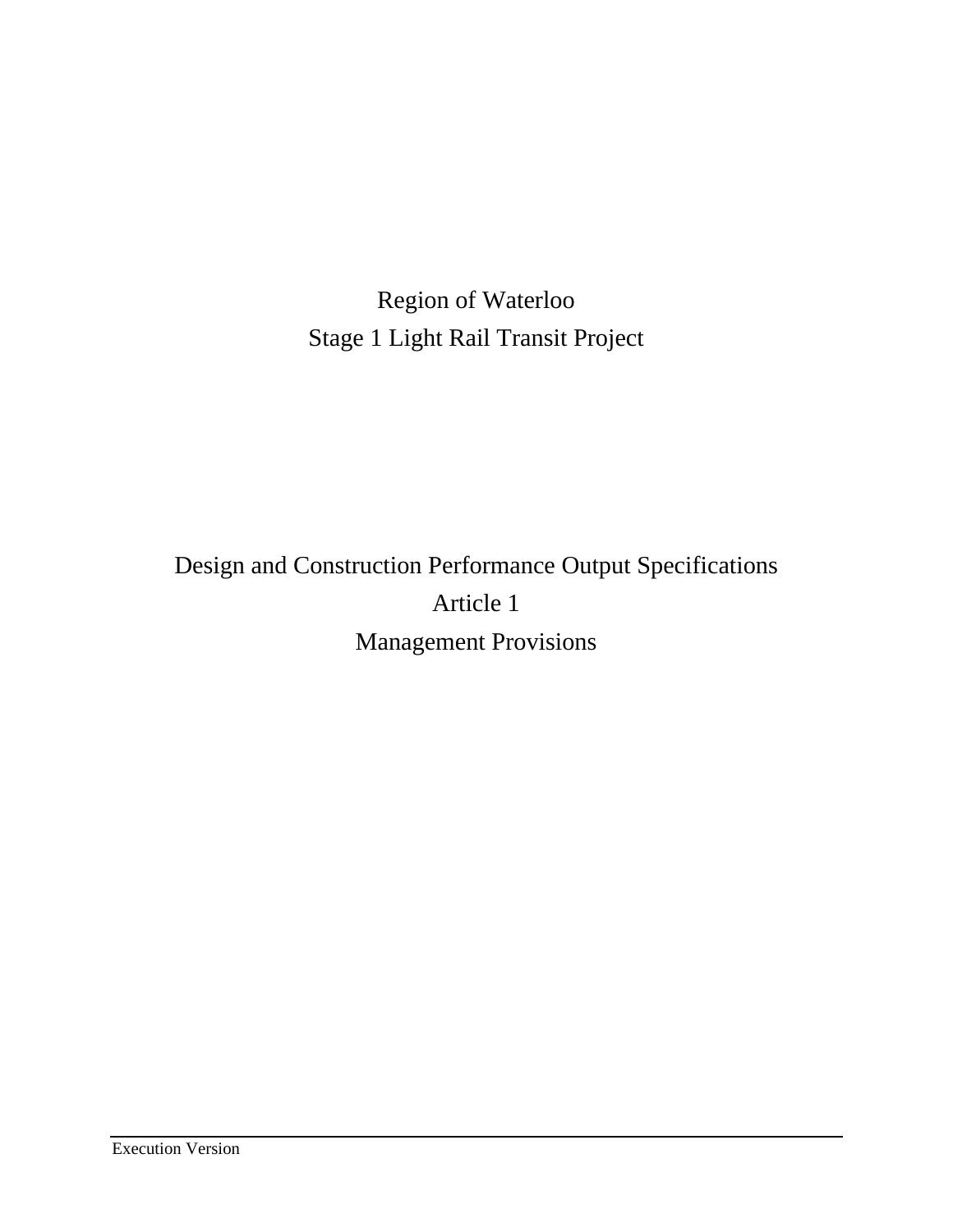# **Table of Contents**

| 1.2 |                                                                                          |  |
|-----|------------------------------------------------------------------------------------------|--|
|     |                                                                                          |  |
| 1.4 |                                                                                          |  |
|     |                                                                                          |  |
|     |                                                                                          |  |
|     | 1.7 Phase 2 Requirements for Operations, Maintenance and Safety and Security Plans  1-31 |  |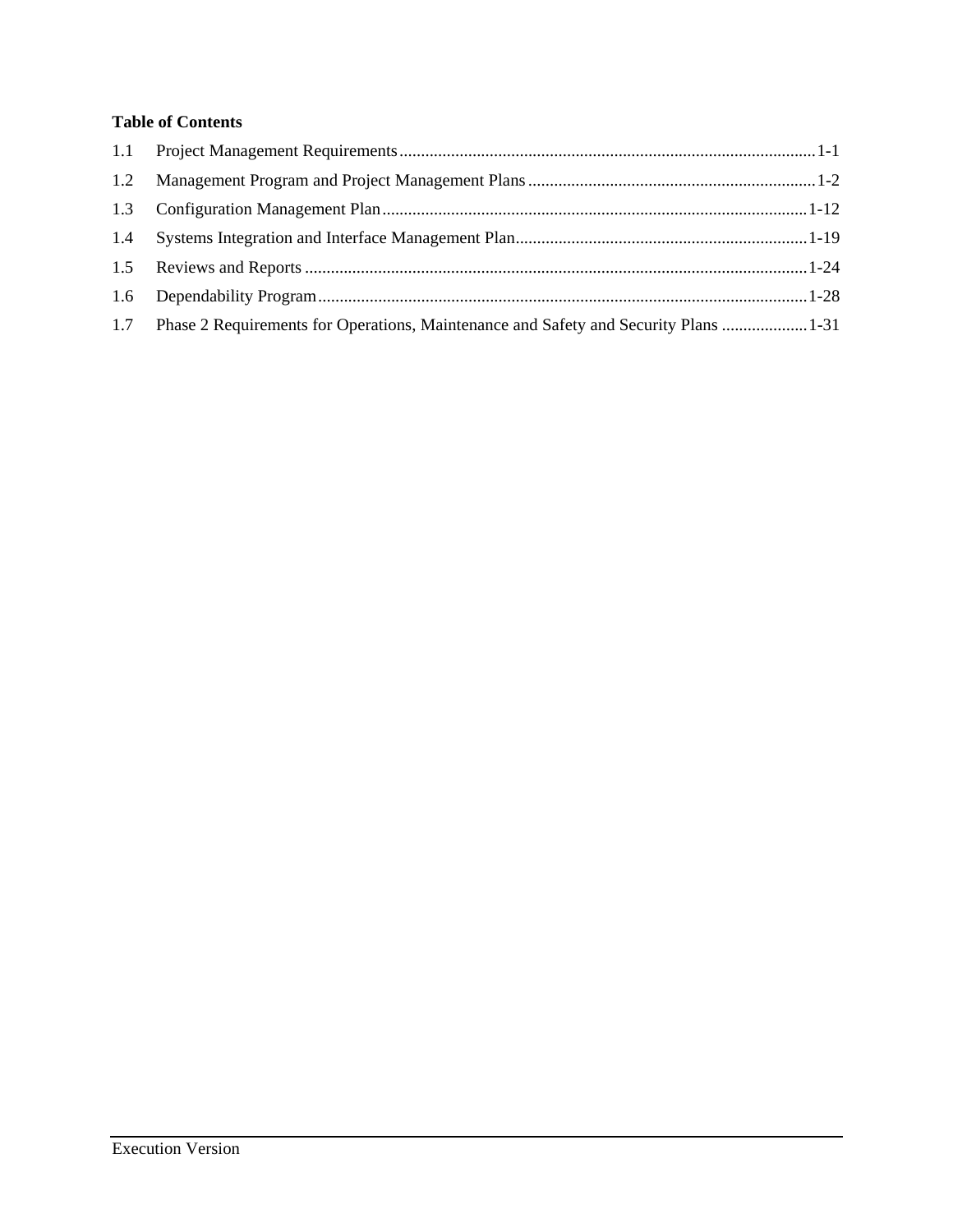Page 1-1

# **ARTICLE 1 MANAGEMENT PROVISIONS**

## **1.1 Project Management Requirements**

- (a) Project Co shall establish and be fully responsible for the Project Management Plan to be employed to accomplish the Work. All elements of the Project Management Plan described or referenced in this Article or elsewhere in the Project Agreement are subject to review and approval by the Region. Project Co shall employ a system of organizing, planning, monitoring, and controlling to encompass all of the Work. The purpose of this Article is to provide project management requirements and guidelines for Project Co to use in the implementation of these requirements. Project Co's approach to management of the project shall be described in Project Co's Project Management Plan (PMP) and in supporting plans, programs, and procedures which will further explain Project Co's approach in greater detail. The presentation of specific project management requirements within this Article must not be construed to limit or modify in any way Project Co's responsibility to provide a holistic, comprehensive, and fully functional approach to project management responsibilities. Project Co may add to these requirements, revise lexicon, combine and rearrange these requirements, or otherwise make modifications as needed to enable Project Co to meet its overall responsibility to provide a holistic, comprehensive, and fully functional approach to PMP and to prepare the supporting plans and programs needed to successfully deliver all aspects of the Stage 1 LRT Project.
- (b) Project Co shall establish procedures to ensure all plans produced as a result of the requirements of this Article remain current throughout the Project Agreement performance period. All documents issued by Project Co shall be capable of revision without complete reissue of the document using appropriate document control procedures.
- (c) Project Co shall prepare and submit to the Region a Basis of Design Report: This is a technical document to be prepared and controlled by Project Co which will include Project Co's specific design solutions, will contain explicit design criteria for those solutions and other technical information, as needed, to guide all stages of the design development process. This document shall contain the design approach and criteria requirements for each design discipline and shall also incorporate and expand upon the design requirements cited in the Project Agreement or in Project Co's accepted submission at financial close. It is a living document that must be initially developed to a preliminary level that clearly defines Project Co's design approaches as part of Project Co's Design Presentation Meetings and Proposal Submission but it is not a separate document at that stage. After Financial Close it shall be developed as a stand alone document and advanced to 100% completion by the end of Phase 1. It shall be maintained and updated as needed during Phase 2 and all copies shall be controlled by Project Co to ensure all design entities and the Region have the most current version and the final Basis of Design Report shall be submitted to the Region at substantial completion.
- (d) The PMP shall incorporate and expand upon the PMP requirements cited in the Project Agreement or in Project Co's accepted submission at financial close. It is a living document that must be initially developed to a preliminary level that clearly defines Project Co's approach to managing the project as part of Project Co's Design Presentation Meetings and Proposal Submission but it is not a separate document at that stage. After Financial Close it shall be

**Confidential – Economic Interests of The Region of Waterloo and Ontario Infrastructure and Lands Corporation** 

**This document must not be copied or reproduced in any manner without the written permission of The Region of Waterloo and Ontario Infrastructure and Lands Corporation. Queen's Printer for Ontario © Copyright 2013.**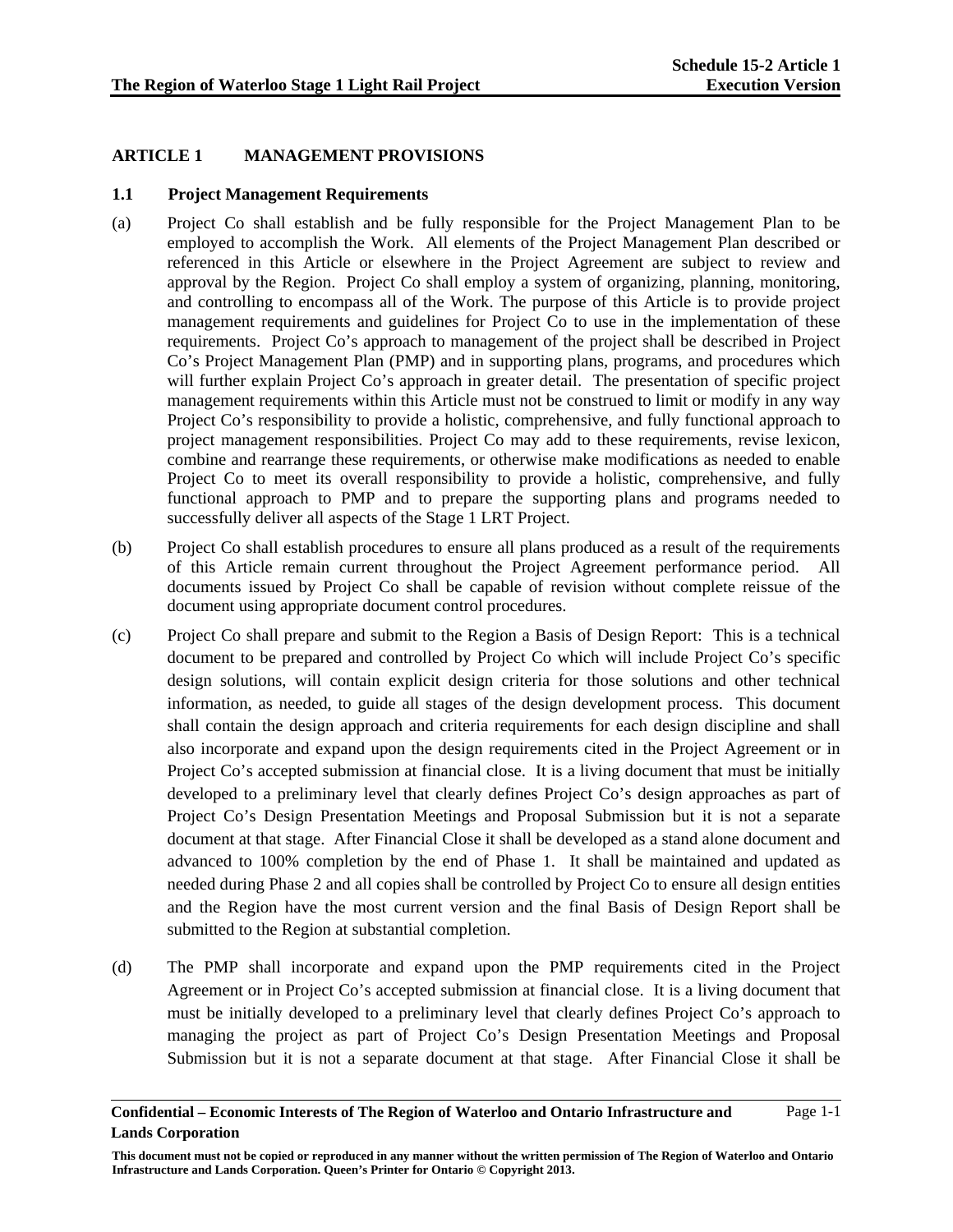Page 1-2

developed as a stand alone document and advanced to 100% completion by the end of Phase 1. It shall be maintained and updated as needed during Phase 2 and all copies shall be controlled by Project Co to ensure that all members of Project Co's team and the Region have the most current version and the final PMP for the Design and Construction Phase shall be submitted to the Region at substantial completion and a stand alone document for the Operations and Maintenance phase of the work.

# **1.2 Management Program and Project Management Plans**

- (a) The nature of the Work dictates that formal plans be developed by Project Co to fully define Project Co's approach to accomplishing the work in the Project Agreement. The plans reflected herein have been grouped to minimize the total number of documents to be originated by Project Co. Project Co may, due to organization structure or for other reasons, choose to group the requirements differently and submit a different number of documents. Such variations shall be clearly identified by Project Co in the PMP and approved by the Region. It is preferred that Project Co's management documentation shall be structured so passive efforts which can be expected to require only infrequent revision and active efforts which can be expected to require frequent revision shall be included in different documents. Specifically, efforts such as Project Schedules and the Submittal List shall be packaged and submitted with frequent revision required as a consideration. Regardless how Project Co approaches the separation of management documentation, all documents shall be maintained current at all times.
- (b) For management purposes the Stage 1 LRT Project is divided into three basic phases. Phase 1 is anticipated to be approximately 100 days in length and it is expected that Project Co will mobilize its resources and enhance its designs to at least a preliminary engineering level, complete most of Standard and Directive Drawings and perform most of the data gathering needed for the commencement of Phase 2 which is the final design, construction, testing and commissioning phase. Phase 3 is the commencement of revenue service. Project Co shall submit a PMP which includes Phase 1, and Phase 2 work as well as the preparatory work needed for Phase 3. These Plans shall be consistent with the Organization and Management information presented by Project Co in its Submission. Any differences from or changes to the information provided in Project Co's Submission shall require the Region's approval. Within thirty (30) calendar days after the commencement of Phase 1, the Project Management Plan contained in Project Co's Submission shall be updated and re-submitted and reflect any refinements that surfaced within these first thirty (30) days. The PMP shall be updated at the commencement of Phase 2 and submitted within thirty (30) calendar days after the commencement of Phase 2.
- (c) The Project Management Plans shall include as a minimum the items cited in this Article. Where there are specific differences in the management or organization of the Phase 1 and Phase 2 work, these differences shall be noted in the PMP.
- (d) The PMP shall have a listing of Key personnel, together with their qualifications, responsibilities, limits of authority and involvement in the Project.
- (e) The PMP shall have a complete description of the Work Breakdown Structure (WBS), indicating the source/responsibility for completing each aspect of the Work. The WBS shall be the basis for organizing all Phase 2 Work under the Project Agreement, and used in the organization of the Project Schedule, Submittal Schedule, and Schedule of Values. The Preliminary Work Breakdown Structure is provided in Schedule 15-2 Article 19. Project Co shall add WBS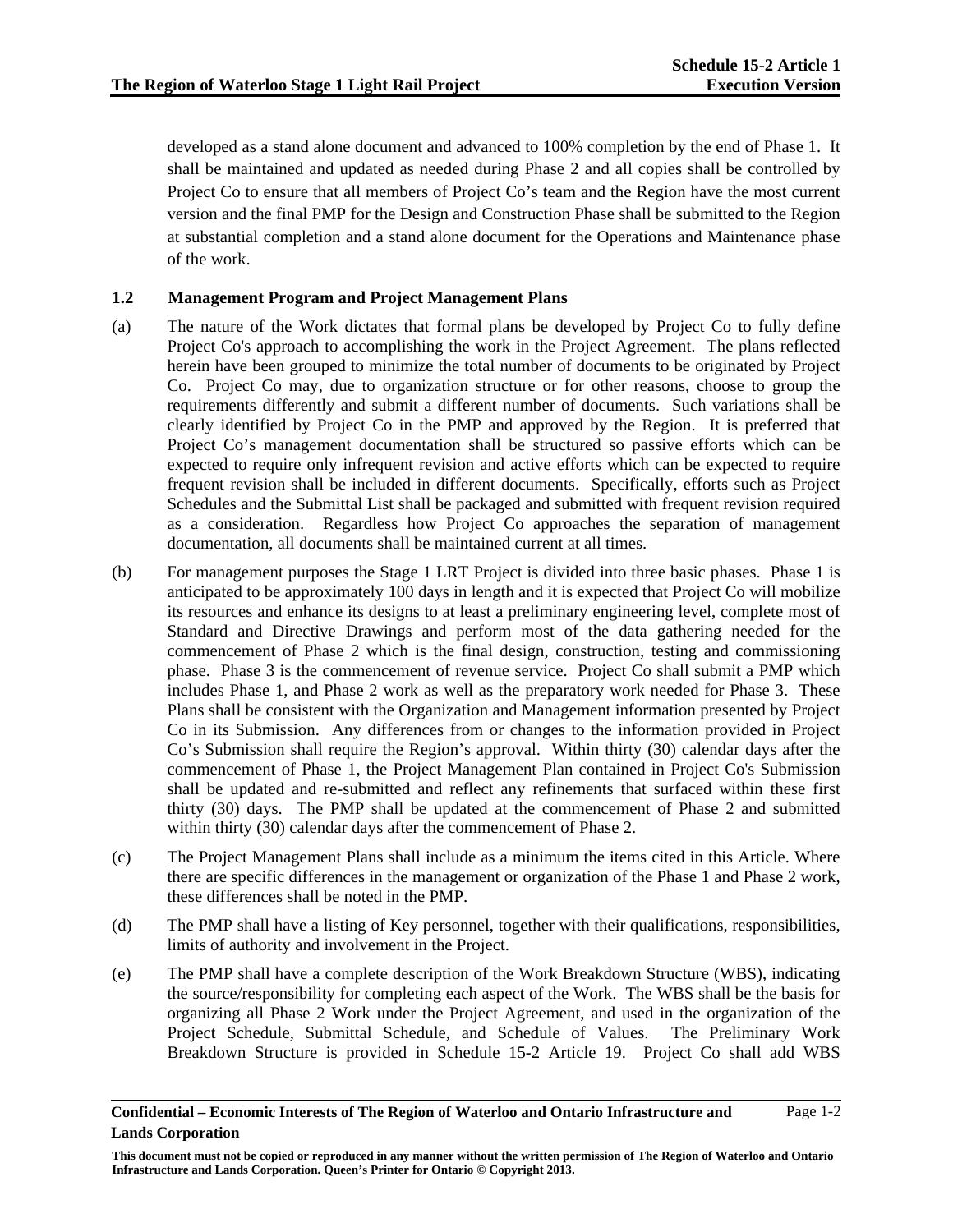elements for any additional work scope which it foresees or where additional detail is necessary. The WBS shall focus on the Phase 2 Work and can be less detailed for the Phase 1 work.

- (f) The Project Management Plan shall describe the approach for providing cost information and cost estimating services for the duration of the Stage 1 LRT Project. These services shall involve the following items:
	- (i) Current Working Estimate (CWE)
	- (ii) Historical Costing Log
	- (iii) Cost Trending
	- (iv) Cost Estimating.

Project Co shall maintain a current working estimate including all costs incurred or forecast for the Project. The Current Working Estimate shall utilize Project Co's Schedule of Values or cost estimates for work not included in the Schedule of Values. Historical records for Phases 1 and 2 Work Items shall be kept current and include all CWE changes. When requested, Project Co shall prepare costs estimates to assist the Region in evaluating changes or impacts to the Project. Project Co shall provide cost estimating services as required under the direction of the Region to assist in cost analyses; life cycle cost studies, and/or cost impacts resulting from construction of the System. Project Co shall also assist in any cash flow and/or cost escalation analyses that the Region may require.

- (g) The Project Management Plan shall include a summary of the Critical Path Method (CPM) Project Schedule for the Phase 1/Preliminary Engineering Work. The Phase 1 section of the Baseline Schedule shall be developed using the Precedence Diagramming Method (PDM) and shall, among other things, identify one or more critical paths through the Work. The level of schedule detail shall include activities for each Work Category described in this Article for the Phase 1 Scope of Work and outlined accordingly in accordance with this Article, Schedule 15-2 Article 19 and the Project Agreement, and shall be cost loaded with the amount in the Schedule of Values for each Work Category in order to produce cash flows, and during Phase 1, and to verify Progress. Project Co may assign costs to an activity or to a milestone depending upon the nature of the work. These requirements apply to both the Preliminary Phase 1 Project Schedule submitted with Project Co's Submission and the resubmittal of the Phase 1 Project Management Plan due within the first thirty (30) calendar days after the commencement of Phase 1 containing the Phase 1 section of the Baseline Schedule.
- (h) The Project Management Plan shall, likewise, include a summary CPM Project Schedule for the Phase 2 final design, construction, testing and commissioning activities. It shall be developed using the PDM and shall, among other things, identify one or more critical paths through the Work and denote construction Work Packages for fast-tracking purposes. The activities in the Phase 2 Project Schedule shall be cost loaded by applying Project Co's Schedule of Values for each individual WBS Work Category (WBS Code 2) in combination with its applicable Specific Stations, Line Segments and Buildings (WBS Code 1) to one or more CPM network activities or milestones. This cost allocation shall occur over time in advance of the actual performance of the Work for any WBS Work Category. As the Work progresses, the resulting budgeted value for work accomplished, as calculated by scheduling software, shall be used to verify Progress. The level of schedule detail of the cost loaded Phase 2 Project Schedule for the Submission and updates shall be in accordance with Schedule 15-2 Article 19.

**This document must not be copied or reproduced in any manner without the written permission of The Region of Waterloo and Ontario Infrastructure and Lands Corporation. Queen's Printer for Ontario © Copyright 2013.**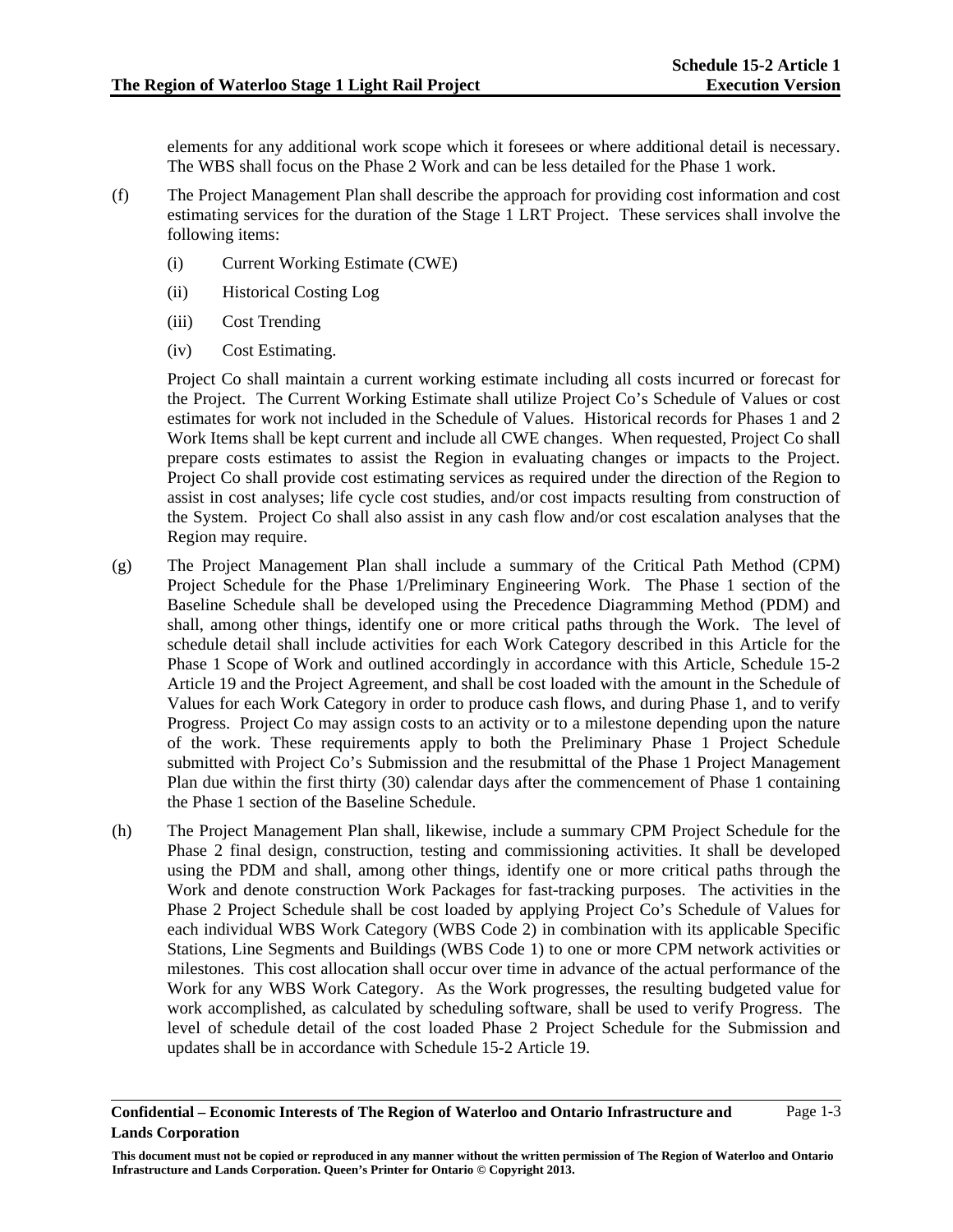- (i) The Project Management Plan shall include the Phase 1 and Phase 2 Schedule of Values included in Project Co's Submission.
- (j) The Project Management Plan shall include a Submittal List and Schedule for all Phase 1 and Phase 2 deliverables and design review data. This information shall be an expansion of the information provided in Project Co's Proposal Submission.
- (k) If required, the Project Management Plan shall include separate organization charts for the Phase 1 and Phase 2, showing Project Co's organization (including subcontractors' organizations) with a narrative. The narrative shall describe how each entity interacts and interfaces during each Project Phase, defines its general and Project-specific responsibilities, and discusses how the individual entities coordinate their Work.
- (l) If required, the Project Management Plan shall include separate descriptions for the Phase 1 and Phase 2 of Project Co's plans/strategy for prosecuting the Work.
- (m) The Project Management Plan shall include a numbering system and distribution listing for all correspondence and transmittals under this Project Agreement, subject to acceptance by the Region and compliance with other submittal procedural requirements in the Project Agreement.
- (n) The elements listed below shall be included the Project Management Plans and are discussed in greater detail in this Article and in other sections of the Project Agreement. These elements include but are not limited to:
	- (i) Management Information System Schedule 15-2 Article 1, Section 1.2 (o)(iii))
	- (ii) Performance Measurement and Performance Charts Schedule 15-2 Article 1, Section 1.2 (o)(iv)
	- (iii) Project Schedule Schedule 15-2 Article 19
	- (iv) Project Co Support for Progress Reviews and Audits Schedule 15-2 Article 1, Section  $1.2$  (o)(vi)
	- (v) Progress Reviews and Reports Schedule 15-2 Article 1, Section 1.2 (o)(vii)  $\&$ Article 1.5
	- (vi) Submittal Report Schedule 15-2 Article 1, Section 1.2 (o)(viii) & Article 1.5(d)
	- (vii) Engineering and Design Plan Schedule 15-2 Article 1, Section 1.2 (o)(ix)
	- (viii) Manufacturing and Procurement Plan Schedule 15-2 Article 1, Section 1.2 (o)(x)
	- (ix) Installation Plan Schedule 15-2 Article 1, Section 1.2 (o)(xi)
	- (x) Construction Management Plan Schedule 15-2 Article 1, Section 1.2 (o)(xii)
	- (xi) Configuration Management Schedule 15-2 Article 1, Section 1.2 (o)(xiii) & Section 1.3
	- (xii) Design Review Requirements and Summary Review Schedule Schedule 15-2 Article 1, Section 1.2 (o) $(xiii)$
	- (xiii) Dependability Program Schedule 15-2 Article 1, Section 1.6
	- (xiv) Systems Integration and Interface Management Plan Schedule 15-2 Article 1, Section 1.2 (o)(xiv) & Section 1.4
	- (xv) Safety and Security Management Program Schedule 15-3 Article 2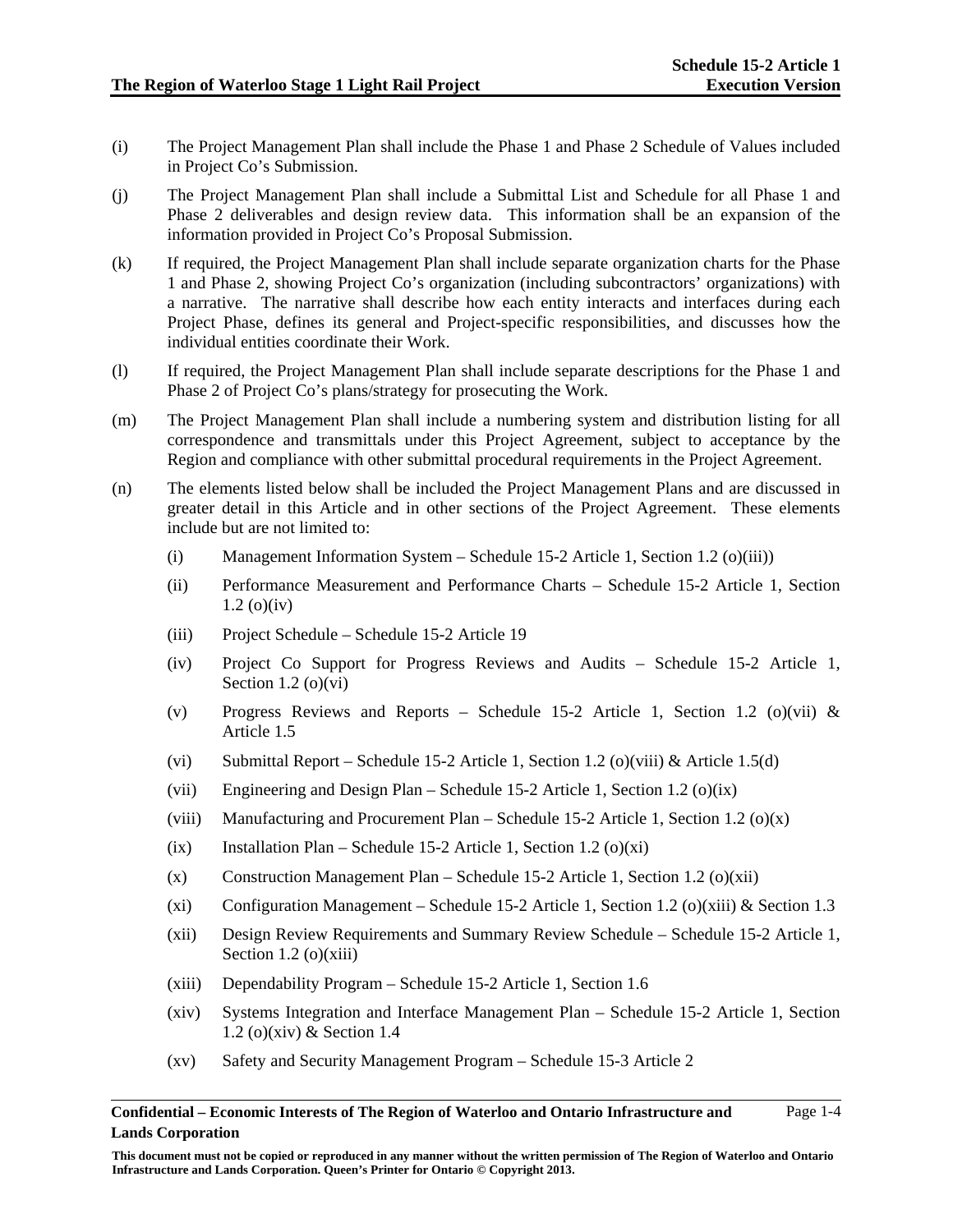- (xvi) Verification, Test and Acceptance Program Schedule 15-2 Article 13
- (xvii) Maintainability Demonstration Tests Schedule 15-2 Article 13, Section 13.6 (b)
- (xviii) Energy Management Plan Schedule 15-2 Article 7
- (xix) Quality Management Plan Schedule 11
- (xx) Phase 2 Requirements for Operations, Maintenance and Safety and Security Plans Schedule 15-2 Article 1.7
- (xxi) Review Procedures Schedule 10
- (xii) Design Management Schedule 15-2 Appendix U
- (o) Project Management Plan Elements
	- (i) Project Co Organization
		- A. Project Co shall prepare and maintain current an Organization Chart reflecting Project Co's organizational structure and relative authorities in the performance of the Work and the Project Agreement. Project Co's Organization Chart shall indicate the functional responsibilities of each organization unit and each position.
		- B. Project Co shall assign a Project Manager to manage the accomplishment of the Work. All Region formal communications shall be addressed to the Project Manager, who shall have full authority to represent and to act on behalf of and for Project Co. Project Co's Organization Chart shall show the names of Key personnel in different organizational units and their reporting relationships to the Project Manager.
	- (ii) Key Personnel
		- A. Project Co shall identify all Key personnel and lead positions of the organization required to accomplish the Work. These personnel shall be identified by title and position in Project Co's organization as reflected on the Organization Chart. The titles assigned shall be reflective of responsibilities, authority, and duties. Project Co shall include a resume for each Key or Lead Person identified. These personnel shall be responsible to Project Co's Project Manager for the Work. Key personnel identification shall be based on major discipline requirements and, in addition to the Project Manager, shall include the following levels of responsibility:
			- 1. Managers
			- 2. Supervisors
			- 3. Lead Engineers/Architects
			- 4. Lead Administrators.
	- (iii) Management Information System
		- A. Project Co shall describe in the PMP the approach to implement a Management Information System to identify, control, and store data of the Work in a manner which allows the ease of retrieval and assures dissemination to affected

**Confidential – Economic Interests of The Region of Waterloo and Ontario Infrastructure and Lands Corporation** 

**This document must not be copied or reproduced in any manner without the written permission of The Region of Waterloo and Ontario Infrastructure and Lands Corporation. Queen's Printer for Ontario © Copyright 2013.**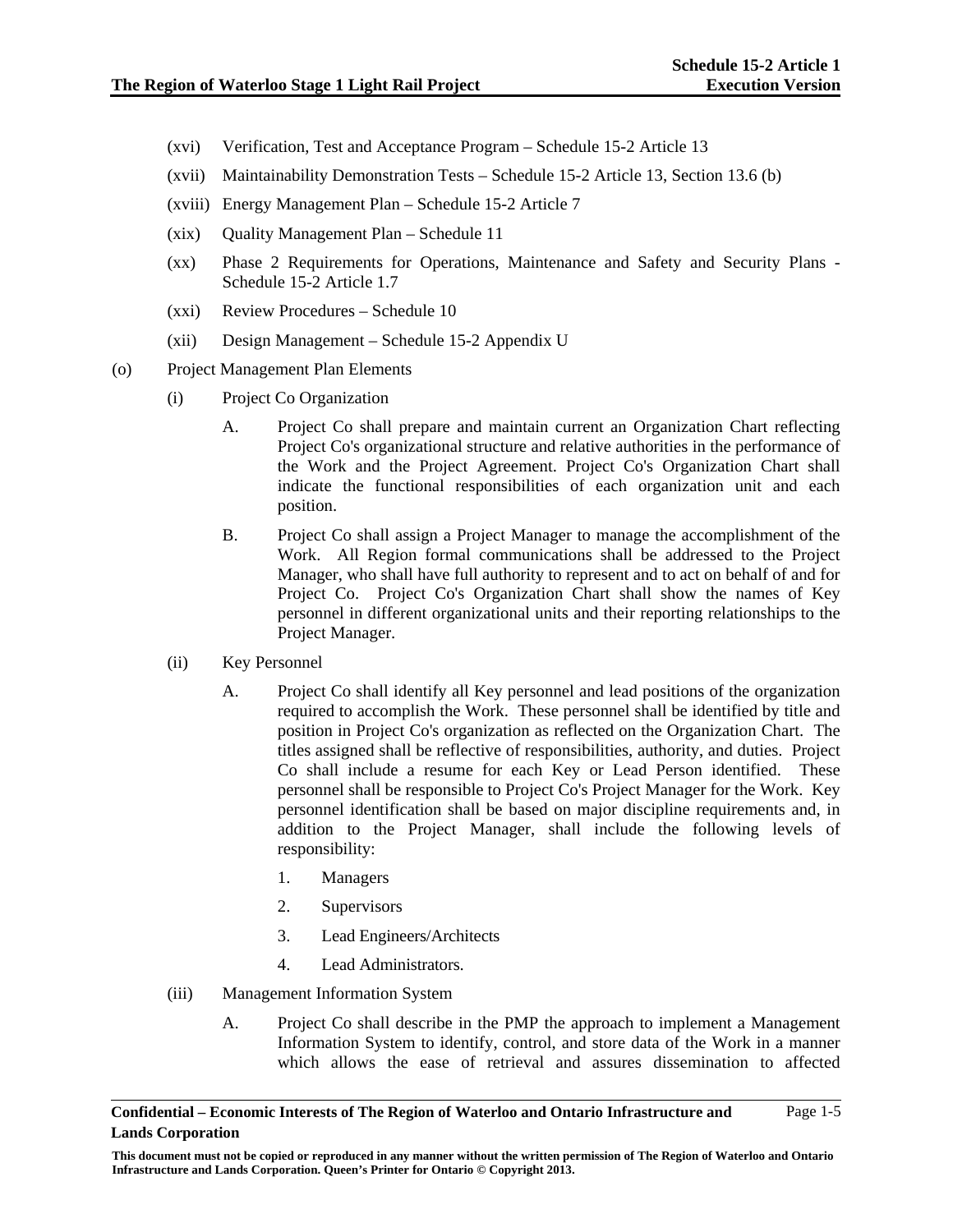Page 1-6

disciplines. The Management Information System may consist of one database management system performing all functions or several database management systems designed for specific functions. The overall Management Information System shall include all data required for the Work as well as all communications among Project Co, subcontractors, vendors, etc., and the Region which address Project Agreement information or issues. The Management Information System shall be used to produce the Monthly Progress Reports as described in the Articles herein and the Project Agreement.

- (iv) Performance Measurement and Performance Charts
	- A. Project Co shall describe in the PMP the approach for measuring performance of Project Co in fulfilling its responsibilities under the Project Agreement. One summary level performance measurement tool is the Performance Chart to reflect major program milestones contained in detail in the Project Schedule. The Chart of milestone activities shall be directly comparable to the major milestones reflected on the Project Schedule required by this Article herein, Schedule 15-2 Article 19, and the Project Agreement. The Chart format shall visually reflect progressive status between milestones, to include planned and actual percent earned value curves overlaying scheduled activities. The Project Agreement Performance Chart shall be updated and submitted monthly with the Monthly Progress Report. Other areas that Project Co shall report on performance are Earned Value, Cash flow forecasts, Safety, Design Package Status, Non conformance list and resolution, testing program, and identification of community issues and the status.
- (v) Project Schedule
	- A. See Schedule 15-2 Article 19 for detailed Project Schedule requirements.
- (vi) Project Co Support for Progress Reviews and Audits
	- A. Project Co shall provide technical and managerial support to accomplish the objectives of all reviews and audits required by the Project Agreement. The Project Management Plans shall address the various reviews and audits and summarily describe the procedures to be used to effectively schedule, address issues, assign actions, provide action follow up and closeout, and maintain and report status.
- (vii) Progress Reviews and Reports
	- A. Project Co shall implement a review and reporting system to provide status updates on the progress of the Work, as defined in this Article herein. Project Co shall include in the Project Management Plans the procedures to be used to schedule and accomplish all reviews, and to identify and track to completion all actions and reporting results of reviews, including decisions reached therein.
- (viii) Submittal Report, Submittal List and Submission Check Lists
	- A. The Submittal Report shall include all Phase 1, 2, and 3 submittals contained in this Article and throughout the Project Agreement. Project Co shall expand the requirements contained in the Preliminary Submittal List, as necessary, to ensure integration of all the deliverables is accomplished and all interdependence is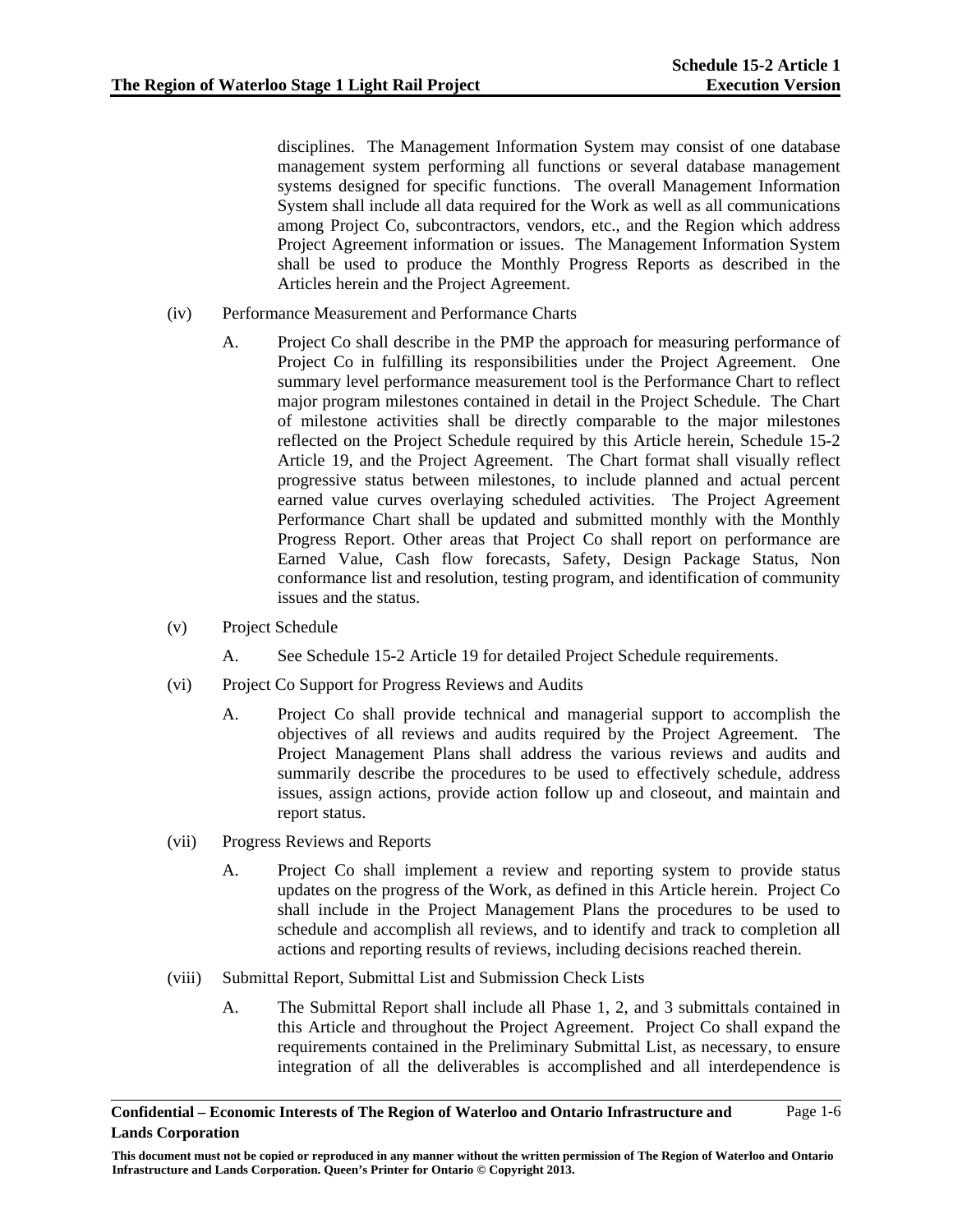recognized. The Project Management Plans shall contain the details of how Project Co will accomplish this integration, including sample forms to be used. Project Co shall issue and maintain the Submittal Report separately from the Project Management Plan.

- B. Project Co shall prepare a Preliminary Submittal List for the Project as part of the Proposal Submission based upon the submittal requirements cited in Schedules 15-2 and 15-3 supplemented by submittals identified by Project Co during Submission preparation. Project Co shall submit an updated version covering Phase 1 and Phase 2 submittals to the Region for review and comment forty-five (30) calendar days after Financial Close. The data in the Submittal List generally does not include financial reports, invoices, and other information incidental to Project Agreement administration.
- C. Project Co shall prepare examples of the Submission Check Lists to be used by Project Co for fixed facilities and system submissions as part of Project Co's Proposal Submission. The examples accompanying the Submission shall address the Phase 1 submissions and Ready for Construction submissions. The final Submission Check Lists for each submission shall be provided no later than 60 days after the commencement of Phase 1 along with Project Co's updated design unit/packaging plan and updated Submittal List and shall include all intermediate submissions. The Submission Check Lists, at a minimum must provide the level of design development for each design discipline, scope, content, calculations, presentation, and special studies associated with each design submission. Project Co's Project Manager shall sign the specific Submission Check List for each submittal attesting that the actual submission meets the requirements as previously defined in the specific Submission Check List for that submission.
- D. All data submittals shall be enclosures to a Project Co transmittal letter. Project Co shall submit a sample submittal of the transmittal letter to the Region.
- E. The following identification requirements are in addition to Project Co's own identification, such as drawing or document numbers. Each submittal item in the Submittal List shall be identified by a numeric designation. Project Co shall develop a supplemental numeric designator system to identify data subcategories and subitems Project Co expects to submit. Each item may require one or more submittals and each submittal may be subjected to revision from time to time. Further identification shall be provided by Project Co as follows: Each discrete submittal item or subitem will be identified with a sequential numerical suffix beginning with ".01." This numerical suffix will identify the submittal as distinct from all others under that item or subitem. Each submittal with the numerical suffix shall be followed by an alpha suffix. The suffix "A" will denote the initial submittal of the item within a given numerical suffix. Suffixes "B," "C", "D," etc., shall denote succeeding revisions of that item.
- (ix) Engineering and Design Plan
	- A. Project Co shall include in the Project Management Plans an Engineering and Design Plan summarizing of all civil and system design activities required of Project Co to translate technical requirements into detailed designs to the point of release to manufacturing, construction, and procurement. In addition to any

**This document must not be copied or reproduced in any manner without the written permission of The Region of Waterloo and Ontario Infrastructure and Lands Corporation. Queen's Printer for Ontario © Copyright 2013.**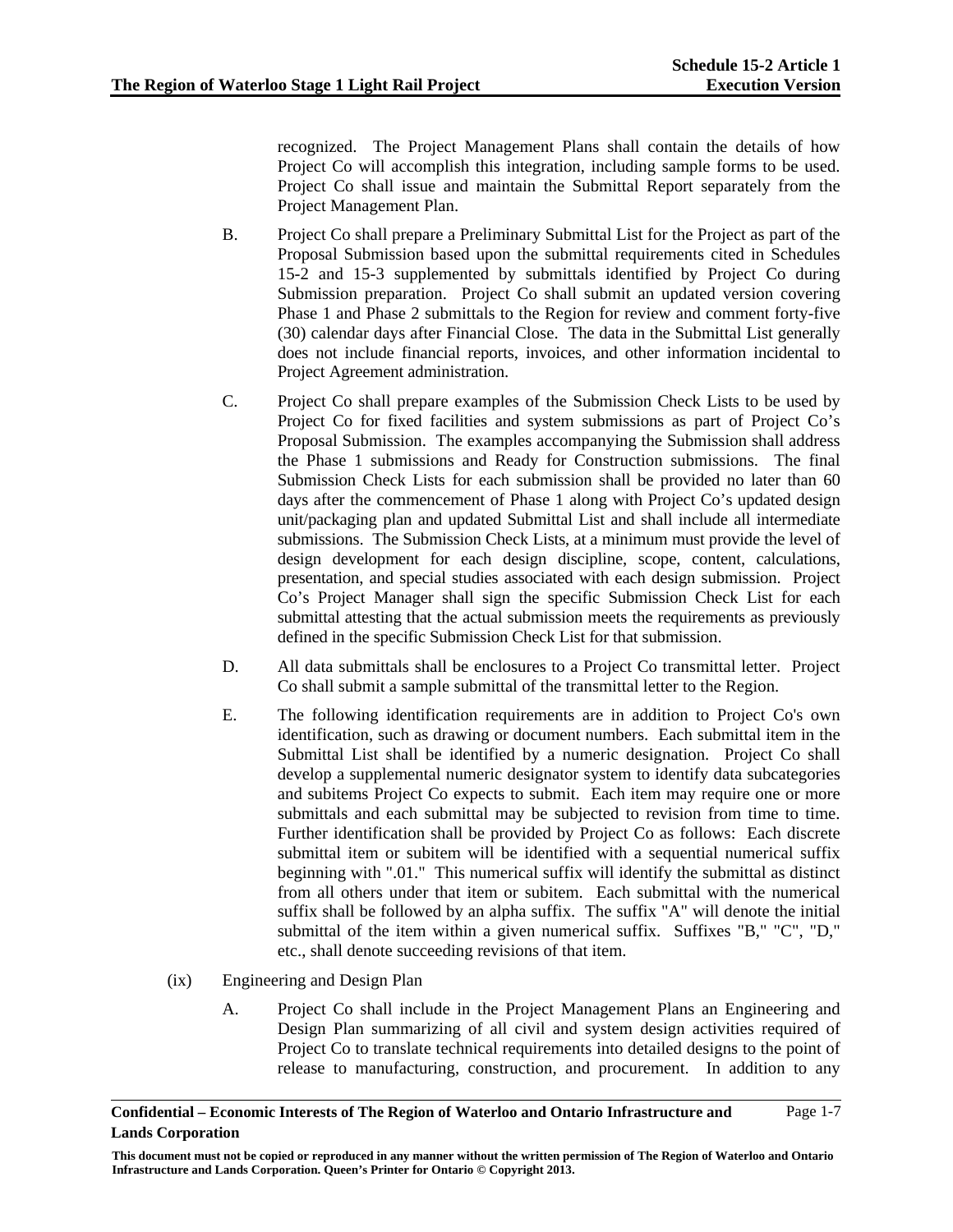Project Agreement requirements for milestone progress and design reviews, requirements, all internal activities within Project Co's organization, which support or drive the design efforts, shall be included in the Engineering and Design Plans. These events shall be reflected on the Project Schedules, as defined in this Article and Schedule 15-2 Article 19and shall be initially included as supporting information. This information shall be updated and distributed through Project Co scheduling procedures and maintained current in the Project Management Plans.

- B. Project Co shall develop and submit to the Region a Design Unit/Packaging Plan which provides Project Co's approach to producing design documents in consideration of a logical sequence of construction or procurement, geographic and political boundaries, subcontracting of the work, permitting processes, and any other factor that needs to be considered to develop an efficient approach to the production of design, permitting, or other design supporting documents. Project Co's Proposal Submission for Project Management shall contain the initial design packaging plan for Phase 1 and Phase 2 which also identifies self performed work from work packages intended to be used in a bid process or a sole source procurement.
- C. The Engineering and Design Plan shall include a section on the System Engineering Management Plan (SEMP). The SEMP shall be developed by Project Co as a separated plan and submitted to the Region. Project Co shall update the SEMP if significant scope, schedule, or other project changes occur. The SEMP shall address the general system engineering principles and practices to be used through the development of the design and shall include all information necessary to guide the design including the life cycle aspects of the system. The SEMP shall include as a minimum:
	- Roles and responsibilities
	- System lifecycle process description
	- High level system integration program process
	- Systems design management process
	- High level testing and commission process
	- High level configuration control process; and
	- Training requirements

Since some of the above are separate documents, they can be incorporated into the SEMP by reference.

The SEMP shall describe the main Systems Engineering tasks and activities required to be undertaken during the program development stage to ensure that the electrical, mechanical and functional aspects and systems designs and interfaces are in accordance with the Project Agreement.

The tasks and activities identified below provide further clarification of System Engineering responsibilities. Systems engineering design team main objectives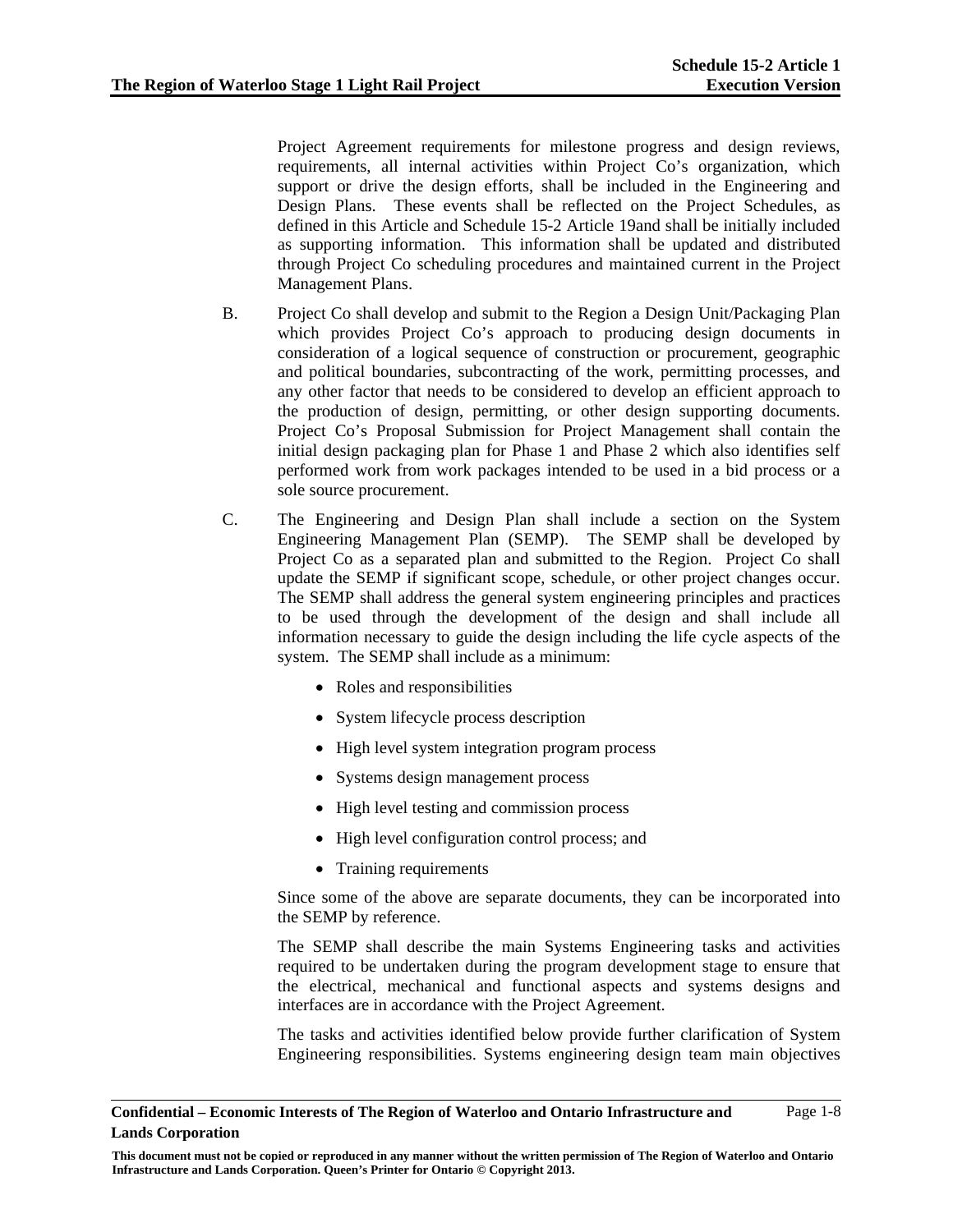are to provide critical guidance and support throughout Project Co's organization in the following areas:

- Transform operational needs into a description of the integrated system configuration, to satisfy the operational need according to the measures of effectiveness;
- Integrate related technical parameters and ensure compatibility of all physical, functional, and technical program interfaces in a manner which optimizes the total system definition and design; and
- Integrate the efforts of all systems disciplines and engineering specialties into the total System Engineering effort.

The Systems engineering design team will evolve the technical requirements and concepts within the Project Agreement into specific design solutions for the following items:

- Operations Planning;
- System Safety;
- System Security;
- Fire Life and Safety;
- System Assurance;
- Performance and functionality;
- Subsystems and System related Fixed Facilities specific Interfaces;
- Human factors.

The above specifically applies to the implementation of the following Subsystems:

- Signaling and Train Control;
- Crossing Warning Systems;
- Trackwork;
- Power Supply and Distribution;
- Overhead Catenary;
- Communication and Radio;
- Fare Collection provisions;
- LRV Vehicle on board equipment;
- Workshop Equipment and non-revenue vehicles;
- The overall integration between the various disciplines.
- (x) Manufacturing and Procurement Plan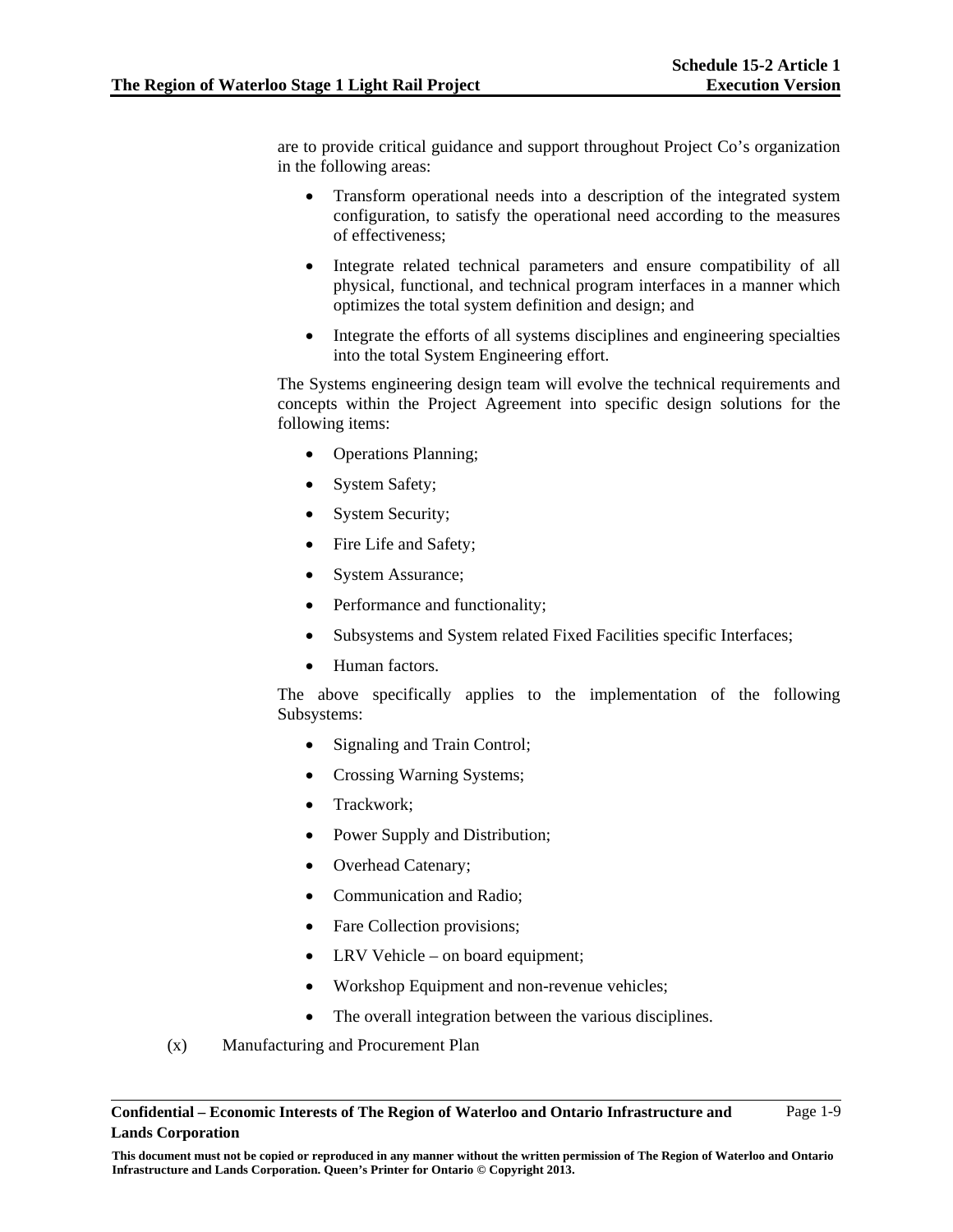- A. Project Co shall include in the Project Management Plans all activities relating to manufacturing and procurement in the Manufacturing and Procurement Plan which translates technical specification requirements and Project Co detail designs into factory tested and shipped products. All of Project Co's efforts relating to manufacturing and procurement shall be described. This Manufacturing and Procurement Plan shall be prepared in consonance with Quality Assurance requirements and shall be supported by Project Schedule. The Manufacturing and Procurement Plan shall be updated and distributed through Project Co as part of the scheduling updating procedures.
- (xi). Installation Plan
	- A. Project Co shall summarily define, in the Project Management Plans, the activities associated with receiving inspection, site preparation, installation of equipment and materials. The Installation Plan shall reflect all critical activities associated with equipment delivery, storage (if required); release of installation drawings, procedures, and processes (where required), installation and checkout, pre-installation inspection of facilities where equipment is to be installed, and numbers of installations to be worked concurrently. Installation activities shall be fully coordinated and compatible with Quality Assurance and System Verification Testing Acceptance and Commissioning requirements. The Installation Plan shall be revised as necessary to reflect current Project Schedule. The Installation Plan shall be updated and distributed through Project Co as part of the scheduling updating procedures. Project Co shall clearly define the process by which all installation interfaces are identified and the method(s) to be used to obtain the Region's and other agencies' or jurisdictions' approval of installation support or interface requirements.
- (xii) Construction Management Plan
	- A. Project Co shall summarily define, in the Project Management Plans, the activities associated with managing the construction activities. This summary shall reflect all critical activities associated with construction activities and shall distinguish between self performed construction activities and construction work being performed by subcontractors. The Construction Management Plan shall describe the construction management organization and address the following CM activities:
		- 1. Ability to respond to local access issues and other constructed related impacts to businesses and residents during construction.
		- 2. Support provided by CM staff to ensure that the Manager of Quality Assurance and Quality Control can perform all QA/QC inspections or related QA/QC activities to assure compliance with the Project Co's design documents and the Project Agreement;
		- 3. Control and Delivery materials for material testing and sampling requirements;
		- 4. Review all design documents, transmittals and shop drawings prior to incorporation into the work in conjunction with the Engineer of Record;

**Confidential – Economic Interests of The Region of Waterloo and Ontario Infrastructure and Lands Corporation**  Page 1-10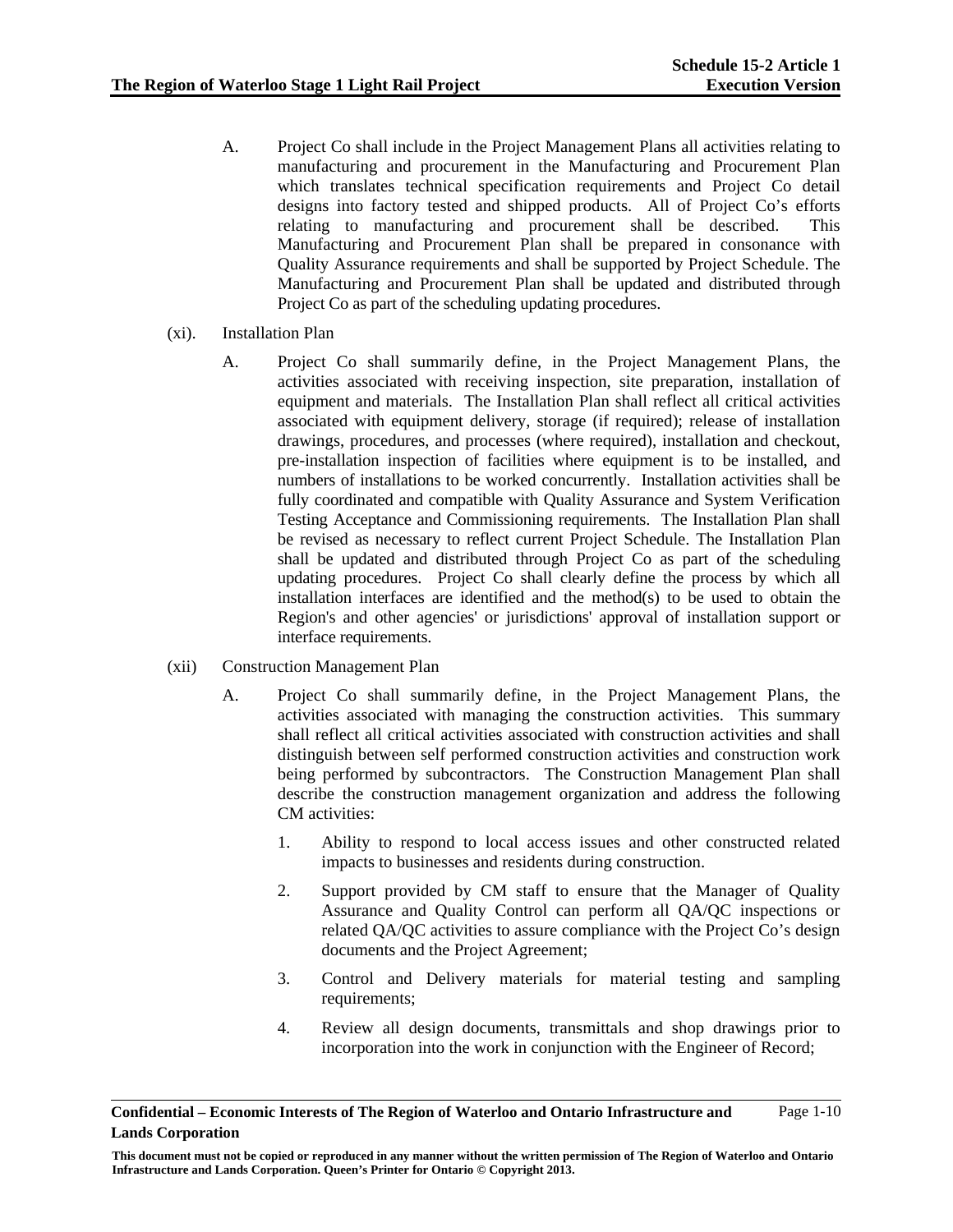- 5. Conduct and document weekly construction progress review meetings to ascertain job progress and identify and resolve problems;
- 6. Prepare input for the monthly status report that includes progress, budgets, schedule, critical construction status indicators and milestones, response time for requests for information (RFIs), claims, and reporting of any nonconformance and deficiencies and the identified corrective actions;
- 7. Update the cost-loaded CPMs initially and monthly including subcontractor information;
- 8. Respond to all subcontractor Requests for Information (RFI) related to field construction;
- 9. Create and Maintain RFI tracking system including date submitted, date returned, and disposition code;
- 10. Support the Manager of Quality Assurance and Quality Control as required in tracking all non-conformance reports for closure;
- 11. Process that confirm that the basic survey controls points have been checked by a qualified survey entity immediately prior to commencing work relying on the control point;
- 12. Monitor and direct subcontractor forces to coordinate the work;
- 13. Monitor and direct self performed construction forces to coordinate the work;
- 14. Assist the Region in public involvement efforts;
- 15. Monitor and track all permit requirements.
- (xiii) Configuration Management
	- A. Project Co shall describe in the PMP the Configuration Management efforts to be put into place to implement all requirements of this Article herein (Section 1.3) and elsewhere in the Project Agreement. This information shall include identification of organization roles involved in Configuration Management activities and the summary procedures to be used to accomplish effective Configuration Management.
- (xiv) Design Review Requirements and Summary Review Schedule
	- A. Project Co shall identify in the PMP the grouping of design submission for design review purposes and provide procedures and a summary schedule for accomplishing the reviews and incorporating changes.
- (xv) Systems Integration and Interface Management Plan
	- A. Project Co shall describe in the PMP the Systems Integration and Interface Management Plan proposed to meet the requirements of this Section 1.4 herein. This information shall summarize procedures for identifying and controlling interfaces and identification of organization roles in these activities. This requirement is in addition to the detail requirements to be incorporated in the Configuration Management Plan or Installation Plan, as required in this Article.

**Confidential – Economic Interests of The Region of Waterloo and Ontario Infrastructure and Lands Corporation**  Page 1-11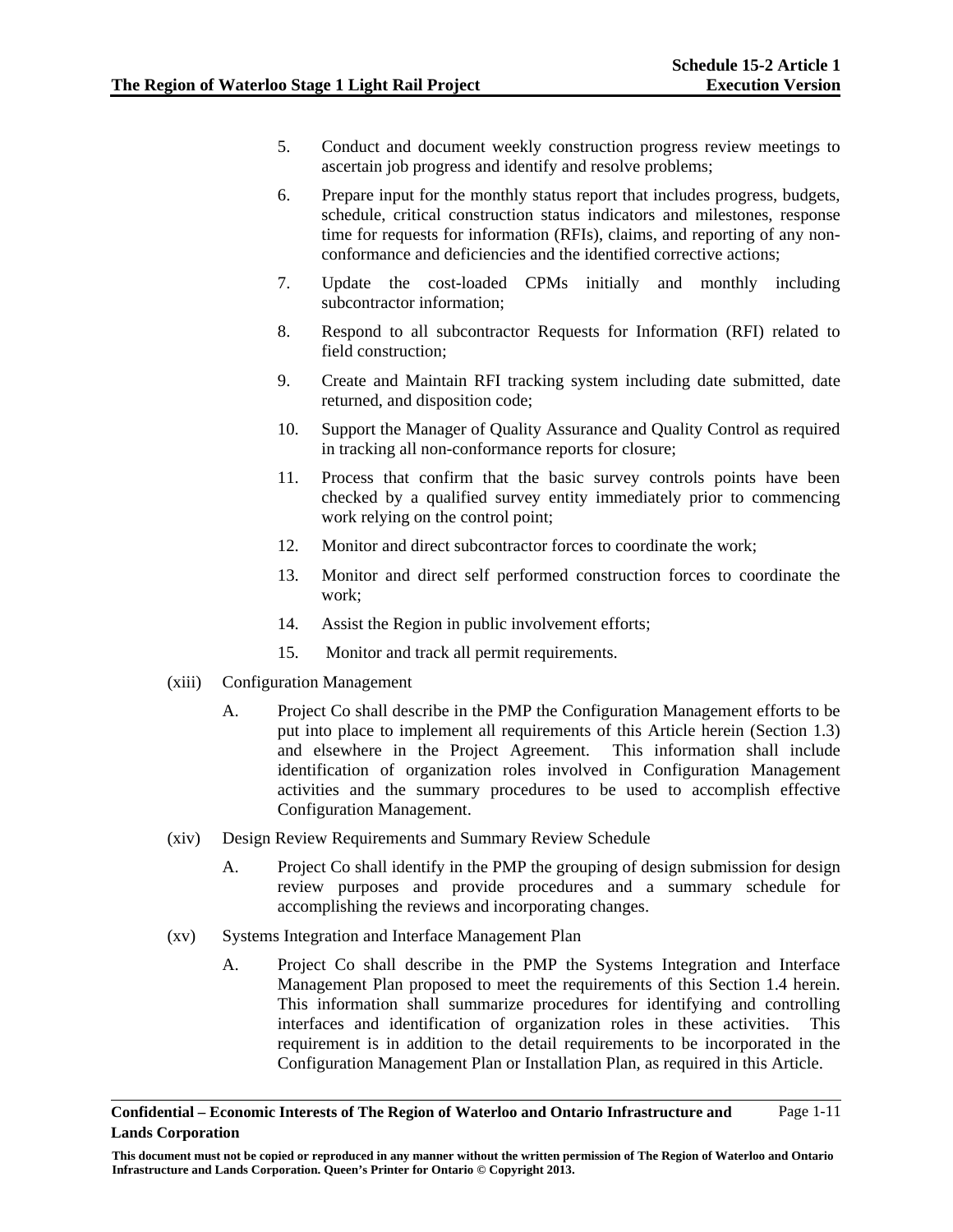- (xvi) Safety and Security Management Program
	- A. Project Co shall participate in and be responsible for parts of the Safety and Security Management Program as described in Schedule 15-3 Article 2 and in other section of the Project Agreement. Project Co shall include in the Project Management Plan a section devoted to the Safety and Security Management Program, detailing how Project Co's responsibilities are to be accomplished.

# **1.3 Configuration Management Plan**

- (a) Configuration Management is a process of defining and controlling a project configuration from a predetermined point (baseline) through the life of the project, thereby providing a definition of the project configuration at any point and a record of progression from the initially defined baseline. Project Co shall be responsible for maintaining strict configuration control of all aspects of the design, construction, fabrication and installation of the system through the completion of Phase 3 services. Project Co's plans to accomplish the configuration management effort shall be described in a draft Configuration Management Plan which shall be provided to the Region for approval within sixty (60) calendar days after the issuance of the Phase 1. Project Co will complete the final version of the Configuration Management Plan within 120 days after the commencement of Phase 1 Project Co shall be responsible for carrying out all aspects of this Plan.
- (b) Project Co's Configuration Management Plan shall describe how Project Co plans to establish and maintain a Configuration Management Program encompassing all system hardware and interfaces between subsystems and to also assure all of its consultants, subcontractors, vendors, etc. comply with the requirements of this Article.
- (c) The Configuration Management Plan shall describe how Project Co will maintain accurate and current configuration records, the format of which shall be subject to the approval of the Region. The current configuration records shall be available to the Region at any time throughout the period of the Project Agreement.
- (d) Project Co shall, as part of the Management Information System, employ a Database Management software program for the maintenance of the configuration records. Project Co shall provide the Region with a user license to use this software along with User Documentation and full access to the database containing all of the configuration records. Project Co shall include training for up to two personnel from the Region in all software training sessions. When requested by the Region, Project Co shall provide one (1) electronic file containing the Project's current configuration status within seven (7) calendar days of such requests.
- (e) Configuration Identification
	- (i) Project Co's technical documentation shall be prepared to acceptable documented commercial standards and be capable of defining the approved configuration of system equipment under procurement, production, test, installation, or operational use. The technical documentation shall identify the configuration to the lowest level required to install replacement parts. Parts lists, in hierarchy format, identifying all replaceable parts, shall be structured in accordance with this Article.
- (f) Release Records and Documentation
	- (i) Project Co's release records and documentation shall:

**This document must not be copied or reproduced in any manner without the written permission of The Region of Waterloo and Ontario Infrastructure and Lands Corporation. Queen's Printer for Ontario © Copyright 2013.**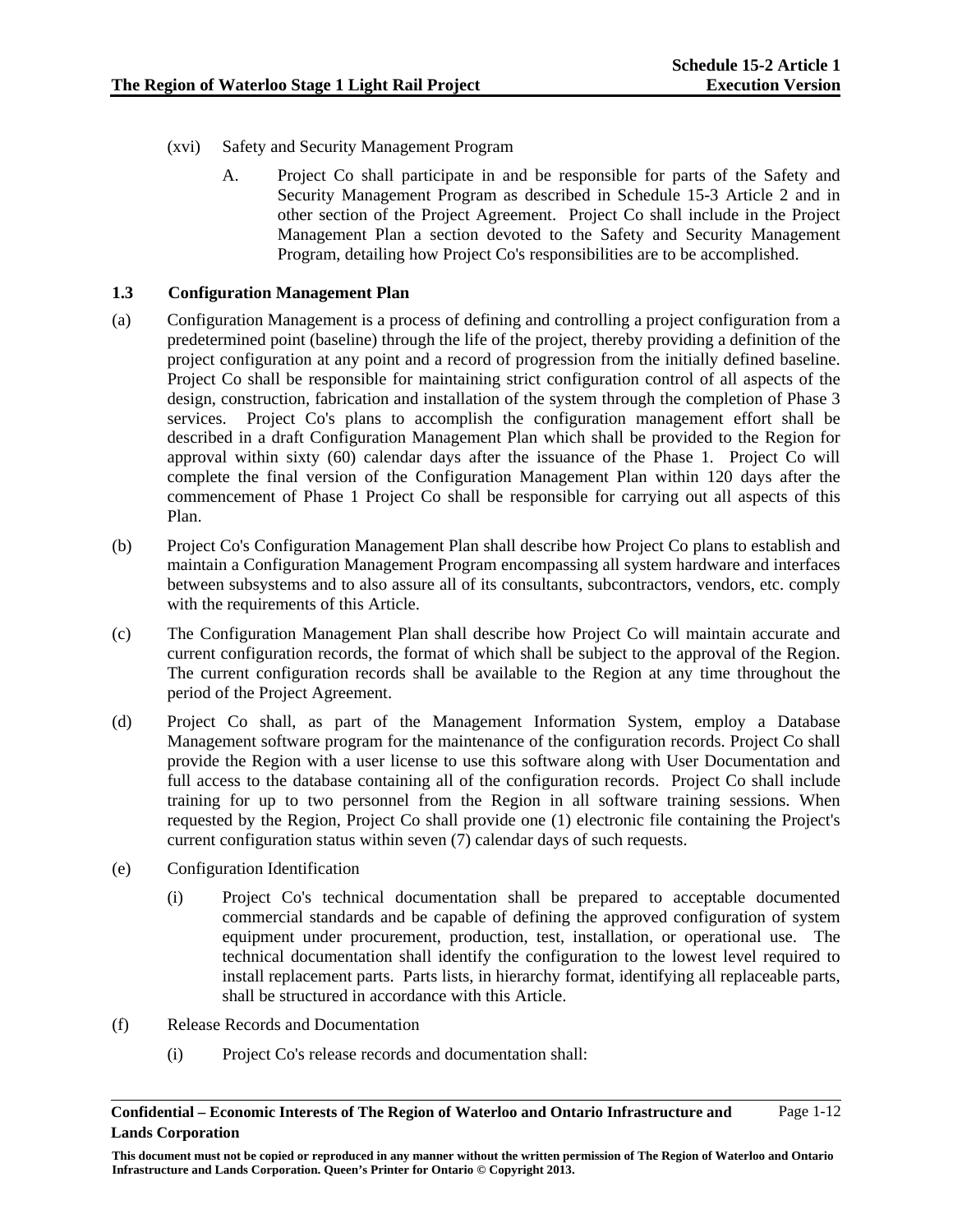- A. Define the composition of any part, component, subassembly, or assembly, at any level, in terms of subordinate part numbers; either on the part drawing or on a utilization record tabulation.
- B. Show the specification document, specification control drawings, or source control drawing numbers associated with any subcontractor or Project Co, industry standard or government standard items, part number, or assemblies.
- C. Identify engineering changes and retain the records of superseded configuration requirements affecting items which are to be or which have been formally accepted.
- D. Employ a system of identifying numbers for specifications, drawings, and associated documents which shall ensure that the differing parts, assemblies, and installations are uniquely identifiable.
- E. Assure that the Project Agreement number is shown on all documents and drawings provided under the terms of this Project Agreement
- F. Show each part number used by Project Co or subcontractor identifies a specific item in a specific configuration. All items, beginning with the lowest level of repair and replacement identified by the same number shall have the same physical and functional characteristics, equivalent in performance and durability, and interchangeable without alteration to themselves or associated items, other than field installation adjustments which are a part of each installation procedure. An item shall not be considered interchangeable if it must be selected for fit or performance. Project Co shall have a system that coordinates part numbers with drawings and other reference documentation. Changes to a component part number shall be tracked to the next higher level of assembly by revising the part number of the next higher level of assembly or by another method acceptable to the Region to ensure configuration control is maintained.
- (g) Drawing and Document List or Tree
	- (i) Project Co shall include a preliminary drawing and document list, in subsystem oriented hierarchy format (tree), within the Configuration Management Plan. This document shall be updated no later than quarterly, or at some other frequency as determined by the Region. An estimate or firm count of the quantity and submittal status of drawings and documents in each major category shall be included.
- (h) Configuration Control
	- (i) Project Co shall be responsible for and maintain strict control of the configuration of: (1) the Civil work also referred at as Fixed Facilities; (2) the Operating System; (3) the interfaces between the Operating System and all related Fixed Facilities; and, (4) the interfaces between the System and non-System facilities and entities.
	- (ii) Once the configuration for an element of the System is established (for example, at Design Reviews), the configuration of all such elements shall not be changed by Project Co without the Region's approval. Configuration Control is essential in any fast tracked construction project. Once configuration changes are approved, formal Changed Configuration Documentation shall be circulated in accordance with a distribution list, which includes the Region, developed for that purpose.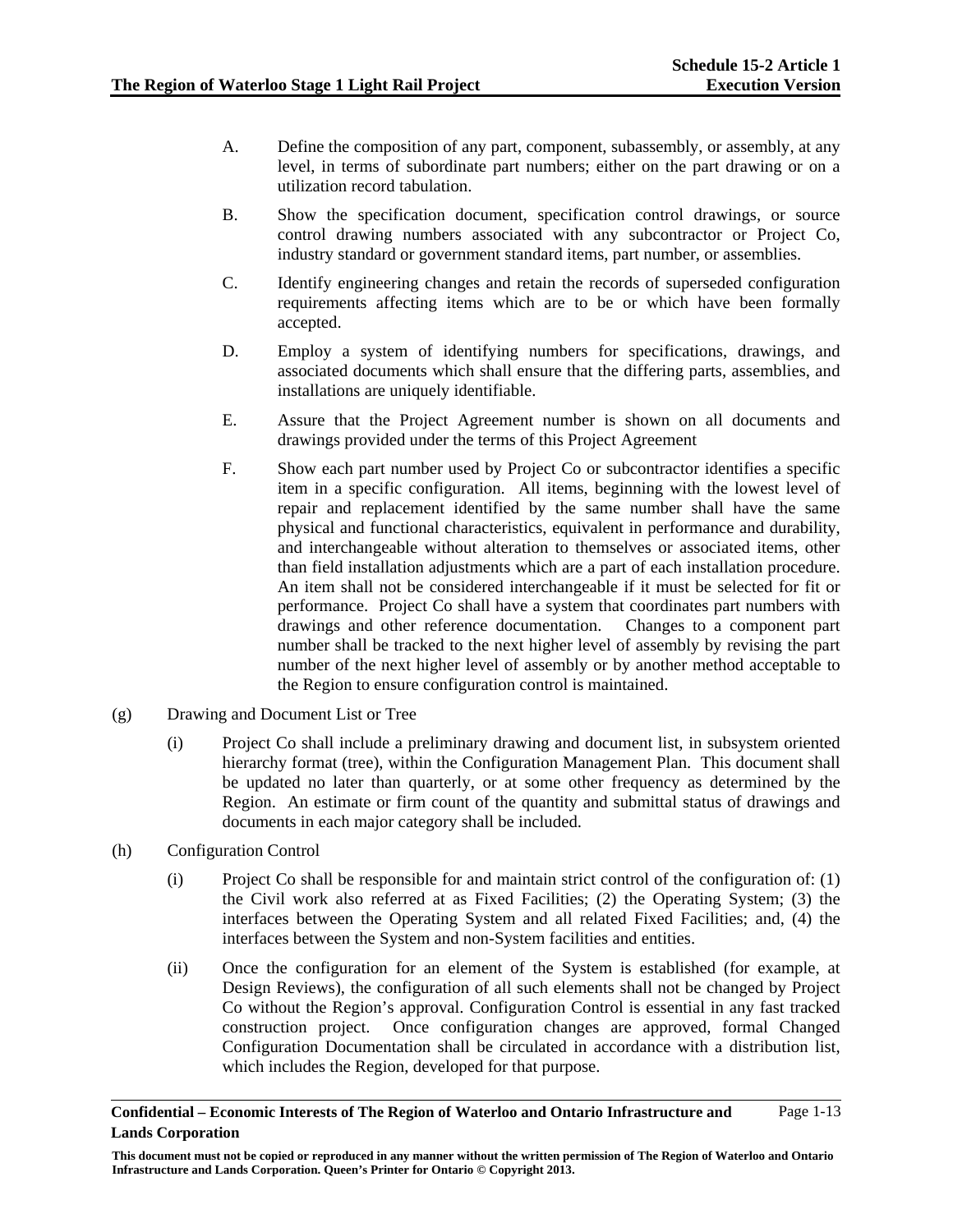- (iii) Project Co shall maintain configuration control records of all items and the actual incorporation points (by date, lot, unit, or other specific identification) of changes. A document entitled "Configuration Data", defining the applicable configuration, shall accompany each significant item shipped to the site as determined by Project Co and Region to be significant during the Design Review process. The Region shall have access to all configuration control records related to the System.
- (iv) Project Co shall apply orderly controls to manage changes to both the Region's Project Agreement and the Region's RFP drawings from which Project Co will derive the final Specifications and Construction Drawings. . For further clarity, any changes to the Project Agreement shall be in accordance with Schedule 22. Project Co shall ensure any and all submissions for changes, whether submitted in response to either Project Agreement requirements or from Region directed changes or if proposed by Project Co or its subcontractors, are screened at all appropriate Project Co. management levels to ensure all potential impacts of such changes have been thoroughly considered and analyzed.
- (v) Engineering Change Proposals (ECP): The term "Engineering Change Proposal" (ECP) is arbitrary and Project Co may use its existing terminology to define the change control process, provided that this process is in compliance with the requirements of this Article and the Project Agreement. ECP's shall be processed against both the Region's Project Agreement documents and drawings as well as Project Co's approved Final Specifications and Final Construction Drawings, except such processing will not be finalized for Project Co's Final and Final Construction Drawings until such Specifications and Construction Drawings have been approved by the Region. The Region may initiate a change by submittal of an Engineering Change Proposal to Project Co and Project Co shall respond by processing the ECP.
- (vi) Classification of Changes:
	- A. Class I Changes Any proposed change which affects form, fit, function, performance, interface, safety, reliability, maintainability, cost or schedule shall be considered a Class I Change.
	- B. Class II Change Any proposed engineering change not falling within the preceding definition of a Class I change shall be designated as a Class II change. Examples of Class II changes are corrections and clarifications of documents and drawings.
- (vii) Change Processing: All proposed Class I changes shall be submitted by Project Co prior to implementation. Project Co shall submit the change proposal accompanied by all technical documentation and firm cost (where appropriate) and Project Schedule information necessary to fully evaluate the change. Each proposed change shall be consecutively numbered. All Class I changes that immediately affect safety or hazardous conditions shall, in addition, be immediately reported to the Region in writing by Project Co or in person, followed by written confirmation within twenty-four (24) hours. Class II changes are not required to have the Region approval prior to implementation, unless the change affects documentation previously approved. For these documents, the ECP shall be furnished to the Region along with document revisions prior to release.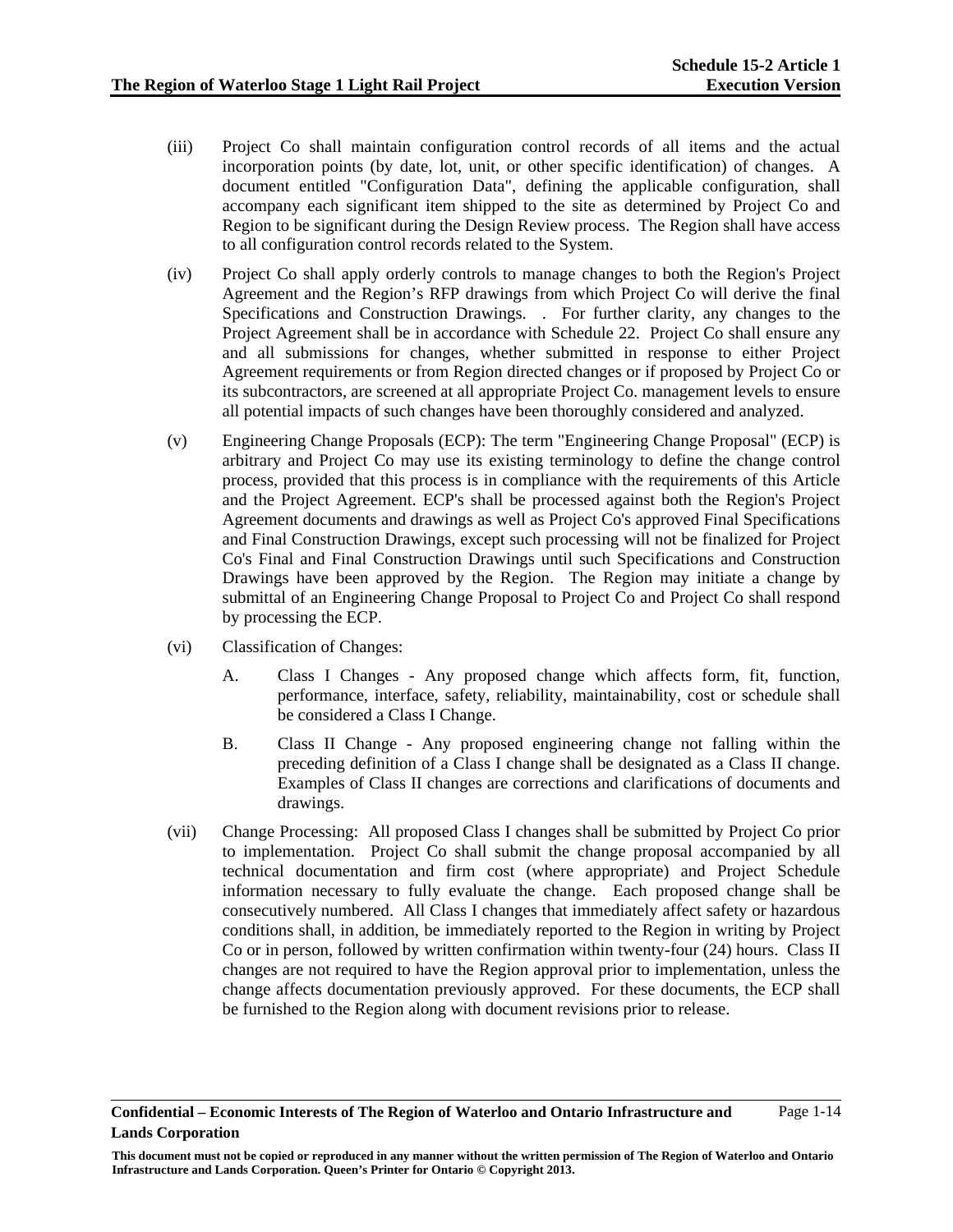- (i) Configuration Accountability, Record Drawings and Documents, and As-Built Documentation
	- (i) Project Co shall maintain records such that the configuration of any item delivered or installed shall be identifiable in terms of its component part numbers. Differences between the As-Built configuration and the engineering release documentation, as allowed by the Quality Assurance requirements, shall be documented. The status of current change incorporations shall be recorded for points in product test, production, installation or operational usage. Project Co shall provide a Notice of Modification on forms identifying any and all changes to equipment shipped. A serialization and configuration record shall be maintained by Project Co for each major equipment assembly, and a copy of such record shall be furnished with the delivered equipment.
	- (ii) The As-Built configuration of all hardware and software of the System shall be documented in drawings, documents, notes and other descriptive material as specified herein.
	- (iii) As Work progresses, Project Co shall keep a complete and accurate field and manufacturing plant record of all changes or deviations from the Project Agreement, Project Co's subsystem and procurement specifications, and Project Co's approved equipment assembly drawings and similar documents indicating the Work as actually, fabricated and installed. All such changes shall be neatly and correctly shown on the drawings affected. This set of Record Drawings and Documents shall be kept at Project Co's offices, manufacturing plant and Project Site during fabrication/installation. At the conclusion of the Phase 2 Work, the Record Drawings and Documents shall be consolidated, organized, cataloged and submitted to the Region.
	- (iv) Mark-up Procedure: During progress of the Work, Project Co shall maintain a set of Record Record Drawings and Documents, with mark-up of actual work which varies from the Work as originally shown. Project Co shall mark whatever document is most capable of showing the actual condition, fully and accurately. Where shop drawings are marked up, Project Co shall mark cross-references on Construction Drawings at the corresponding locations. Marks shall be made with erasable colored pencil, using separate colors where feasible to distinguish between changes for different categories of work at the same general location. The mark-up shall include important additional information which was either shown schematically or omitted from original drawings. Particular attention shall be given to information on Work canceled, which would be difficult to identify or measure and record at a later date. Alternate numbers, change order numbers and similar identification shall be noted.
	- (v) On Completion of the Work and as a condition of final acceptance of the Phase 2 Work, Project Co shall deliver to the Region all Record drawings, design specifications, and design documents (the "Record Drawings and Documents Deliverables"). These Record Drawings and Documents Deliverables shall not be marked up and shall be complete in every detail so as to correctly reflect As-Built conditions. The Record Drawings and Documents Deliverables shall be segregated into three groups: (1) non-proprietary, (2) proprietary and (3) commercially available products, components, subsystems, or other items. The non-proprietary Record Drawings and Documents shall describe all aspects of the site installation work and conditions and all designs which are unique to and provided specifically for the System, including the application design data for any proprietary and commercially available items. A commercially available item is defined to be a product,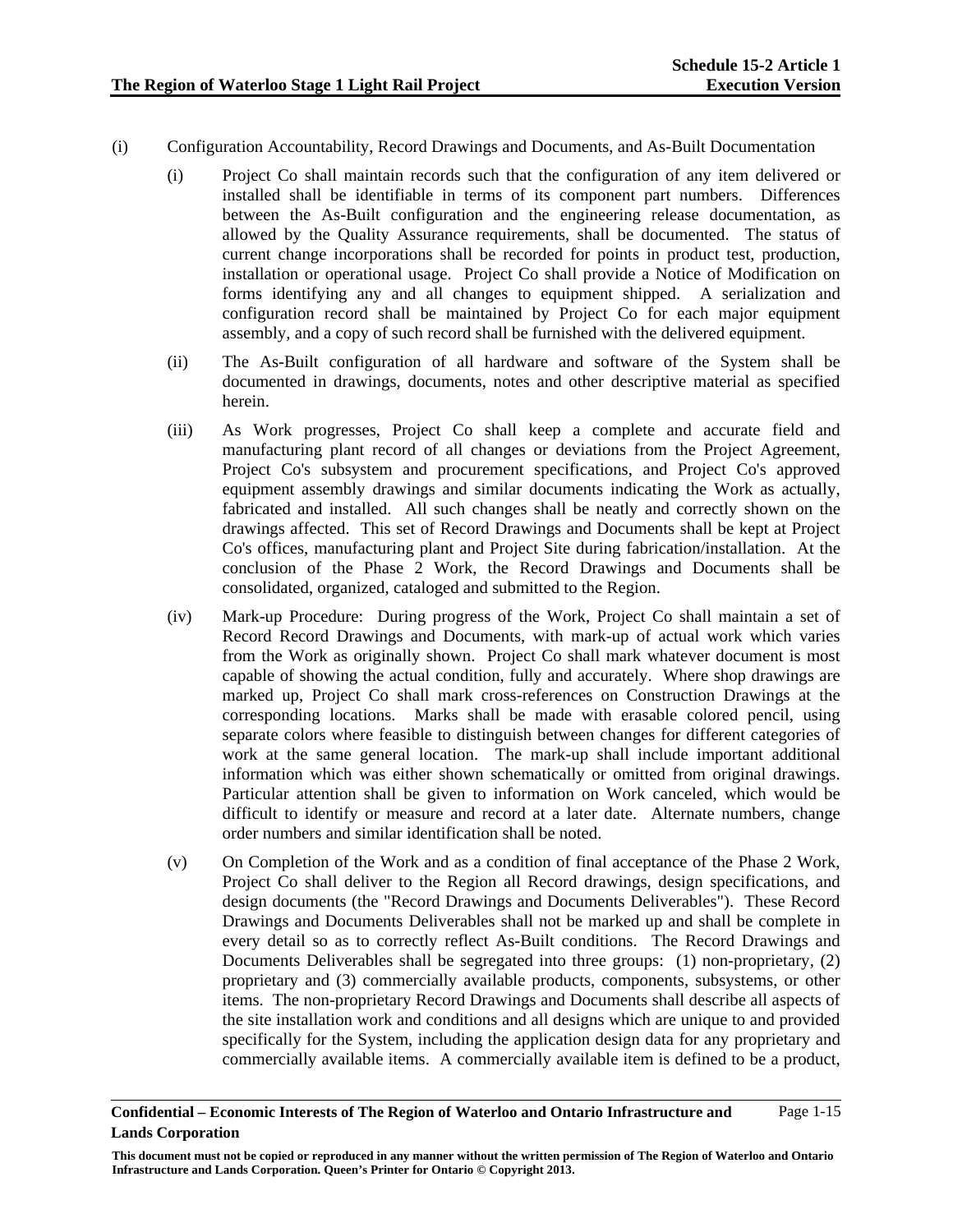component, subsystem, or other item which is produced for a multiplicity of other purposes or can be used with other transit system technologies and not unique to Project Co's technology being supplied for the Project.

- (vi) For all "commercially available" items (including software), the Record Drawings and Documents Deliverables shall include the purchase specifications, the names and address of the Original Equipment Manufacturers (OEMs) from which the items were purchased (i.e., subcontractors or otherwise), the OEM's identifying information/model numbers for reordering, and the documentation supplied by the OEM with the items.
- (vii) The "proprietary" Record Drawings and Documents shall provide all the necessary design information (except for production tooling and manufacturing components that are not commercially available and not unique to the Project).
- (viii) Certification of As-Built: The Record Drawings and Documents shall be arranged in accordance with the approved Work Breakdown Structure and properly indexed. Project Co shall certify each of the revised Record Drawings and Documents is complete and accurate.
- (ix) Software Documentation: Special attention shall be given to documentation procedures for all computer software programs supplied as part of the System. Project Co shall submit to the Region for review and acceptance a Software Documentation Plan, indicating its proposed methods and procedures for software documentation. The Software Documentation Plan shall be submitted within forty-five (45) calendar days after the commencement of Phase 2 and be corrected by Project Co, as appropriate, within fourteen (14) calendar days following receipt of the Region's comments. For all software unique to the System and not commercially available, the Record Drawings and Documents shall include, at a minimum, all of the information necessary to make revisions in the software programs applications for the System for changes and/or expansions or extension of the System, such as functional, performance and interface requirements; descriptions of the supervisory, control, and operating software; source listings; flow charts; configuration control documentation; and programmer and user manuals incorporating appropriate modification and control procedures, including the name of any subcontractor and/or vendor if employed for preparation of this software. For all commercially available software used in the System, the Record Drawings and Documents shall include all of the documentation which is available from the suppler of such software. One reproducible master and two copies of all programmer and user manuals and other similar material shall be provided to the Region with the Record Drawings and Documents along with a complete and fully documented listing of all software programs (one electronic copy, two hard copies). See Schedule 15-2 Article 9 Intelligent Transportation Systems for Software Escrow requirements.
- (j) Design and Configuration Reviews and Audits
	- (i) The design and configuration reviews and audits specified in the following paragraphs shall be conducted by Project Co in concert with the Region. In all cases, review and/or approval by the Region shall not relieve Project Co from complying with all requirements specified. These reviews shall be conducted to evaluate the progress and technical adequacy of the design and the compatibility with the performance requirements of the Project Agreement. Project Co shall be responsible for establishing a schedule for the approval by the Region for the review of all designs under this Project Agreement.

**This document must not be copied or reproduced in any manner without the written permission of The Region of Waterloo and Ontario Infrastructure and Lands Corporation. Queen's Printer for Ontario © Copyright 2013.**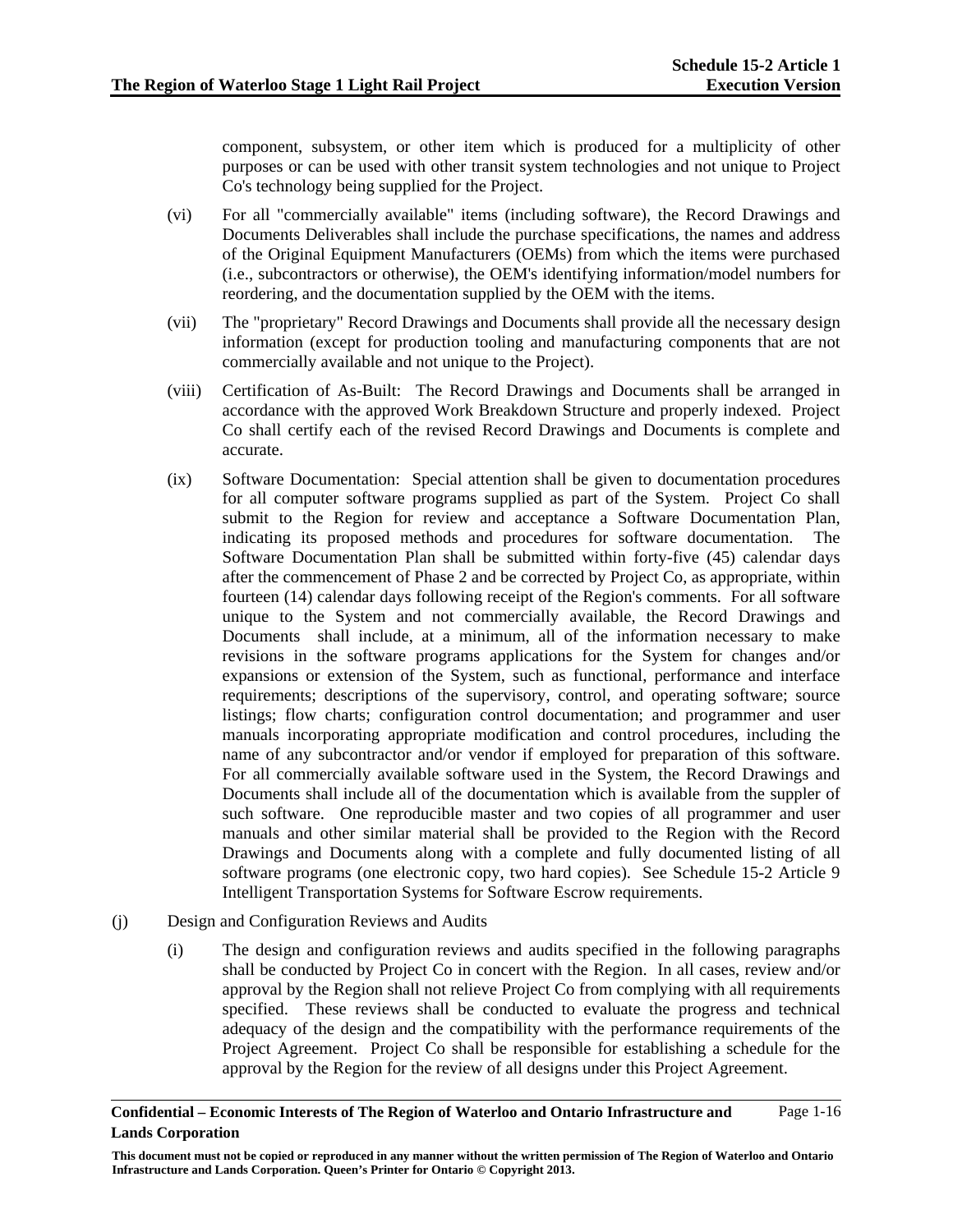- (ii) Design Reviews
	- A. Design reviews shall be conducted for individual or groups of system elements as defined herein for the purpose of establishing approved baselines for configuration control purposes. While review of Project Co designs will be accomplished by the Region at each of the milestone reviews, neither failure of the Region to identify a design deficiency nor the apparent satisfaction of the Region with Project Co's design shall relieve Project Co of responsibility for compliance with the requirements of this Project Agreement.
	- B. Design reviews for individual or groups of system elements shall be conducted at facilities suitable for the purpose and recommended by Project Co.
	- C. The design review requirements reflected in this Article are basic; however, specific or additional requirements may be applicable to some systems and, where applicable, are reflected in this Article.
- (iii) Production Configuration (Final Design) Review
	- A. The Final Design Review results in an approved final design baseline which subsequently falls under the Configuration Management Program and establishes the production configuration. Project Co effort to define the production configuration concurrent with the Final Design Review is significant and the effectiveness of the Configuration Management Program will greatly depend on the thoroughness of this effort. The design review data to be furnished for this review are all-inclusive of all data required to establish the production baseline. The data shall include: lists of major parts, assembly drawings, layout drawings, intended control data, logic diagrams, schematics, performance characteristics, design limitations, and details of new materials and processes. In addition, the data shall include a list of all engineering drawings, in hierarchy format, to the lowest level of repair and replacement, the documents referred to therein, and standards and specifications, all by revision or issue. The list shall include all the documentation necessary to define and identify the baseline configuration. The list shall be the basic configuration control document and shall be maintained current by Project Co throughout the performance of the Project Agreement. Once the approved production configuration baseline is established, all changes thereto shall be processed through the Configuration Management System.
	- B. In some cases, Project Co may desire to proceed with fabrication prior to completion of final design. The drawings and other documents identifying the design at time shall be considered as the production baseline and all changes thereto shall be via the Configuration Management system. Any changes required as a result of subsequent completion of Project Co activities required by the Project Agreement which result from the decision to proceed prior to final design completion shall be the responsibility and at the expense of Project Co.
- (iv) Unique Equipment Applications
	- A. If an item is supplied that is uniquely tested or calibrated by the manufacturer or user that utilizes facilities, settings, or procedures that result in selectivity peculiar to the Project or equipment that is not in the possession of the Region, a unique part number shall be applied to the object for each configuration supplied. If the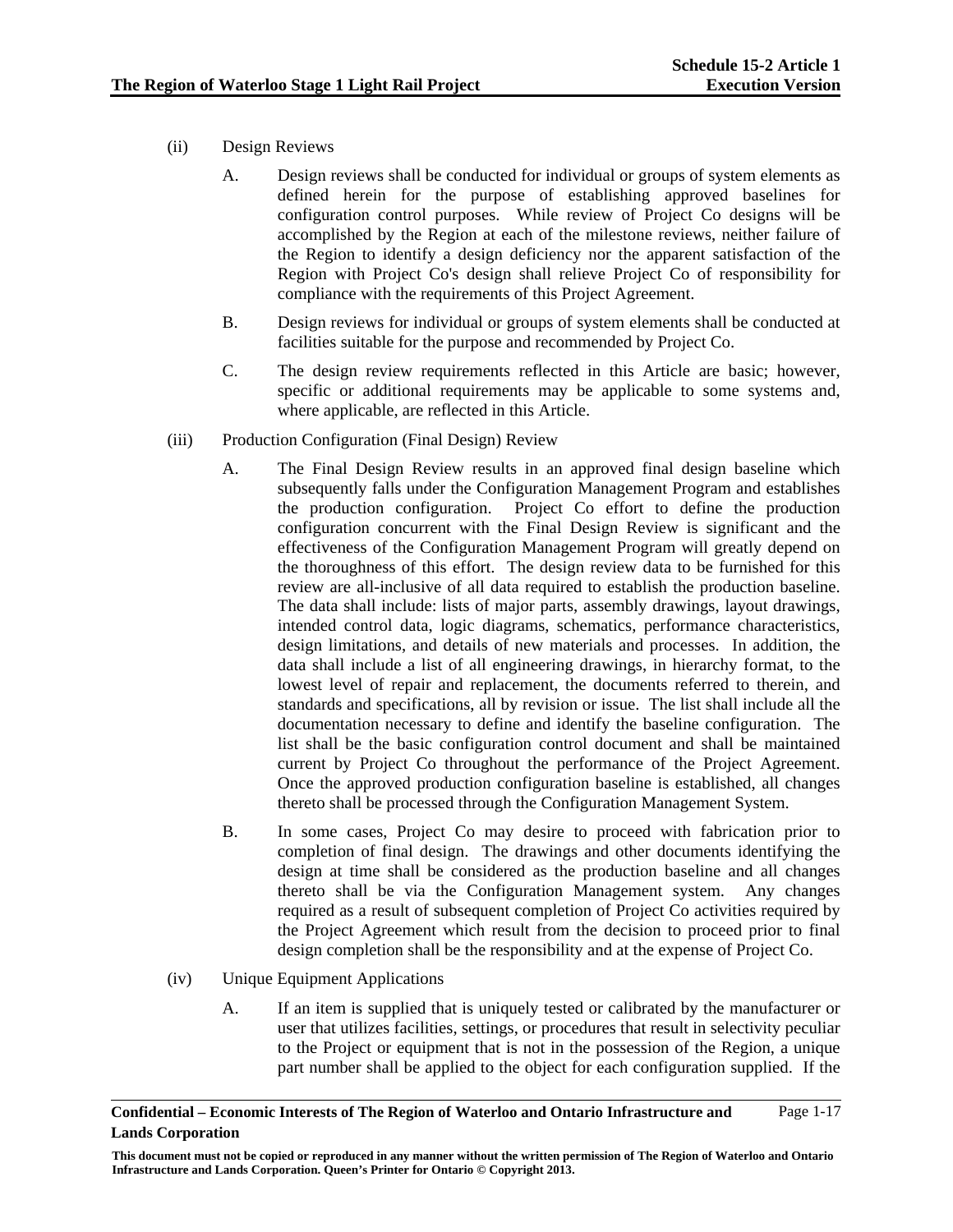supplier makes a change in the test setup, procedure or facility, it shall cause a change in the part numbers being supplied (Class I change) and copies of the documentation describing the change shall also be supplied.

## (k) Project Documentation

- (i) Project Co shall be furnished, at no charge, an electronic copy of all RFP Documents and reference drawings for this Project.
- (ii) Project Co shall maintain the field set of all drawings and specifications on the Project Site at all times and make such field set available at all times to the Region.
- (iii) Project Co shall immediately include plainly and conspicuously on the field set of drawings, and at appropriate paragraphs in the specifications, all changes and/or corrections made by addenda, Change Orders, RFIs as they are issued.
- (iv) Copies of all approved shop drawings and other submittals are to be kept on the Project Site at all times and made available at all times to the Region.
- (l) Photography
	- (i) Project Co shall provide color digital photographs and digital video with sharp and clearly shown details in accordance with the following requirements:
		- A. Digital Photographs and video of the Project Site or the manufacturing site shall be taken from up to ten different locations to clearly depict pre-construction conditions and the current stage of manufacturing and/or construction. The Region may prescribe specific locations for photographs required by the Region. Photographs and videos shall be taken daily over the duration of the construction. Photographs and videos shall be numbered and dated in a sequence, beginning with the number 1, and located on a key map, indicating an arrow to show the camera's line of sight.
		- B. Project Co shall setup a web based system for the Region's viewing the digital photography.
- (m) Document Organization and Control
	- (i) Project Co's responsibility as part of the Configuration Management Plan shall be to establish a document control system to organize, track and identify all documents, developed as part of the Work, throughout the duration of the Project. Project Co shall submit to the Region a Document Control Plan detailing how the document control system will be implemented. The Document Control System shall be included as a function in the Management Information System. As a minimum, Project Co shall serialize all correspondence and transmittals, and establish a logging system for incoming/outgoing correspondence showing action requirements and action(s) taken. Drawings, specifications, subcontract documents, reports, estimates, studies, reviews, RFIs and computer files, etc., shall be tracked by the logging system.
	- (ii) Tracking logs for correspondence and documents shall be provided with all payment requests and at such other times as requested by the Region. Project Co shall establish a single source for transmitting and receiving documents and correspondence. Work from consultants, subcontractors, vendors, etc. shall be consolidated and managed by Project Co.

**This document must not be copied or reproduced in any manner without the written permission of The Region of Waterloo and Ontario Infrastructure and Lands Corporation. Queen's Printer for Ontario © Copyright 2013.**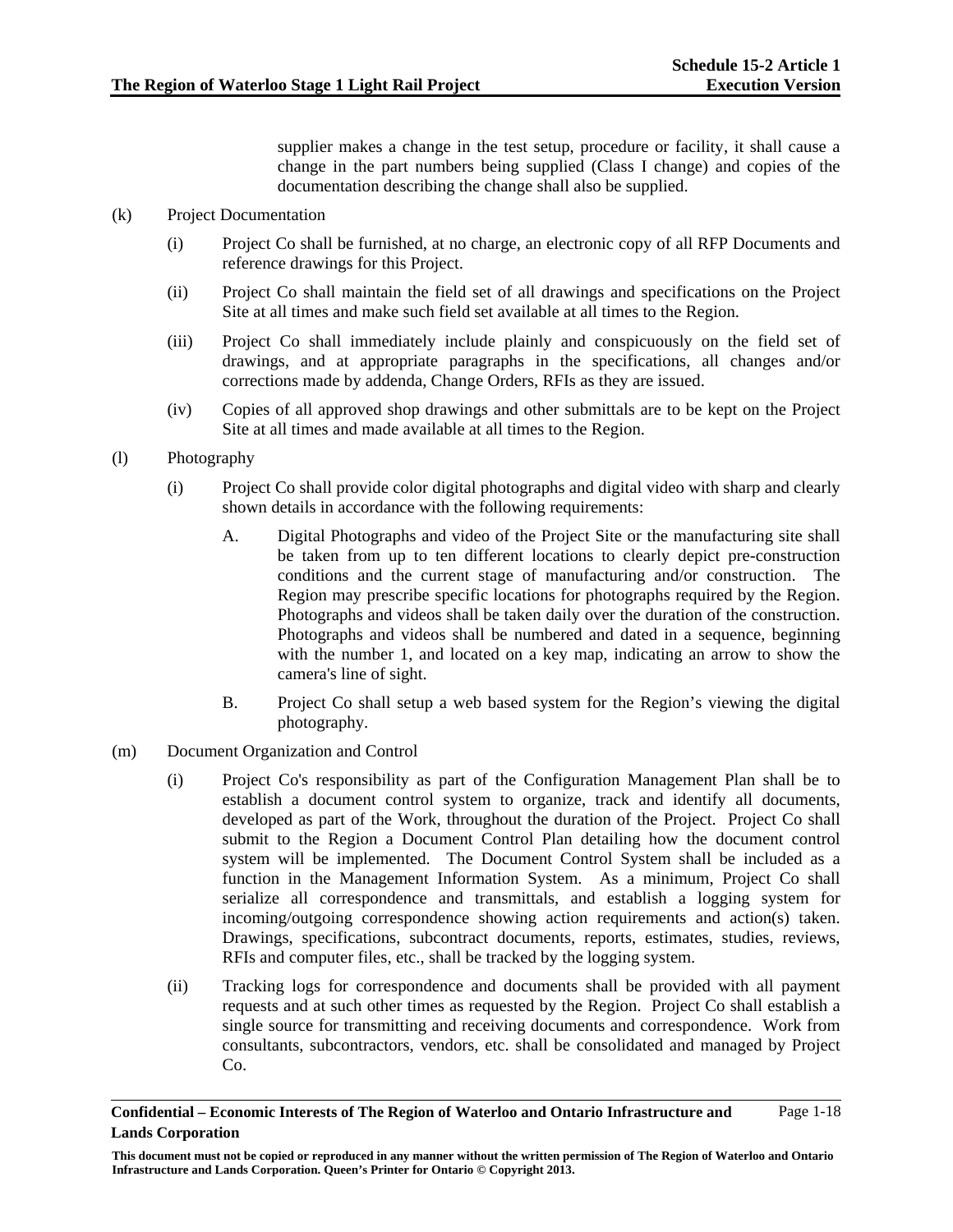- (iii) Logs for correspondence and document controls shall be provided to the Region in electronic format and in hard copy for use by the Region.
- (iv) All correspondence to and from the Region and its consultants shall be serialized and separate incoming and outgoing correspondence logs maintained.
	- A. Within seven (7) calendar days after the commencement of Phase 1, Project Co and Region shall each designate in writing their authorized representatives, who shall receive copies of all or specific correspondence.
	- B. All correspondence shall include the Project name and Project Agreement number along with the specific subject of the letter. When replying to a specific letter, it is to be referenced.

## **1.4 Systems Integration and Interface Management Plan**

- (a) General
	- (i) The Project Co shall be responsible for all Work required to design, build, operate, and maintain the Stage 1 LRT System, with the exception of those tasks explicitly identified and defined in the Project Agreement as the responsibility of the Region.
	- (ii) In the course of complying with the provisions of this Project Agreement, various physical and performance interfaces of Project Co's developed equipment may depend on facilities, equipment, or services of organizations not under Project Co's control for successful operation. The majority of interfaces exist within the Project Agreement between Project Co and its consultants, subcontractors and suppliers, while the remaining interfaces exist between facilities and equipment furnished by the Region and with other third parties such as utilities. It is necessary all interfaces be identified and controlled by Project Co to assure the design at the interface is understood and agreed to by affected parties. Any changes to one side of the interface shall be accepted and accommodated by the opposing interface. Project Co shall include, in the Configuration Management Plan, the process by which interfaces are identified and controlled.
	- (iii) Project Co shall provide a Systems Integration and Interface Management Plan, within sixty (60) calendar days following the issuance of Phase 1, regarding the interface of the System with itself, the Right-of-Way and any infrastructure contained therein; any adjoining facilities; electric, telephone, gas and other utilities; the City's water and sewer systems; the City's Fire and Police Departments; and any facility not provided by Project Co but which is used by Project Co for the System. This document shall identify each specific interface and provide the procedure by which each interface will be defined, agreed upon and controlled. The Systems Integration and Interface Management Plan shall contain a responsibility matrix identifying what entity is responsible for controlling the specific elements of the project. It shall be submitted to the Region. Updates shall be provided by Project Co when significant schedule or Project changes are made.
	- (iv) This Article addresses the interfaces between each of the system elements and the system elements with the infrastructure, facilities, services, data, or other work being provided by Project or others. This Article is not intended to provide Project Co with a detailed description of all such interfaces; rather, it is a broad description focused on general interface areas and the systems integration needs of the project. Project Co shall inspect the related work, review the drawings and documentation provided by the Region, and

**This document must not be copied or reproduced in any manner without the written permission of The Region of Waterloo and Ontario Infrastructure and Lands Corporation. Queen's Printer for Ontario © Copyright 2013.**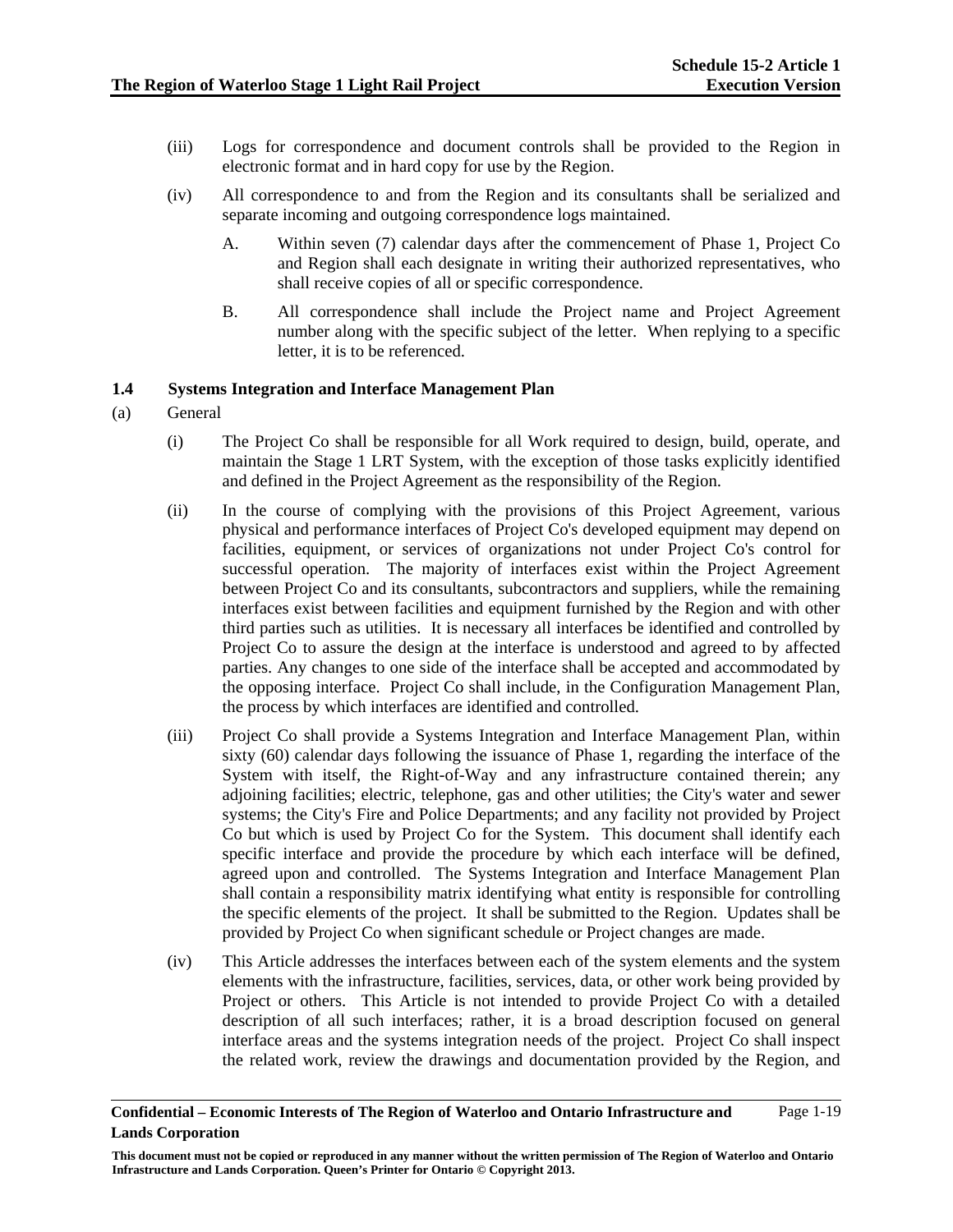coordinate with the Region to identify and successfully comply with all interface and integration requirements in order to perform all of the work required to complete the Stage 1 LRT Project as defined in broad terms throughout the Project Agreement.

- (v) Project Co shall coordinate and integrate all System interfaces so that the System is properly integrated with itself and into the Project area, including the right-of-way, the surrounding communities, and all facilities, equipment, and data provided by others. This integration effort is critical to allow public and commerce activities to continue with minimal interruption throughout the construction, installation, testing, and commissioning phase of the Project.
- (vi) Project Co shall establish and maintain a systematic, documented, comprehensive, and verifiable systems integration process to be applied throughout the duration of the Project. This process shall ensure that interfaces and interaction between infrastructure, facilities, subsystems, software, and operations and maintenance personnel have been identified and engineered to function together as a system. At a minimum, Project Co's system integration effort shall systematically identify and formally document all human interfaces with the elements of the System and all interfaces with external systems. External systems interfaces include other facilities, traffic, communities, and other agencies affected by the Stage 1 LRT Project. Project Co shall define methods to confirm compatibility between System elements, and carry out the necessary tests or other verification to demonstrate that every element functions and performs properly, both individually and as part of the complete System.
- (vii) Interface Control Documents (ICD) shall be developed by Project Co and submitted to the Region. These Interface Control Documents shall be maintained current throughout the Project Agreement period and included as design data at all design reviews. Upon approval of any system, subsystem, or assembly contained in any ICD as a design baseline, the total ICD shall be subject to Configuration Management System Control unless specifically excluded by the Region.
- (b) Systems Integration Plan Submittal
	- (i) Project Co shall submit a Systems Integration Plan to provide a detailed description of the integration of all Project Co provided construction, equipment, installation, and testing with the right-of-way, the surrounding communities, and all facilities, equipment, and data provided by others. The Systems Integration Plan shall confirm that all facilities and systems provided by Project Co are designed and constructed to comprise a fully integrated light rail system. The Systems Integration Plan shall further confirm that any facilities, equipment, and data provided by others accommodate Project Co's equipment and facilities and, where appropriate, that Project Co equipment and facilities fit with existing and planned adjacent facilities.
	- (ii) The Systems Integration Plan shall list all major System elements and define which elements have a direct or indirect interface or interaction. The Systems Integration Plan shall, as a minimum, define:
		- A. The entity within Project Co's organization responsible for managing and engineering the integration or interface
		- B. The agreed integration or interface arrangement (physical installation, power supply, signal levels, transfer characteristics, and other factors)

**Confidential – Economic Interests of The Region of Waterloo and Ontario Infrastructure and Lands Corporation**  Page 1-20

**This document must not be copied or reproduced in any manner without the written permission of The Region of Waterloo and Ontario Infrastructure and Lands Corporation. Queen's Printer for Ontario © Copyright 2013.**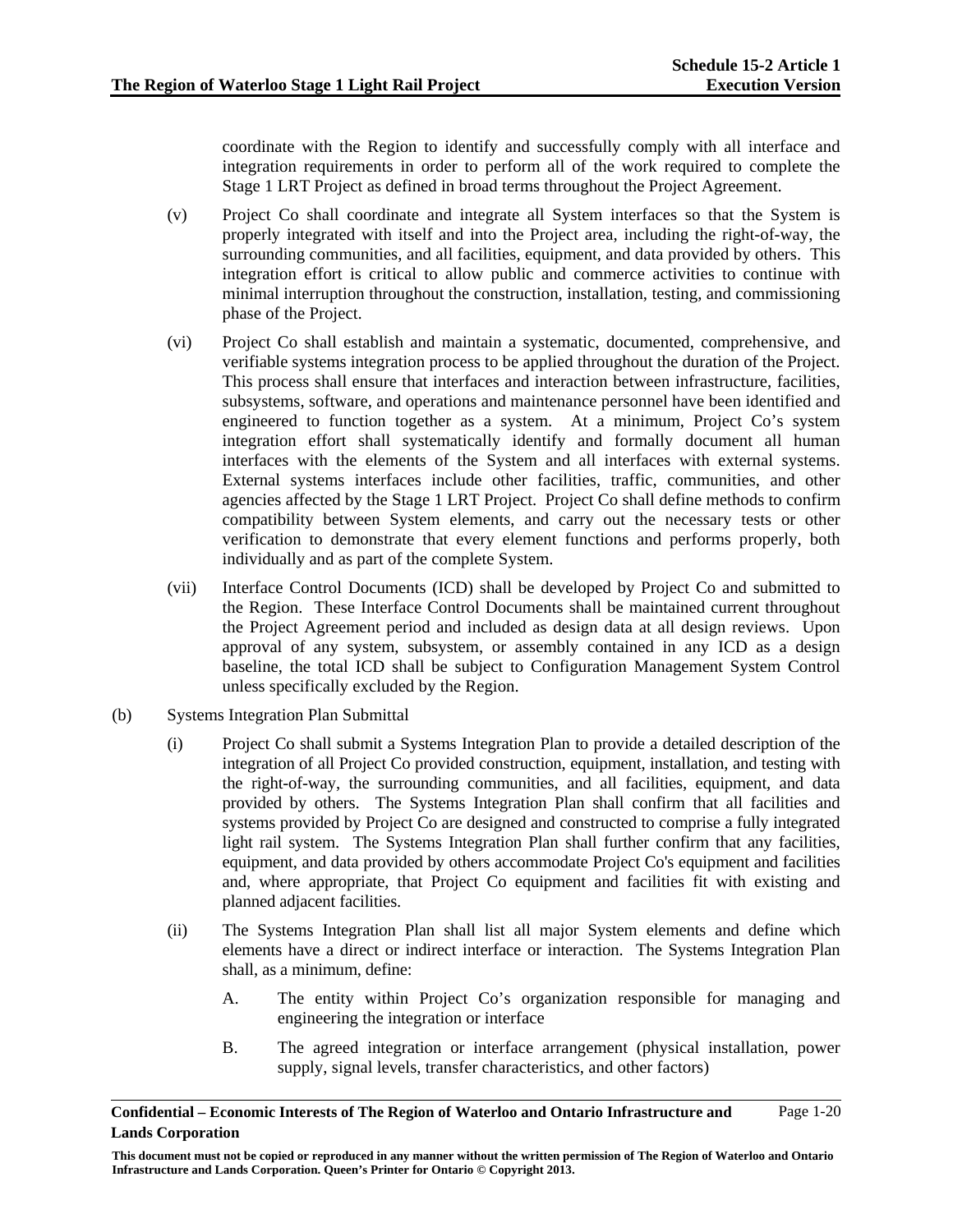- C. The functional, performance, reliability, maintainability, and safety requirements of the individual elements forming the integration or interface
- D. The proposed method and schedule for verifying the interface integrity, the individual element performance, and the combined integration or System performance, with appropriate pass/fail criteria for each.
- E The main elements in the Integrated System Demonstration Program
- (iii) Project Co shall be responsible for identifying and resolving all system interfaces which contribute to attainment of the overall System performance requirements or other Project Agreement requirements. A preliminary list of interfaces to be addressed includes:
	- A. Track/Vehicle; Wheel/Rail
	- B. Vehicle/Facilities
	- C. Vehicle/Station Platform
	- D. Vehicle/Train Control/Signaling
	- E Vehicle/Wayside Communications
	- F Vehicle/Traffic Signal Systems
	- G. Vehicle/Traction Power Supply
	- H. Vehicle/Operator
	- I. Vehicle/Vehicle including freight railroad
	- J. Communications/Fare Equipment
- (iv) Project Co shall add other integration or interfaces as the design and system integration process proceeds.
- (v) The following provide additional requirements on the contents of the Systems Integration Plan:
	- A. For each of the interfaces identified by Project Co, Project Co shall, at an early stage of the design and procurement processes, investigate the interaction between interfacing elements, record the ICD for the interface, and verify that the design characteristics of the individual elements have been correctly specified.
	- B. If Project Co fails to provide necessary interface information, or if such information provided by Project Co is incorrect or subsequently changed, Project Co shall be responsible for all facility and equipment redesign and rework, whether the impacted facility and equipment are the responsibility of Project Co or others, or for modifying its Work or any Project Co provided subsystem to match the facility, or for modifying any facility, systems, or subsystems to match systems or subsystems provided by Project Co. Project Co shall also be responsible for any delay to others caused by delaying the furnishing of information, by furnishing incorrect information, or by subsequently changing information for which Project Co is responsible. Project Co shall notify the Region as soon as any interface information changes or is found to be incorrect.

**This document must not be copied or reproduced in any manner without the written permission of The Region of Waterloo and Ontario Infrastructure and Lands Corporation. Queen's Printer for Ontario © Copyright 2013.**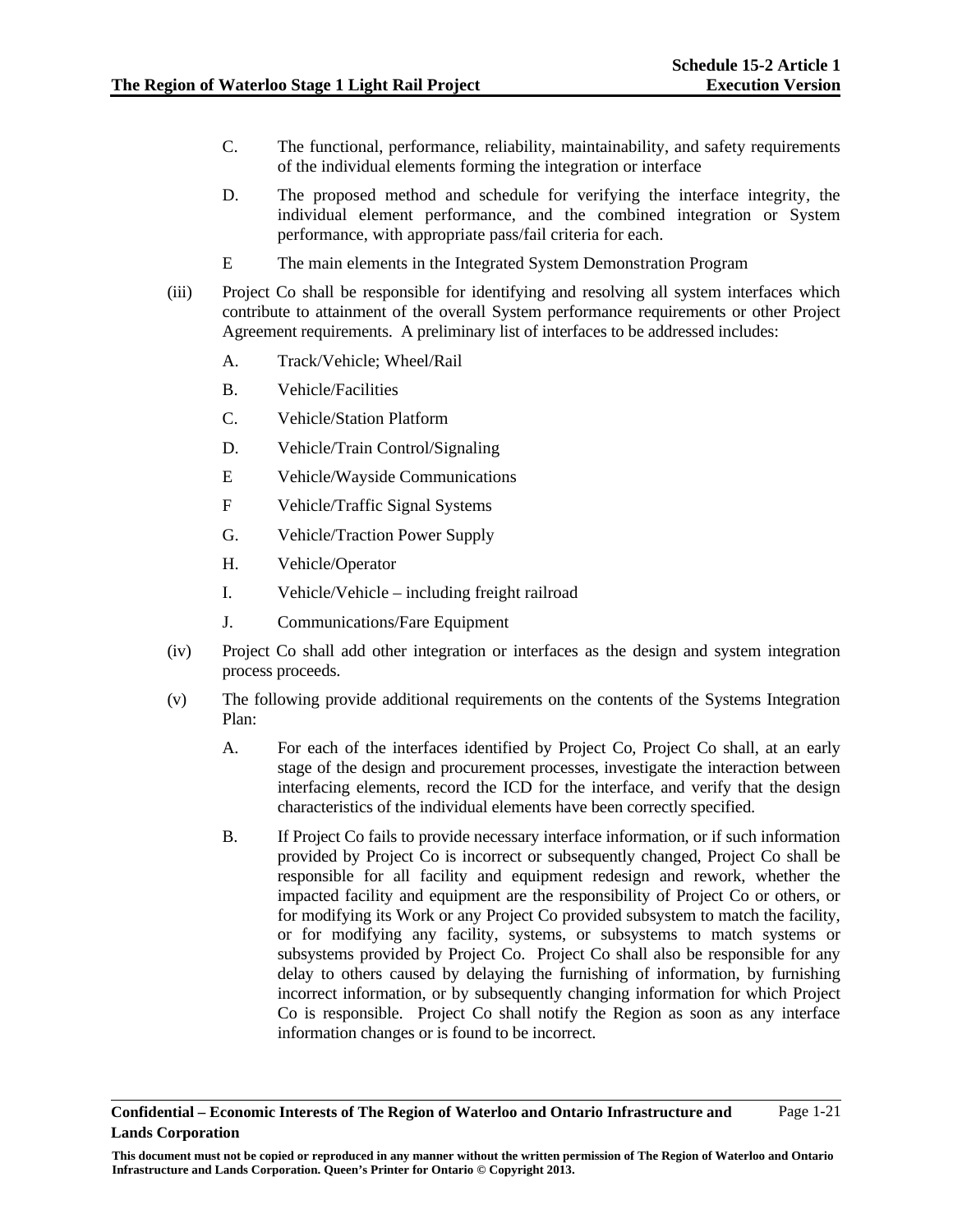- C. Project Co shall participate in coordination meetings with the Region and its representatives to develop and finalize all designs and interfaces as required. Updates of the Systems Integration Plan shall be provided by Project Co whenever significant changes are made to the Work or the Project Schedule.
- (c) Fixed Facilities
	- (i) The System shall be contained entirely within the right-of-way and any additional Right-of-Way identified by Project Co is subject to the approval of the Region.
	- (ii) Track
		- A. This includes the equipment, attachments, and other appurtenances such as tracks, crossovers, switches, emergency walkways, and vehicle interfaces with ATP and crossing warning systems and communications, so that all of the requirements of the Project Agreement are met.
		- B. The horizontal alignment, vertical profile, and longitudinal and lateral grades of the tracks are contained in the approved right of way. Minor adjustments may be made by Project Co to suit its specific technology and alignment. Project Co shall identify to the Region any increase in grades or decrease in curve radii as well as any additional right of way that Project Co's alignment may require beyond the right of way shown on the drawings provided by the Region. Any deviation from the Region's track alignment shall be identified by Project Co's and submitted for review by the Region and the Region reserves the right to reject changes that result in additional right of way impacts.
		- C. Project Co shall establish detailed design and construction criteria and tolerances for the track, including superelevation, and shall verify the accuracy of the constructed track so that the vehicle ride comfort requirements of the Project Agreement are met.
		- D. Track and OCS structures and equipment shall minimize visual impact by design and by concealment of equipment. All communications, power, and other wiring shall be in conduits, cable trays, and wireways along the track, concealed from view.
		- E. The tracks, structure, equipment, and appurtenances shall minimize the collection of debris. Means shall be provided so that water draining from the trackway shall not cause harm to persons or property below. Drainage shall be provided for any precipitation which can accumulate in or under the trackway or its equipment and appurtenances. All trackway drainage components and similar appurtenances shall be concealed.
		- F. Project Co shall be responsible for coordinating the interfaces with existing and pending infrastructure elements. This responsibility shall include generating designs, implementing demolition, and the relocation and restoration of utilities, sidewalks, and roadways. Any utilities crossing the track alignment shall be relocated as required, and roadways shall be reconfigured to restore existing functions and capacities. Project Co shall participate in development of relocation concepts and review of designs prepared by others, as required.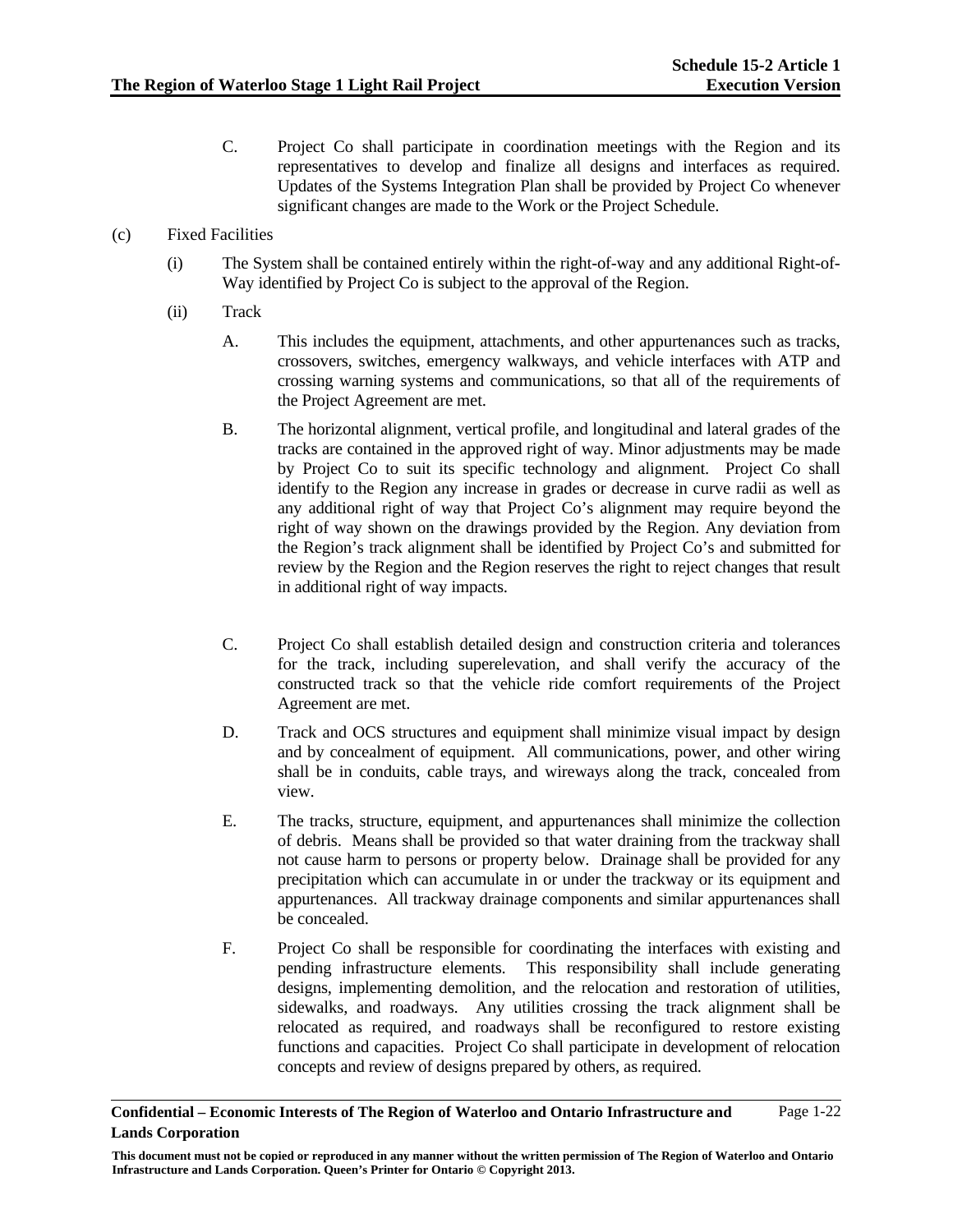- (iii) LRT Stops
	- A. The general configurations of the LRT Stops and a typical configuration are shown on the Regions drawings. Except as provided herein, Project Co shall provide all aspects of the trackway and platform structure at LRT Stops, as well as all ancillary components and facilities, including electrical, ATP, mechanical, and communication spaces and equipment, necessary for the operation of trains. Conduit runs for fare vending, power, communications, and SCADA systems within the LRT Stop areas or embedded in the LRT Stop structure shall be properly integrated and interfaced within the LRT Stop and its surroundings.
	- B. Project Co shall provide support for the Region's work with the various groups and organizations that will influence the design, to achieve the most appropriate solutions for each of the LRT Stops.
- (iv) Power Supply
	- A. Electrical power distribution equipment for System propulsion, auxiliary power, all facility housekeeping, Project Co furnished equipment located at stations, the Central Control Facility (CCF), the Operations, Maintenance and Storage Facilities (OMSF), and other locations shall be tested and installed by Project Co.
	- B. Power substation facilities shall be provided by Project Co at locations approved by the Region. These substations shall be the sources of all traction power, and shall in most cases power all other System equipment and facility housekeeping.
	- C. Project Co shall identify the power interfaces required for all its equipment in the Systems Integration Plan and fully detail them in Interface Control Documents.
	- D. Project Co shall identify the power interfaces for its equipment at the OMSF in the Systems Integration Plan and fully detail them in Interface Control Documents.
	- E. Uninterruptible power supplies (UPS) shall be provided by Project Co including all power wiring for equipment connected to the UPS equipment. All equipment that will supported by UPS shall be cited in Project Co's submission.
	- F. Project Co shall provide and install all control wiring in each LRT Stop, at the OMSF and elsewhere, as required to interconnect System equipment and to connect such equipment with equipment, facilities, and services provided by others.
	- G. All electrical connections and equipment shall meet the requirements of, and properly interface with, the electric power utility. Project Co shall design and install the power distribution system and all power distribution interfaces in accordance with the electric power utility requirements. Project Co is responsible for conformance to these and all other Project Agreement requirements for design, interfaces, and installation.
	- H. Project Co shall coordinate the design of all power facilities and equipment with the Region. Project Co shall include a complete power system load analysis and describe the coordination required by the above sections in the Systems Integration Plan.
	- I. Project Co shall coordinate all aspects of the design and construction phasing of the power distribution system with the appropriate electric power utilities. Project Co

**Confidential – Economic Interests of The Region of Waterloo and Ontario Infrastructure and Lands Corporation**  Page 1-23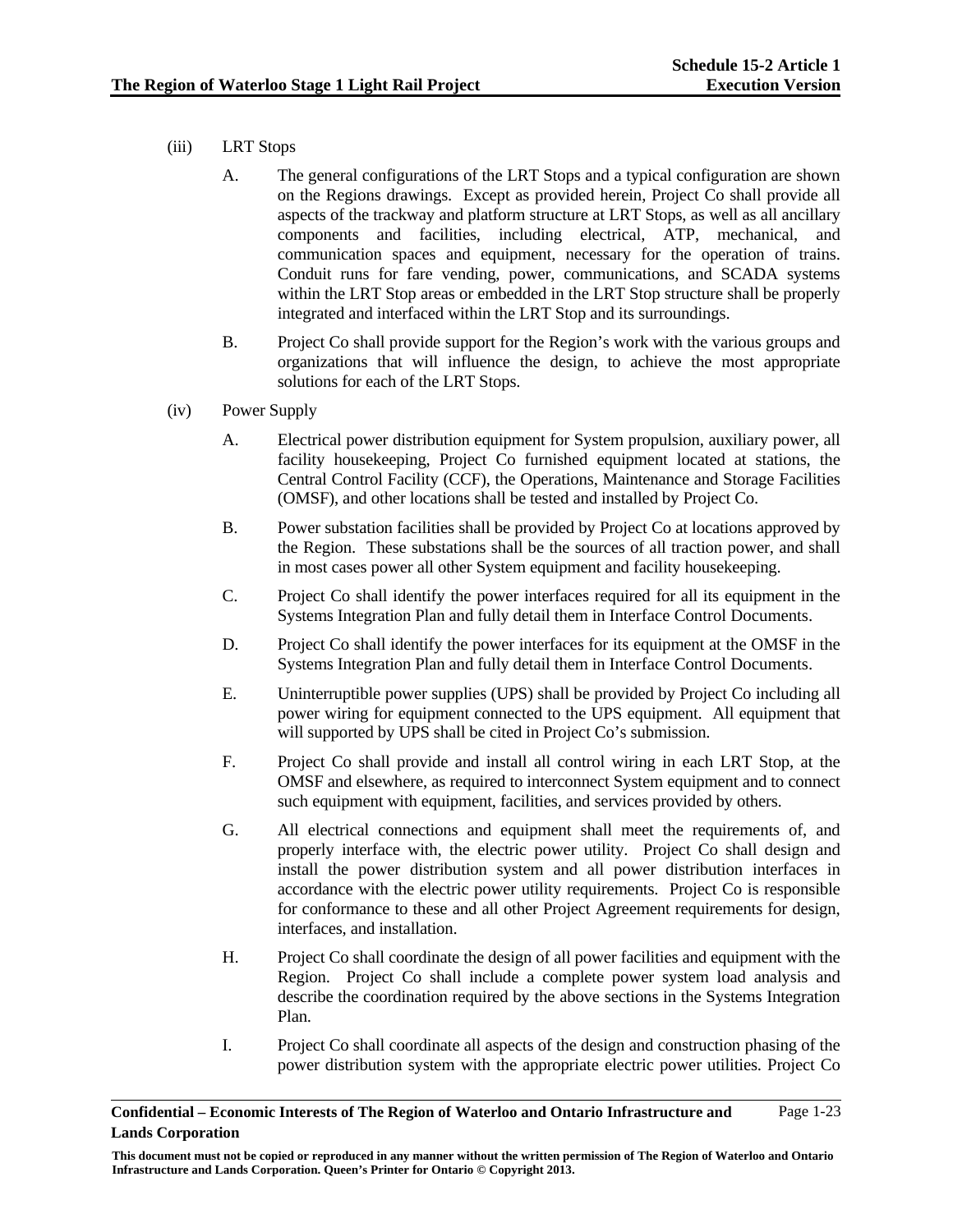shall obtain electric power utility approvals for these and for final power distribution system acceptance. Project Co shall be responsible for any electric power utility design and coordination charges. Project Co shall arrange for all electric power utility service connections and shall pay any connection charges.

- (v) Central Control Facility
	- A. Project Co shall be responsible for completely finishing, furnishing, and equipping the CCF and for coordinating its final design with the Region. Project Co shall be responsible for all communications interfaces within the System and with outside communication systems, such as those provided by the local common carrier. Project Co shall coordinate with the local or airport weather stations to provide for appropriate weather monitoring capabilities at the CCF.
	- B. Project Co shall define the power interfaces for its equipment in the Systems Integration Plan.
- (vi) Operations, Maintenance and Storage Facilities
	- A. The site for the OMSF will be provided by the Region as shown on the Region's drawings. Project Co shall be responsible for coordinating with the Region the detailed design of this facility and its construction, finish out, furnishings, and equipping, including the supervisory offices, shops and other rooms, and vehicle storage areas. Project Co's System Integration Plan shall provide detailed information regarding these interfaces.
- (vii) Fare Collection
	- A. Project Co shall be responsible for the provisions for the fare collection system and shall identify these provisions in the Systems Integration Plan and fully detail them in Interface Control Documents.
- (d) Integrated Testing
	- (i) Prior to commissioning any segment of the System, Project Co shall test the elements of the System to demonstrate compliance with the characteristics defined in the Systems Integration Plan. As soon as practicable after testing the elements of the System, Project Co shall perform an integrated test for each identified interface, demonstrating the efficacy of the elements operating together. Refer to other Articles of the Project Agreement for additional information and in particular Schedule 15-2 Article 13.

# **1.5 Reviews and Reports**

- (a) General
	- (i) The reviews and reports addressed herein reflect only those data associated with Project Co Management System, and do not include reports resulting from activities such as tests, inspections, and other requirements which are addressed elsewhere in the Project Agreement.
	- (ii) Project Co shall provide technical and managerial support for reviews required by this Project Agreement. Reviews and review meetings shall be pre-arranged and held at Project Co's Project office. Project Co shall notify the Region fourteen (14) calendar days in advance of all pre-arranged review meetings.

**Confidential – Economic Interests of The Region of Waterloo and Ontario Infrastructure and Lands Corporation**  Page 1-24

**This document must not be copied or reproduced in any manner without the written permission of The Region of Waterloo and Ontario Infrastructure and Lands Corporation. Queen's Printer for Ontario © Copyright 2013.**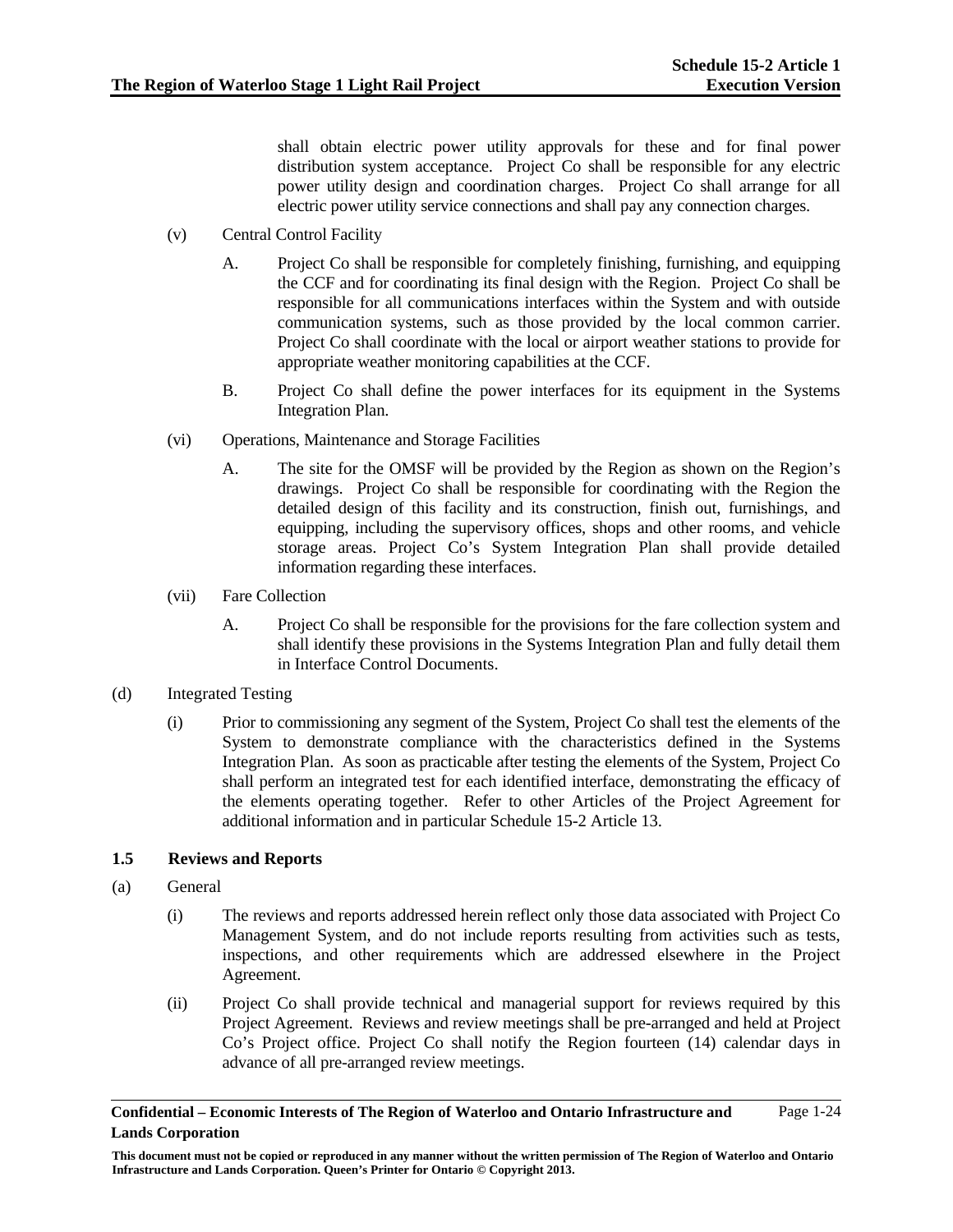## (b) Initial Activities Report

- (i) The Initial Activities Report, submitted by Project Co within ten (10) calendar days after the issuance of Phase 1, shall identify critical activities to be initiated within the first sixty (60) calendar days of the Project Agreement. The Initial Activities Report shall, at a minimum, recommend the timing and content of Project Co/Region initial organizational meetings, identify data required by Project Co and not furnished in the Project Agreement documents, and identify the processes for defining the interfaces between Project Co furnished equipment and Region furnished facilities, equipment, and other third parties. The report shall include major Project Co activities which will occur prior to submittal of plans in all discipline areas. Due to the comparatively short amount of time after the commencement of Phase 1 this report is issued to identify all of the material to be contained in this document, the report may be by letter and forego the normal formality of reports to be submitted to the Region. Project Co may issue supplements to this report as the need for additional data is recognized within the sixty (60) day period.
- (c) Progress Meetings and Reports
	- (i) Progress Review Meetings Project Co shall attend Progress Review Meetings every two weeks, to allow the Region to assess the Project's status. During the manufacturing and fabrication phase of the Project, Progress Review Meetings may, at the discretion of the Region be held at least once per quarter at the various Project Co facilities involved, and shall include tours of the facilities and Work-in-progress. The Region will notify Project Co at least forty-five (45) calendar days in advance to hold a Progress Review Meeting at one of the various Project Co facilities. As described in this Article, a Monthly Progress Report will be required from Project Co in advance of every other two-week Progress Review Meeting.
	- (ii) Project Co shall establish the review agenda for all Progress Review Meetings to address the following topics, as applicable:
		- A. Schedule Status with a Three Week Look Ahead
		- B. Events Planned vs. Events Accomplished
		- C. Recovery Program for Events Not Accomplished
		- D. Technical/Design Problems Experienced
		- E. Technical/Design Problems Anticipated
		- G. Fabrication/Procurement Problems Anticipated
		- H. Field Construction Problems Experienced
		- I. Field Construction Problems Anticipated
		- J. Installation Problems Experienced
		- K. Installation Problems Anticipated
		- L. Field Test Problems Experienced
		- M. Field Test Problems Anticipated
		- N. Activities Planned for Next Quarter and Expected Results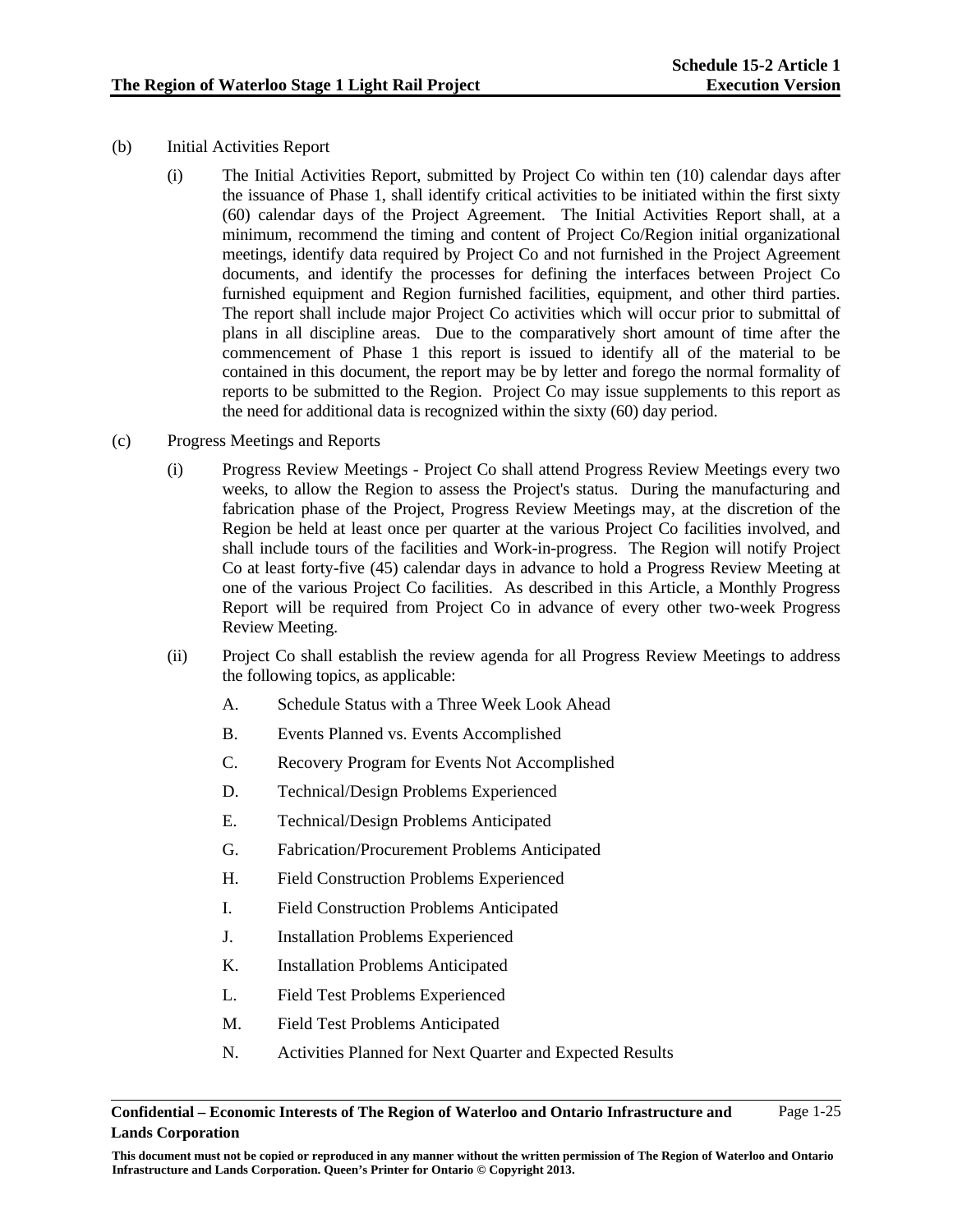- O. Safety
- P. Community Relations
- Q. Quality
- R. Other Issues
- (iii) The proposed agenda for each Progress Review Meeting shall be prepared by Project Co and furnished to the Region seven (7) calendar days in advance of such meetings, and any required agenda changes shall be returned to Project Co by the Region in sufficient time to allow preparation for the changes.
- (iv) Project Co shall assure availability of Project Co personnel to address or support issue discussions which have been scheduled. The following disciplines from Project Co's organization shall be represented at the Progress Meetings, as applicable, per the approved agenda:
	- A. Project Management: project management, program control, contract administration, construction management, construction safety, quality, community relations and systems facilities design
	- B. Systems: vehicles, traction power, train control and communications, system assurance (safety, dependability, security, etc.), operations
	- C. Facilities: civil (e.g., field installation), architectural (e.g., Central Control Room layout, lighting, interfaces with others, etc.)
- (v) Monthly Progress Reports
	- A. Project Co shall prepare and submit to the Region five (5) copies of a Monthly Progress Report at least five days before the applicable Progress Meeting. The initial format and detail level required for the Monthly Progress Report shall be established jointly by the Region and Project Co within thirty calendar (30) days after the commencement of Phase 1 based on a proposed format prepared by Project Co. Thereafter, the format and level of detail will change as the Work progresses. Topics to be covered in the Monthly Progress Report shall include, but not be limited to:
		- 1. Executive Summary
		- 2. Schedule and Resource Status
		- 3. Status of Payments, Retention and Withholding
		- 4. The status of Earned Value, as defined in Schedule 15-2 Article 19 of the PSOS, associated with Milestones, as defined in Schedule 21 of the Project Agreement, and a forecast of the dollar amounts of individual Milestone Payment Applications for the next six month period
		- 5. Status of Action Items including utility coordination, real estate issues and permitting issues
		- 6. Submittal status
		- 7. Drawing Schedule and Transmittal Status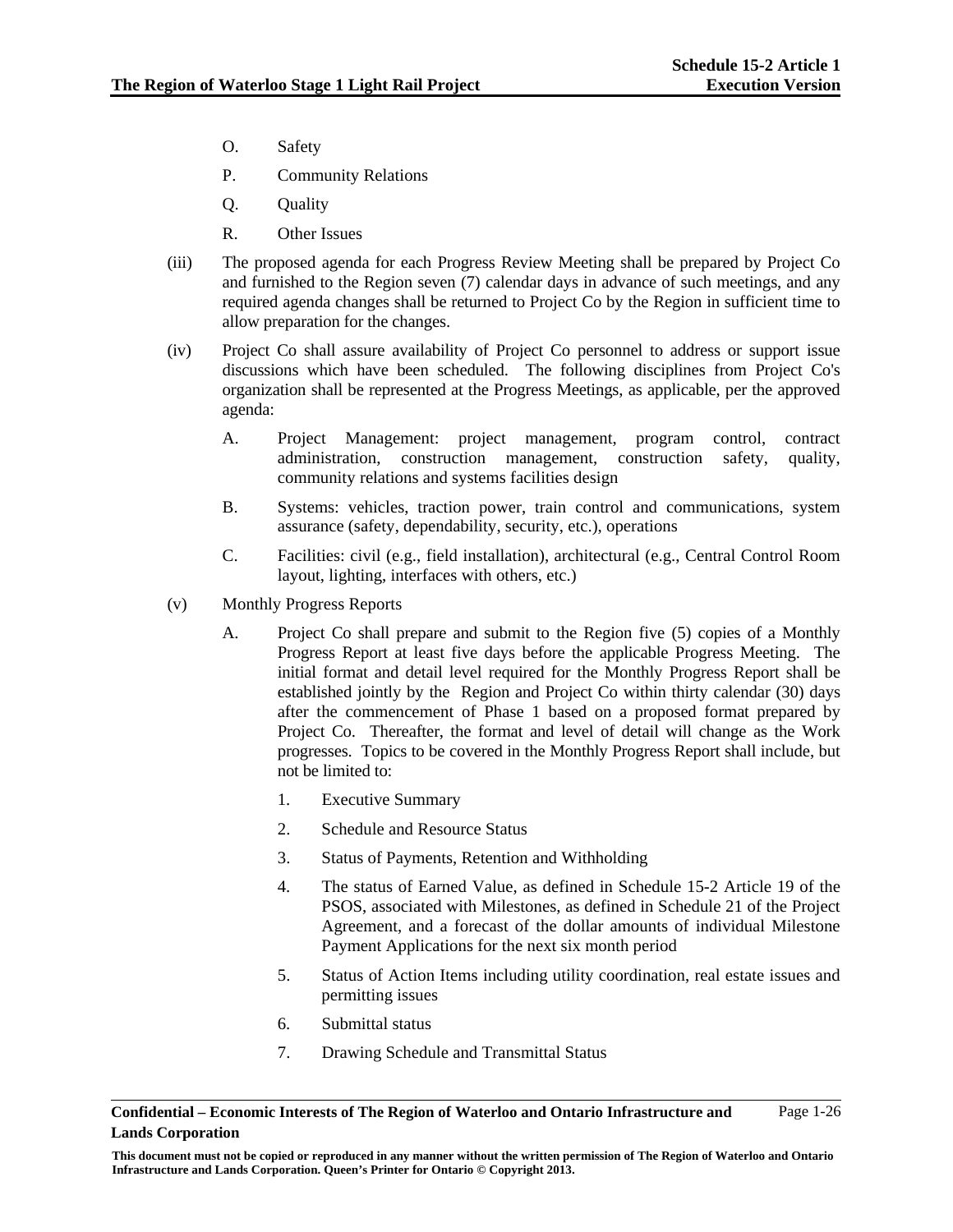- 8. Subcontractor
- 9. Task Activities Planned for Next Month
- 10. Monthly Task Activity and Accomplishments
- 11. Identification of any Quality Assurance Problems
- 12. Construction and Manufacturing Critical Design Issues
- 13. A list of major equipment and material received in plants or at the Work Site
- 14. Quality Status of FAT, Inspections, Testing, Acceptance and Nonconformances
- 15. Manpower and Task Completion Variance Analysis, Achieved vs. Planned
- 16. Planned or Proposed Schedule or Budget Revision or other Remedial Actions
- 17. Identification and Analysis of any Scheduling, Coordination or Other Problem Areas
- 18. Copies of Logs for Incoming and Outgoing Correspondence and Documents for the Report Period
- 19. Progress Photos and Videos
- 20. Updated submittal schedule on a time-scaled bar chart showing scheduled and actual progress to date which is derived from the computerized Network Analysis.
- B. When requested by the Region, at least fourteen (14) calendar days in advance, the Monthly Progress Report shall also contain appendices dealing with the following topics:
	- 1. Equipment Deliveries Schedule Status. Project Co shall provide a schedule status for equipment delivered to the factory and Work Site for all installed equipment. The report shall be based on the Network Analysis and show the major steps of procurement, fabrication/manufacturing, shipping and delivery. Planned dates shall be compared to actual and forecast each month.
	- 2. Field Construction Status. The progress and status of each field construction project or major activity shall be reported based upon the Network Analysis. The major steps of field construction shall be discussed, along with the planned and actual dates of progress and completion forecasts made.
	- 3. Resource Status. The resource status report shall show the actual person hours expended for each task. This will provide the Region with a basis for comparing the measured percentage completion for tasks shown in the invoice with the number of person hours which Project Co estimated would be required to achieve the percentage completion shown in the invoice. If the measured completion varies by more than 10% from the percent

**This document must not be copied or reproduced in any manner without the written permission of The Region of Waterloo and Ontario Infrastructure and Lands Corporation. Queen's Printer for Ontario © Copyright 2013.**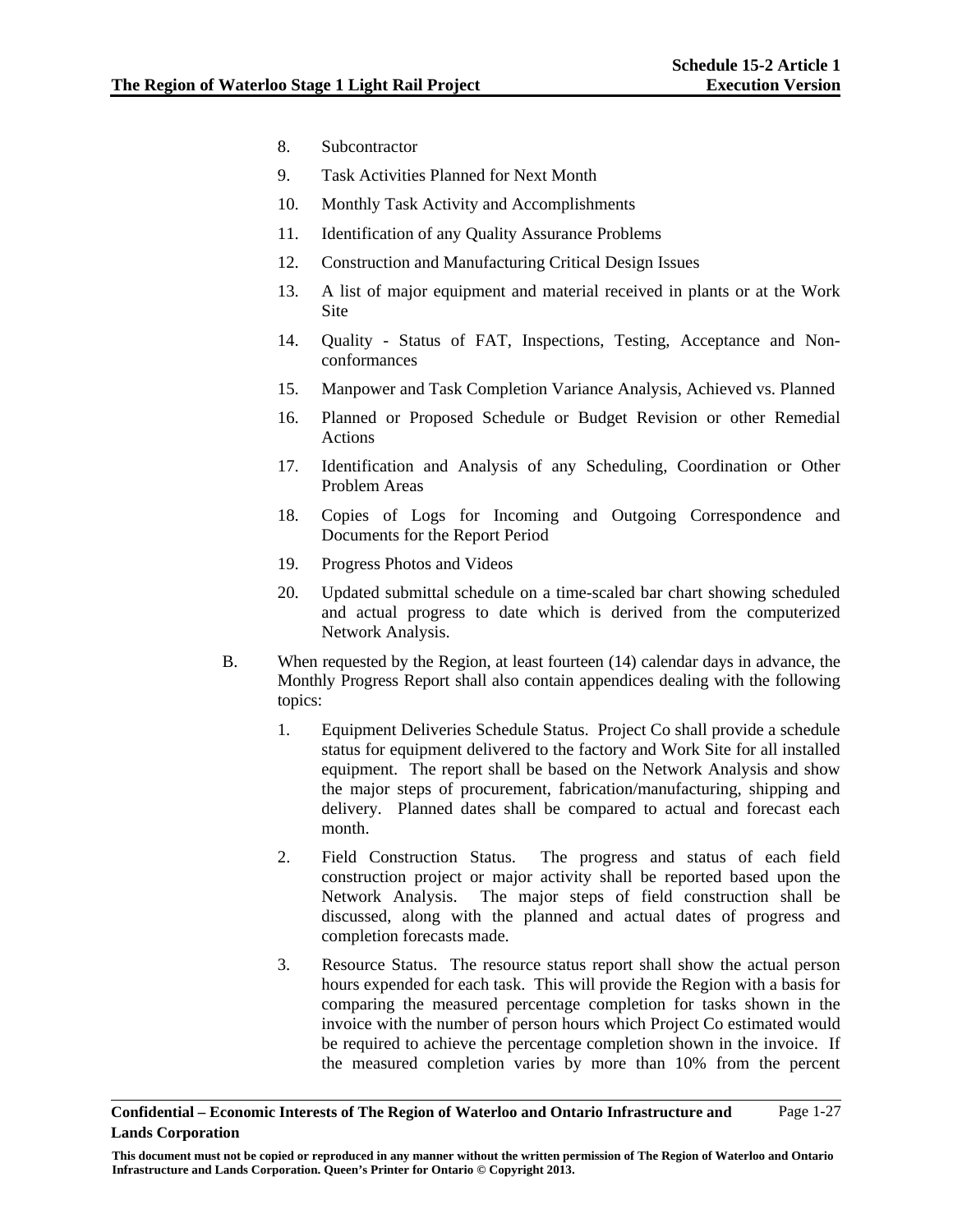calculated using actual and estimated person hours, Project Co shall submit a variance report with the invoice explaining reasons for the difference. The Region will evaluate the variance and provide recommendations for corrective action to Project Co if it is determined the variance indicates a scheduling/ budgeting problem.

- 4. Equipment Utilization. Project Co shall summarize, each month, the major construction equipment used during installation comparing planned usage vs. actual usage.
- (d) Submittals Report
	- (i) In order to ensure that the deliverables are thoroughly integrated and any cross-dependency between one submittal and another is recognized, Project Co shall develop a form and record thereon, for each submittal, the following:
		- A. Title
		- B. Identifying Number
		- C. Project Agreement Specification reference
		- D. Detail Description of Data to be Submitted
		- E. Approval Requirements (Project Co and the Region)
		- F. Frequency of Submittal
		- G. Identification of other Data Submittals which constrain this Submittal or which would be affected by a change to this submittal.
	- (ii) These forms shall provide the basis of a Submittals Report to be provided by Project Co on a monthly basis along with any Project Co information which will assist in evaluating the submittals or describing Project Co internal procedures for accomplishing this task. This report shall be maintained current throughout the term of both the Phase 1 and Phase 2 Work.

## **1.6 Dependability Program**

- (a) Project Co shall establish and maintain a Dependability Program encompassing the design, manufacturing, installation, testing and O&M activities of the Project Agreement. Elements that need to be addressed in the Dependability Program in order to achieve acceptable levels of dependability are:
	- (i) Specific requirements set out in the Project Agreement, including the requirements set forth in the specifications prepared by Project Co or included in Project Co's Submission.
	- (ii) A thorough listing of each lowest line replacement component with its design reliability, testing and life cycle requirements.
	- (iii) Vigorous enforcement of Quality Assurance Program requirements.
	- (iv) Vigorous enforcement of Testing requirements.
	- (v) Vigorous enforcement of Warranty requirements.
- (b) Dependability Plan

**This document must not be copied or reproduced in any manner without the written permission of The Region of Waterloo and Ontario Infrastructure and Lands Corporation. Queen's Printer for Ontario © Copyright 2013.**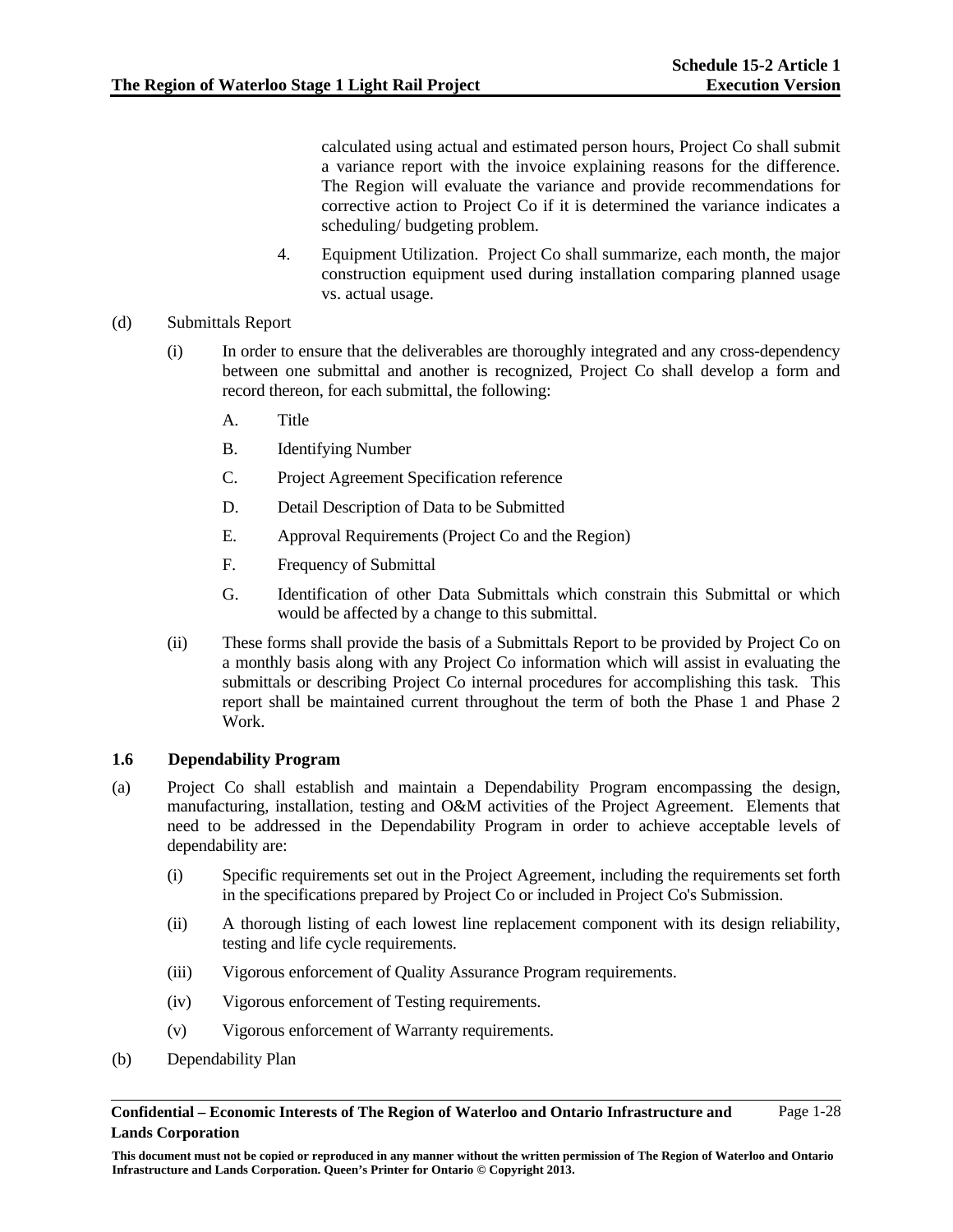- (i) Project Co shall prepare a Dependability Plan which shall identify the activities, organization and the means of implementation of Project Co program to ensure compliance with the Project Agreement requirements. A preliminary draft of the Dependability Plan shall be developed by Project Co within ninety (90) calendar days after the issuance of Phase 1, and submitted to the Region for review and approval. Thereafter, the draft Plan shall be distributed to Project Co's design engineers and subcontractor working on the Project to assure the design and implementation of the Project accurately reflects approved operational concepts. During the course of the Work, the Dependability Plan shall be revised and updated by Project Co as necessary, and resubmitted for additional review and concurrence.
- (ii) The Dependability Plan shall integrate the dependability engineering function with other program elements throughout the design, parts selection, manufacturing, installation, testing and Project Co's Operations and Maintenance (O&M) Work. At a minimum, the Dependability Plan shall include the following:
	- A. Program objectives
	- B. Program schedule and milestones
	- C. The means of implementation of the Dependability Plan relative to Project Co's personnel, their qualifications and relationships with management, design, fabrication, procurement, spares and logistics planning, installation, testing and O&M activities.
	- D. List of tasks and procedures planned to implement the program:
		- 1. Translation of Project Agreement requirements into Project Co's final designs.
		- 2. Subcontractor control.
		- 3. Design reviews.
		- 4. Organizational responsibilities.
		- 5. Incident reporting system for reporting of abnormal or unexpected events throughout the equipment test program as well as during the first year of O&M. During the manufacturing and field test activities of the Phase 2 Work, Project Co shall report all factory and field test failures monthly by lowest line replacement unit, including the part and serial numbers, and evaluate the data for possible patterns of failure.
		- 6. Dependability Demonstration Test after the commencement of Phase 3. After the issuance of Phase 3, Project Co shall report all hardware and software failures and evaluate the data for possible patterns of failure.
- (c) Dependability Requirements
	- (i) The Region shall have the right during the term of this Project Agreement to have any failed item disassembled, photographed and documented by any means necessary in order to permit examination and analysis of the discrepancy jointly with Project Co, whether or not such failure occurs before or after the issuance of Phase 3. The cause of the discrepancy shall be categorized to determine if corrective action by Project Co should be in the area of design, quality, materials selection, maintenance actions or operating practices or

**This document must not be copied or reproduced in any manner without the written permission of The Region of Waterloo and Ontario Infrastructure and Lands Corporation. Queen's Printer for Ontario © Copyright 2013.**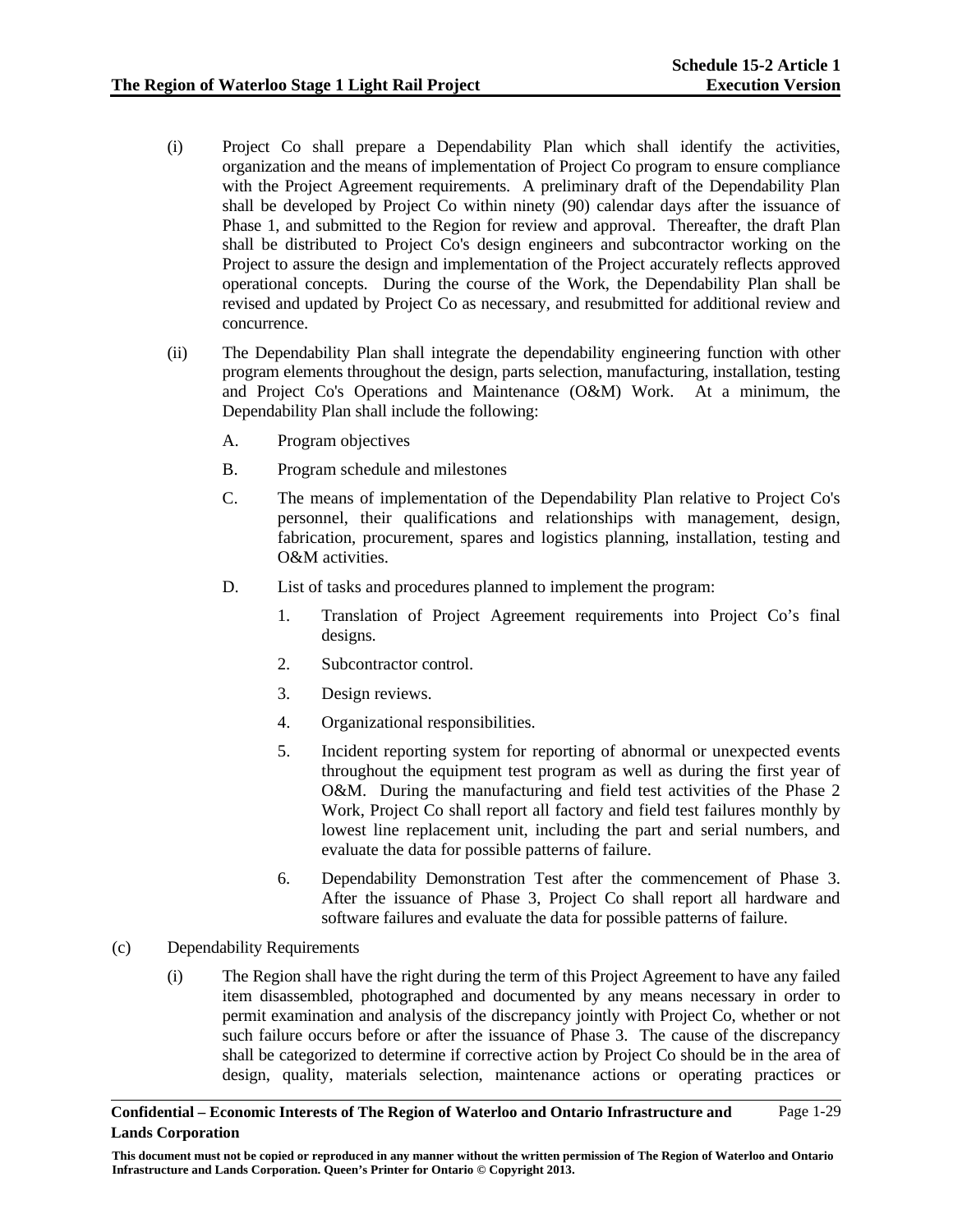procedures. When the appropriate corrective action has been implemented by Project Co, a monitoring period shall be instituted to assure the corrective action has been effective. If the monitoring period produces favorable results, the corrective action shall be deemed appropriate. If the monitoring period does not produce favorable results, Project Co shall repeat the joint examination and analysis portion of the program again.

- (d) Service Restoration Analysis
	- (i) Project Co shall perform a Service Restoration Analysis of the entire System. This analysis shall ensure:
		- A. Clear, unambiguous criteria are developed for determining when and where maintenance personnel are dispatched.
		- B. Clear, unambiguous criteria are developed for determining whether the disruption results from a wayside fault and initiating the necessary repair or replacement.
		- C. Clear, unambiguous criteria are developed for determining whether the disruption results from a LRV fault and establishing the appropriate recovery response.
		- D. Timely options for short-term disposition of disabled LRV's are investigated and provided; criteria for choosing the appropriate option are developed.
		- E. Control procedures provide a clear path for disposal of disabled LRV's, re-entry of pushing LRV's, if used, and introduction of spare vehicles onto the System.
		- F. Procedures for passenger transfer from disabled LRV's for all failure modes are in place.
	- (ii) The objective of the Service Restoration Analysis shall be to minimize system downtimes, and to provide realistic estimates for the System Dependability Allocation Analysis (SDAA), described in this Article.
	- (iii) The Service Restoration Analysis shall be prepared by Project Co within ninety (90) calendar days after the commencement of Phase 1. Once approved, this document shall serve as a primary input to the Systems Operations Plan and Operations/Maintenance Manuals.
	- (iv) As part of the Service Restoration Analysis, the capability of the System to provide degraded service modes shall be analyzed. These service modes shall be used to reduce the impact of a fault or service disruption. This analysis shall assess the time required to implement the degraded service mode, the practicality of LRV insertions or rerouting, the resultant effect on line capacity and passenger service, and the time to reconfigure to normal scheduled service.
	- (v) The Service Restoration Analysis shall recommend the degraded service modes found most effective. The appropriate logic, software and procedures shall be implemented for the modes recommended and approved.
- (e) System Dependability Allocation Analysis
	- (i) As part of the Dependability Program, no later than one hundred twenty (120) calendar days after issuance of Phase 1, Project Co shall perform a System Dependability Allocation Analysis (SDAA) and prepare a report containing the results thereof. The SDAA shall define significant faults causing System service disruptions and delineate their effect on the

**This document must not be copied or reproduced in any manner without the written permission of The Region of Waterloo and Ontario Infrastructure and Lands Corporation. Queen's Printer for Ontario © Copyright 2013.**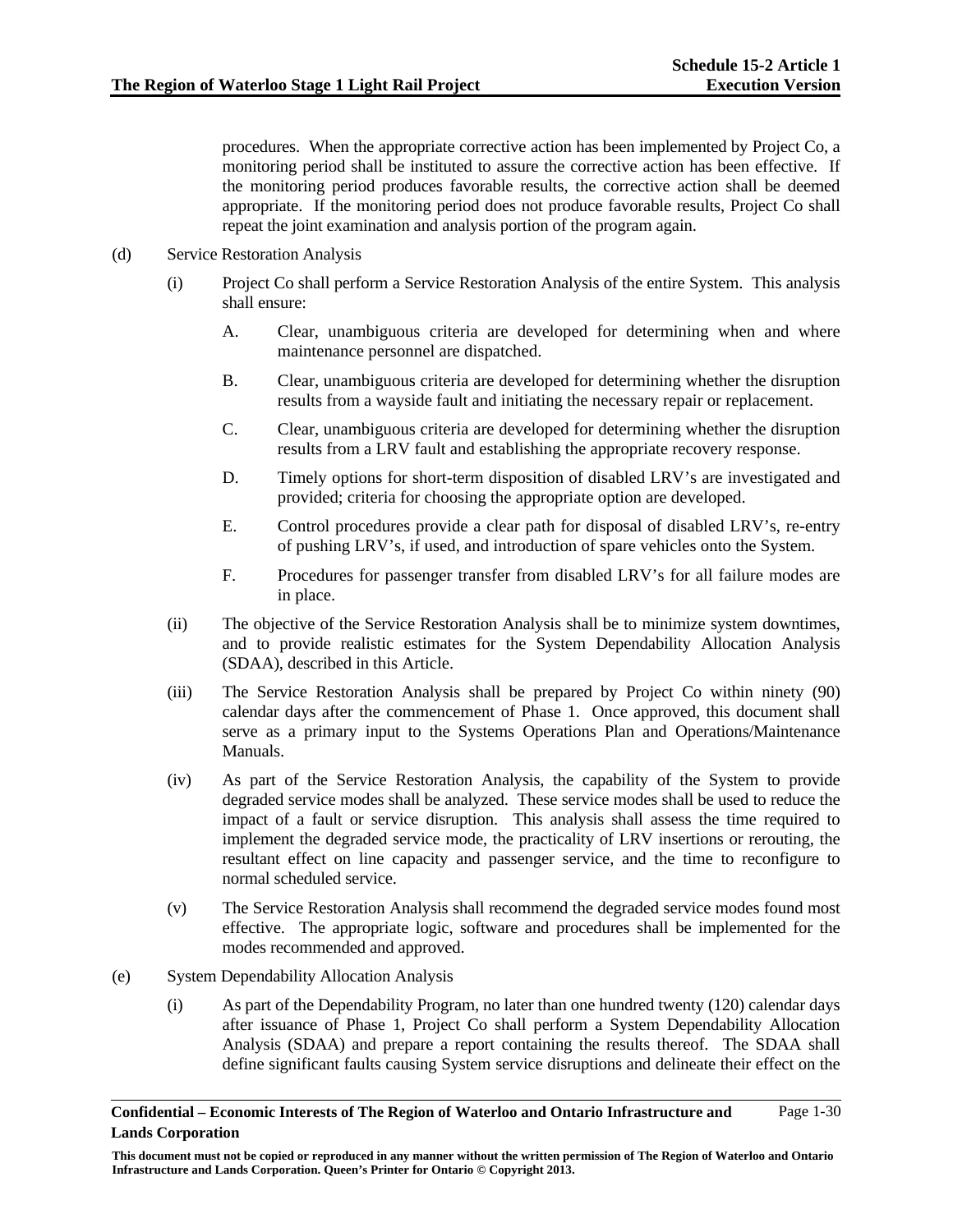System and System elements availability. These faults shall include both failures in the classical reliability sense, and other causes external to the System equipment. For each fault, the System restoration procedure shall be defined, the service restore time shall be estimated and the individual fault rates shall be predicted in terms of faults per operating hour per unit of equipment. An overall prediction shall be derived for the dependability for each element and the System as a whole.

- (ii) "Significant" faults shall be listed to a level of detail at which 10 to 20 elements together will account for at least 90% of the total System. Data used to compile this list shall be based on records from the system supplier's baseline system.
- (iii) The SDAA shall be used to focus the service restoration response and reliability efforts of this program. Results of subsystem testing shall be used to update the SDAA when appropriate.

### **1.7 Phase 2 Requirements for Operations, Maintenance and Safety and Security Plans**

- (a) System Operations and Maintenance Management (SOMMP) Plans
	- (i) Project Co shall develop a series of plans during Phase 2 which, taken together, shall constitute a System Operations and Maintenance Management Program and serve as the basis for both the Phase 2 design and testing Work as well as for the O&M period. A minimum of three plans are required. The Operations Plan shall be developed as per the requirements of this Article, Schedule 15-4 Article 1 and other sections of the Project Agreement as applicable. The Maintenance Plan shall be developed as per the requirements of this Article, Schedule 15-3 Article 1 and other sections of the Project Agreement as applicable. The System Safety and Security Management Plan (SSMP) shall be developed as per the requirements of this Article, Schedule 15-3 - Article 3, and other sections of the Project Agreement as applicable. These plans shall be developed and compiled into a System Operations and Maintenance Program to guide the Phase 2 design, installation and test Work as well as for developing definitive plans for both the Operations and Maintenance functions of the System. A draft System Operations and Maintenance Management Program shall be developed within ninety (90) calendar days following the commencement Phase 1 and submitted to the Region for approval. Thereafter, it shall be revised, as appropriate, throughout Phases 1, 2 and 3.
- (b) SOMMP Procedures
	- (i) The focus of the System Operations and Maintenance Management Program shall be to maximize System safety, dependability, availability and to minimize operating costs. This shall be accomplished by configuring the System for ease of operation and providing all procedures necessary for safe, reliable and efficient operations. Project Co shall establish procedures to ensure all plans produced as a result of the requirements of this Article remain current throughout the Project Agreement performance period.
- (c) Personnel Qualifications and Authority
	- (i) Project Co's System Operations and Maintenance Management Program shall be structured to assure qualified operations and maintenance personnel are involved in the design, fabrication, installation and/or field construction to the extent necessary to verify operability and availability requirements shall be met. In addition, these personnel shall have the authority to make necessary decisions and ensure that corrective actions shall be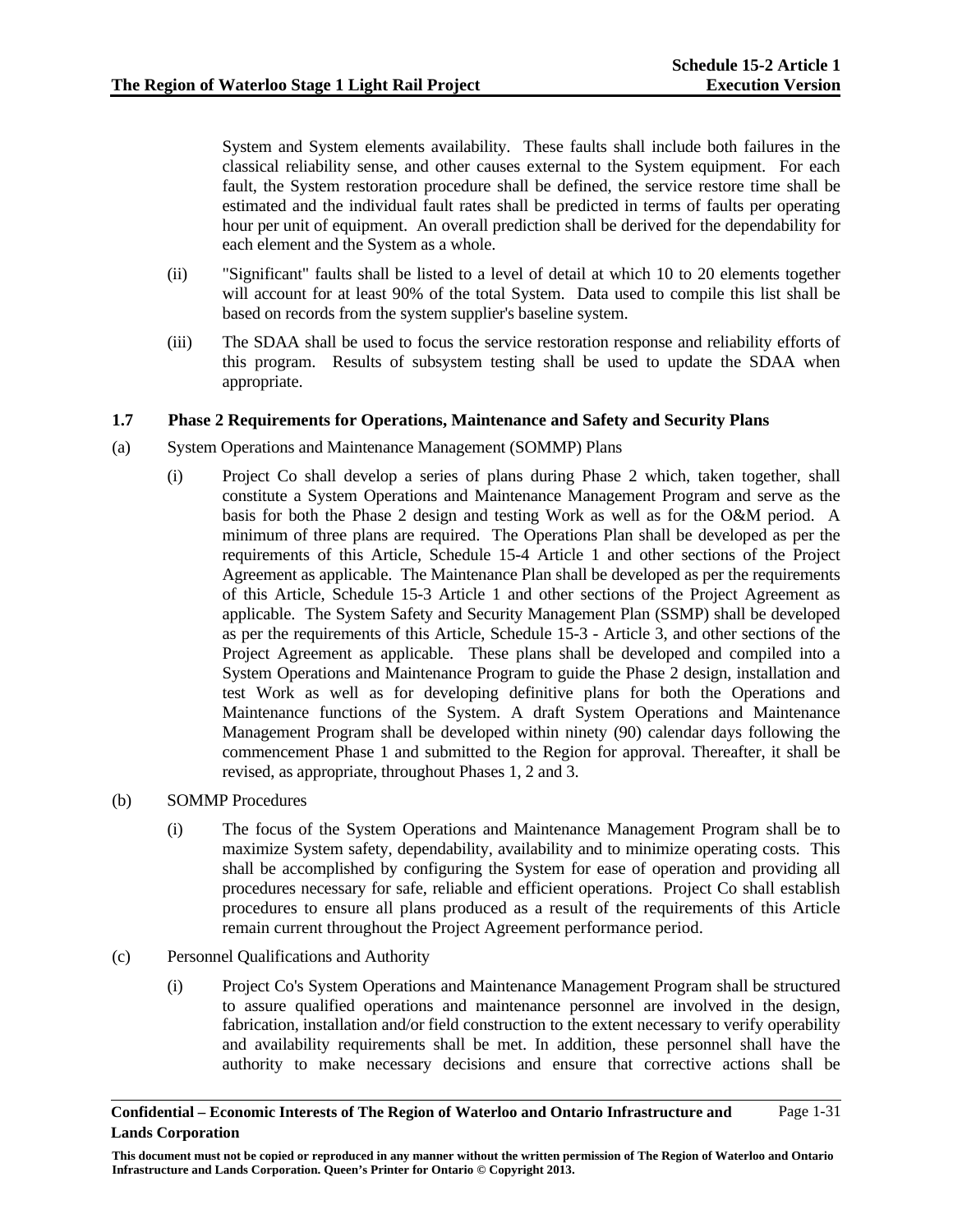implemented. Project Co shall ensure operations and maintenance management plans and procedures are developed; and personnel are properly trained, including certification where required, to operate and maintain the System, and meet the other requirements of the Project Agreement.

- (d) Form and Updates of Documentation
	- (i) All plans and manuals required in this Article shall be submitted by Project Co to the Region for review and approval. Project Co shall establish a process to update parts of each plan and manual as required and as new information becomes available from testing and operating and maintenance experience. This process shall be submitted to the Region for review and approval. This process shall be followed throughout the testing, demonstration, and operating and maintenance periods. Copies of all updates shall be provided to the Region. All manuals and plans shall be originally prepared in the Canadian English language and written using text, terminology, diagrams and drawings that are clear, concise, and understandable by the operators, technicians, supervisors, managers and engineers who will use them for work and training. All materials, manuals, procedures, plans, catalogs and lists provided as required in this Article shall be delivered in the quality specified.
- (e) Normal and Contingent Operations Plan
	- (i) The basic requirements for System LRT train operations are described below.
	- (ii) Normal Operations
		- A. The normal operations for the LRT lines will be a right-hand-running trains operating between the terminal stations at Fairview Mall and Conestoga Mall. Each train will stop at each LRT Stop on its route. When the trains are within Semi Exclusive Roadway Right of Way, reverse running is not permitted under normal operations. When the trains are within Semi Exclusive LRT Right of Way and under ATP reverse running is possible within the limits of Project Co design for Train Control Systems and procedures established for reverse running.
		- B. The normal operations for the LRT shall include the incorporation of one northbound movement of freight railroad service during evening off peak LRT service hours.
	- (iii) Contingent Operations
		- A. Project Co shall design the LRT System for contingent operations to address conditions that may result from failure management and maintenance-related operations. Reverse running within Semi Exclusive Roadway Right of Way may be necessary to remove failed trains or to use the turnback crossovers located near the Pine Street and Cedar Street stations as part of revenue service contingent operations. The design of the traffic control signals shall assist in reverse running at these designated turnback locations.
		- B. The continent operations for the LRT shall include the incorporation of one southbound movement of freight railroad service during off peak LRT service morning hours.
	- (iv) Start-Up, Shut-Down and Service Transitions

**Confidential – Economic Interests of The Region of Waterloo and Ontario Infrastructure and Lands Corporation**  Page 1-32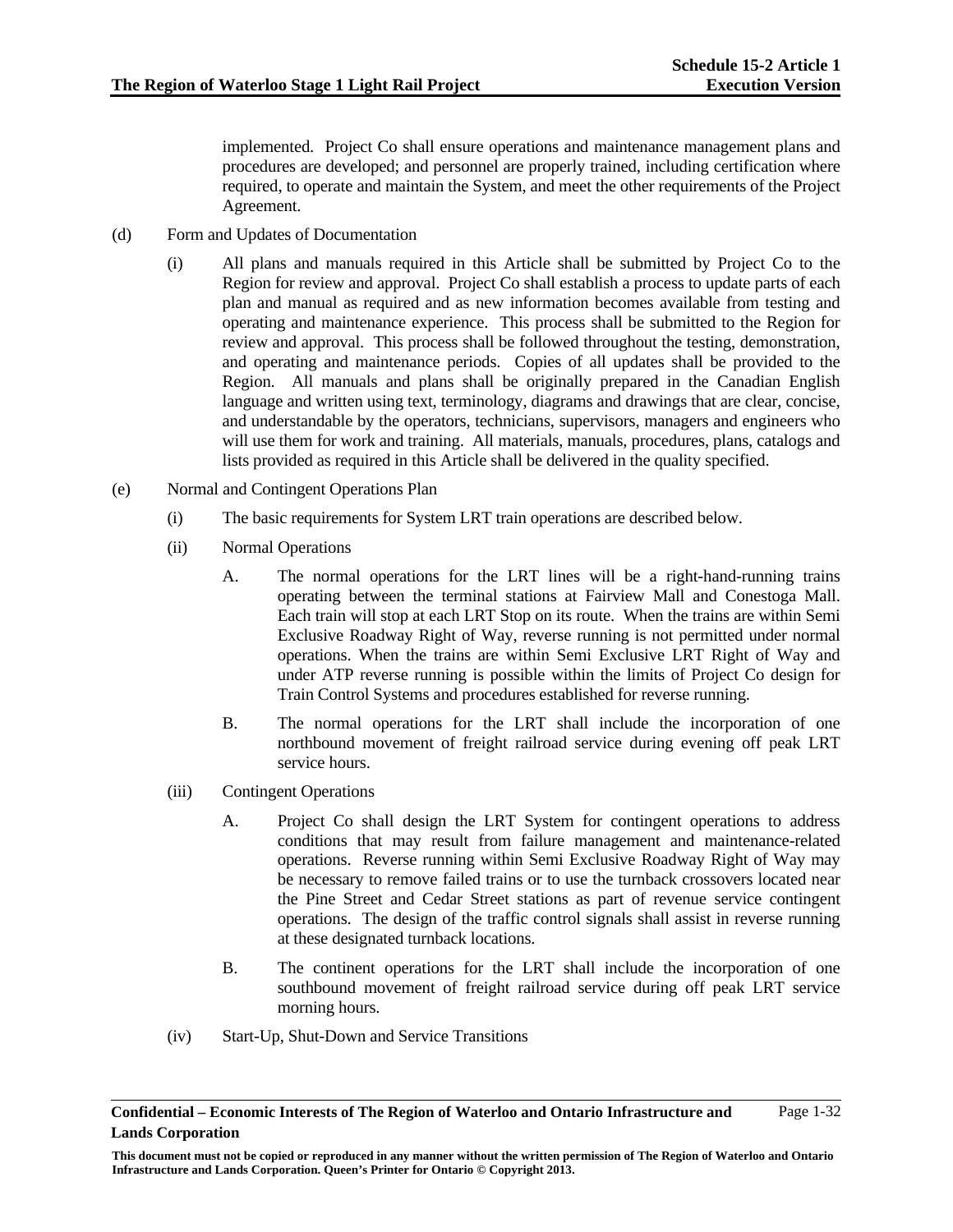- A. The System shall maximize the level of service during daily start-up, shut-down and peak/off-peak service transitions. The need for operations and maintenance staff shall be minimized. Procedures shall be developed to ensure that trains entering service are safe, fully functional, and that cleanliness standards are met. Procedures shall also be developed to ensure that trains leaving service contain no passengers. Procedures shall also address the use of passenger information, such as destination signs and public address announcements.
- (v) Failure Management
	- A. The System and its operation shall be developed such that in the event of failures, the inconvenience to passengers is minimized. As in all aspects of System operations, safety must be assured as the highest priority. Project Co shall develop a Failure Management Plan section in the Systems Operations Plan to support design development and review, and to develop operational procedures for failure management conditions. The Failure Management Plan shall at a minimum:
		- 1. Address to the extent possible design solutions such as turnback crossovers for potential failure modes of all System elements that may impact operations
		- 2. Establish operational principles and guidelines for dealing with failures to facilitate timely return to normal operations while prioritizing safety and maximizing System Service Availability
		- 3. Support System Performance Analysis (see below) as a tool for optimizing the System design
		- 4. Place particular emphasis on both likely and high impact failure modes.
- (f) System Train Simulation and Performance Analysis
	- (i) Project Co shall develop a computer based model of System operations to support development of the design and to evaluate conformance to the requirements of this Section. The model shall be reasonably accurate to predict the operation and interaction of trains on all routes of the System and may consist of a combination of train and traffic simulation software if required. The Proposal Submission shall contain a detailed description of the model and the initial model results. The final model shall be provided to the Region no later than 365 days prior to revenue service. The model shall be capable of providing the data required to calculate the System Service Availability for a given time period. The model shall have the capability to be used to evaluate alternative failure management strategies, assist in training supervisors and in the analysis alternative train service schedules.
- (g) Types of Operation Plans
	- A. The Project Co shall provide the plans for System Operations Plan, Rail Activation Plan, Emergency Response Familiarization Program Plan, and other documents as defined below and in Schedule 15-3 Article 3, Schedule 15-4 Article 1:
	- (i) System Operations Plan
		- A. The System Operations Plan shall describe how the System will be operated, maintained and staffed. The Plan shall address operations in the initial year for

**Confidential – Economic Interests of The Region of Waterloo and Ontario Infrastructure and Lands Corporation**  Page 1-33

**This document must not be copied or reproduced in any manner without the written permission of The Region of Waterloo and Ontario Infrastructure and Lands Corporation. Queen's Printer for Ontario © Copyright 2013.**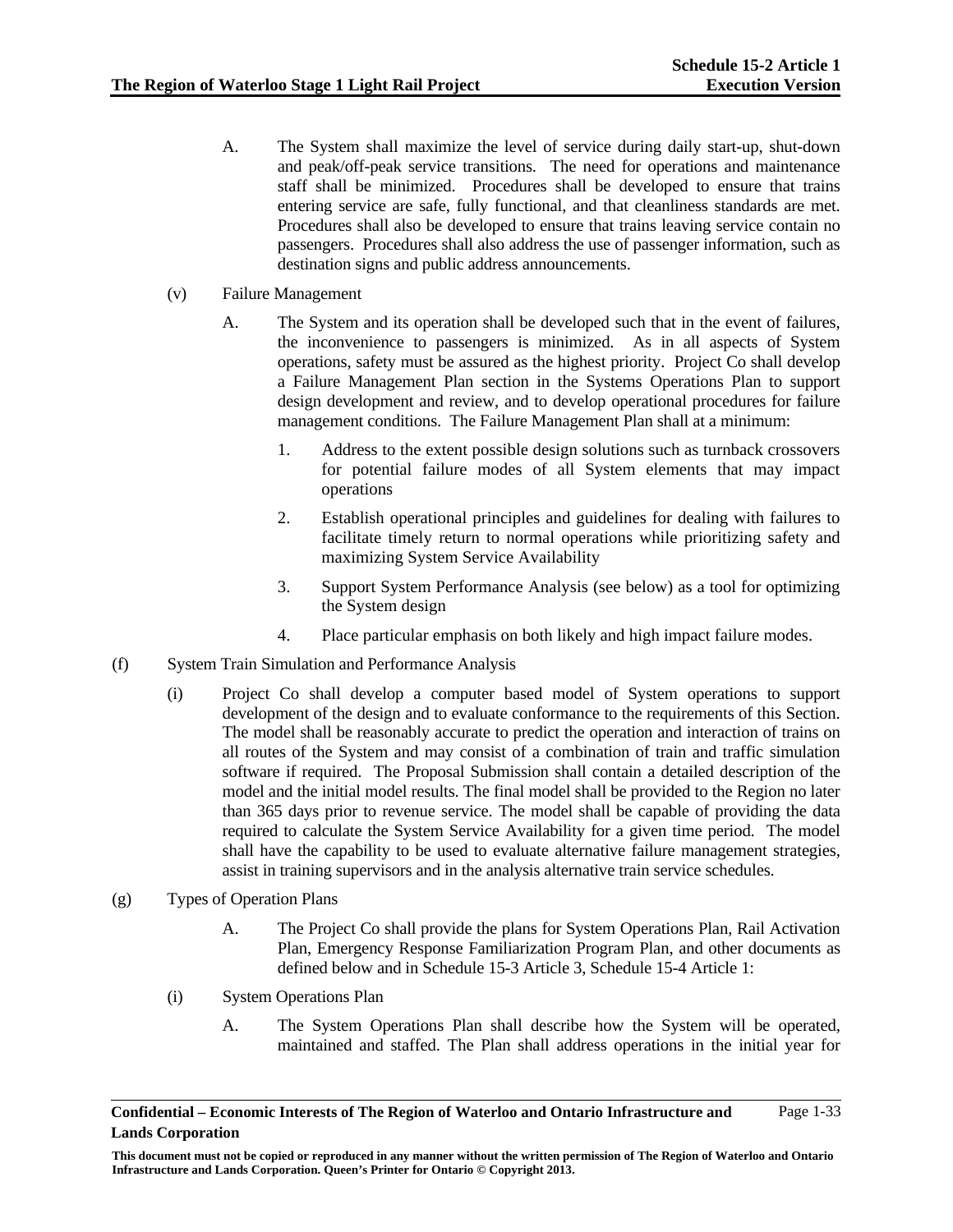operations (2017) and up to and including 30 years of O&M service (2047). The Plan must address at least subjects listed below:

- 1. Service Objectives
- 2. Forecast Ridership
- 3. Service Patterns
- 4. Train Statistics
- 5. Track Configuration
- 6. Terminal Operations
- 7. Facility and System Descriptions
- 8. Normal, Contingent, Abnormal, and Emergency Operations
- 9. Maintenance and Contract Services
- 10. Organizational Structure
- 11. Job Descriptions
- 12. Operations/Maintenance Budget.
- (ii) Rail Activation Management Plan
	- A. A Rail Activation Management Plan shall be required for the start-up of system operations and maintenance. The Plan shall identify all of the critical tasks that must be accomplished prior to revenue operations and provide management controls to monitor the successful and timely completion of each task. Each task shall be listed under the following functions:
		- 1. Staffing
		- 2. Training
		- 3. Transportation
		- 4. Maintenance/Engineering
		- 5. Security
		- 6. Safety
		- 7. Verification, Test & Acceptance
		- 8. Service Integration
		- 9. Monitoring Fare Collection Equipment
		- 10. Public Information
		- 11. Laws, Regulations, and External Agreements
- (iii) Emergency Response Familiarization Program Plan
	- A. An Emergency Response Familiarization Program Plan shall be developed and submitted to the Region to inform the emergency response agencies serving the rail corridor of the safety critical elements of the System. This plan shall provide a high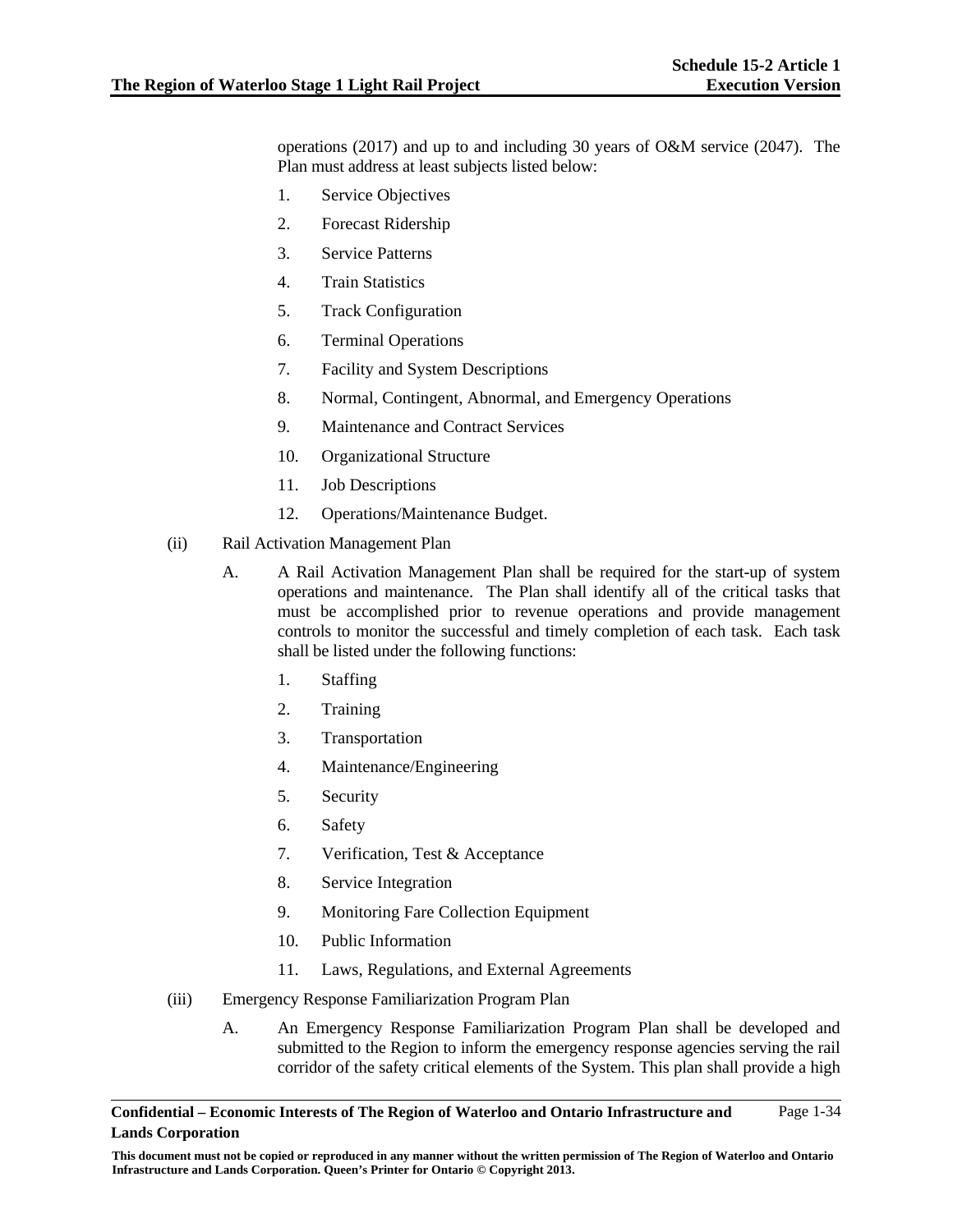level description of the System and instructions to safely access it during times of emergencies including fatalities, injuries, derailments, fires, etc.

- (iv) Operating Rules, Procedures, and Training Programs
	- A. Project Co shall develop operating rules, procedures and training programs necessary to safely operate the System. These documents must be well integrated and shall be developed in the order as listed below. The Operating Rule Book and the Standard Operating Procedures shall be developed initially to address system commissioning, and shall be updated as appropriate to address revenue operations.
- (v) Operating Rule Book
	- A. An Operating Rule Book shall include at least the following:
		- 1. Safety Rules
		- 2. General Rules
		- 3. Conduct Rules
		- 4. Operating Rules.
	- B. The Rule Book shall provide the critical instructions for the safe and efficient operations of the System. The Rule Book shall apply to all those working on or about the light rail system, including contractors, employees, and visitors. Project Co shall assist in the development of rule books developed by other entities such as emergency responders, municipalities, utilities, or other third parties who may be to access the LRT right of way in the performance of their duties. Project Co shall be responsible for enforcing compliance with the Rule Book.
	- C. The Rule Book shall provide the basis for the Standard Operating Procedures and the Training Programs as defined below.
- (vi) Standard Operating Procedures
	- A. The Standard Operating Procedure Manual shall provide instructions during normal, contingent, abnormal and emergency operations and shall address at least the following subjects.
		- 1. General and Administrative
		- 2. Equipment and Troubleshooting
		- 3. Train Control
		- 4. Traction Power
		- 5. Train Operation
		- 6. Special Operations
		- 7. Passenger Relations
		- 8. Radio Network Control and Use.
	- B. Each procedure shall include:
		- 1. Standard Operating Procedure (SOP) Title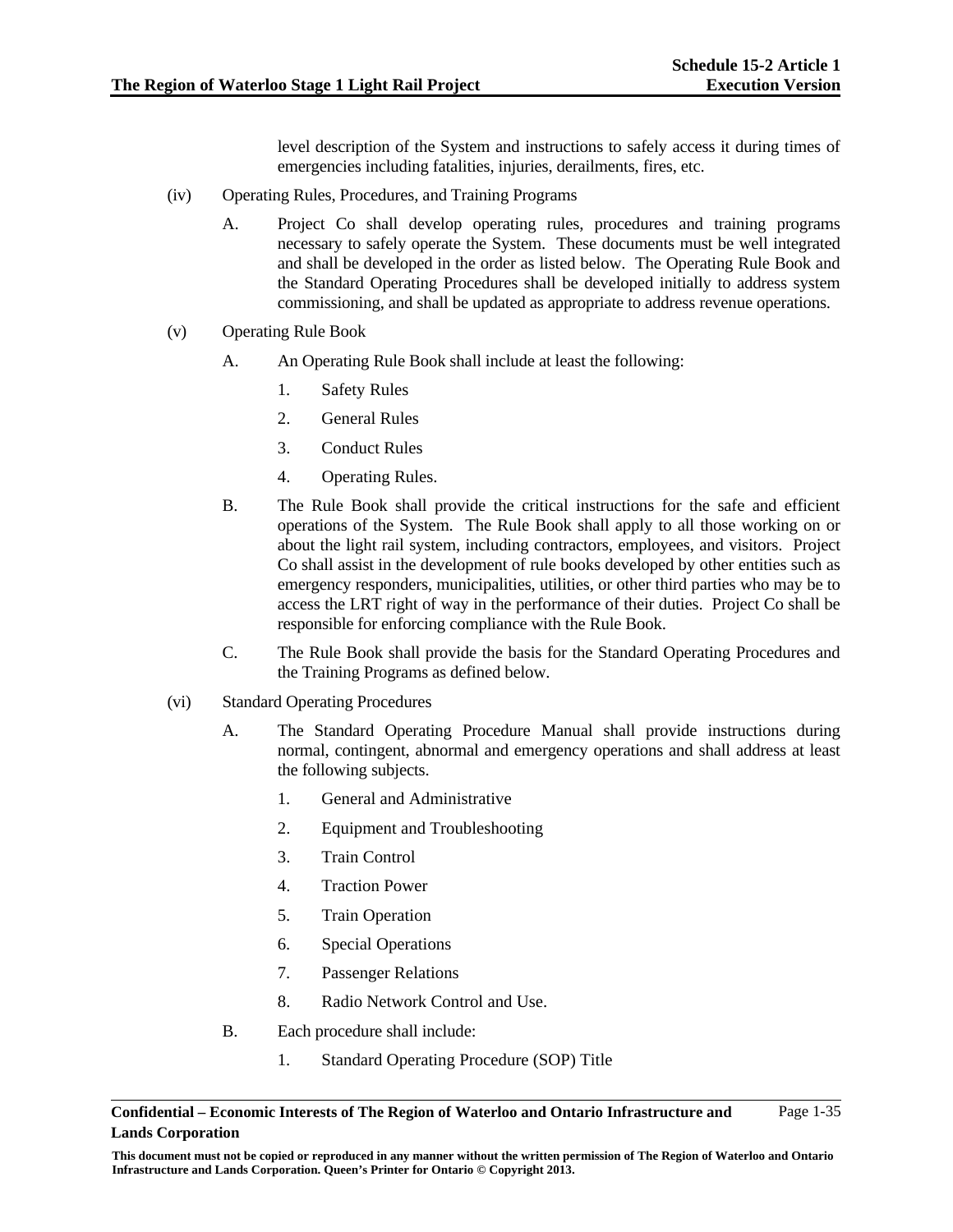- 2. SOP Number
- 3. Date of Issuance
- 4. Revision #
- 5. Classification of personnel affected
- 6. Other Departments affected
- 7. Signature block(s) by the appropriate Manager(s) authorizing the procedure.
- (vii) Training Programs
	- A. Training Programs shall be developed to instruct staff on their duties in accordance with the operating rules and procedures and to ensure a safe and efficient working environment. Training shall be provided for staff such as:
		- 1. Central Control Operators
		- 2. Line Supervisors
		- 3. Maintenance Personnel
		- 4. Mechanics operating in limited capacity in the yard and Mainline
		- 5. Flagpersons
		- 6. Hi-rail Equipment Operators.
	- B. Workbooks, Worksheets and tests shall be developed for each program. Tests shall be successfully passed by each employee before engaging in safety critical tasks on or about the System.
- (h) System Maintenance Plan
	- (i) Project Co shall develop and implement a comprehensive maintenance program for the System facilities and systems, which shall minimize operating costs and life cycle maintenance costs; maximize availability of facilities and systems; provide for System safety; maximize reliability and convenience of service for passengers; and provide adequate protection for employees, facilities, equipment, and parts. The maintenance program shall, as a minimum, provide the elements specified below and in Schedule 15-3 Article 1.
	- (ii) System Maintenance Plan Submittal
		- A. Project Co shall develop a System Maintenance Plan, which shall define the goals for maintaining the System; describe the inspection and maintenance functions required to meet those goals; and define the organization of resources and the schedule anticipated to perform those functions. Key elements of the System Maintenance Plan shall be the design, layout, and utilization of the OMSF, the maintenance manuals and training.
		- B. The System Maintenance Plan shall include, as a minimum, the following:
			- 1. Maintenance organization and staff responsibilities;
			- 2. Maintenance staff qualifications and training;

**Confidential – Economic Interests of The Region of Waterloo and Ontario Infrastructure and Lands Corporation**  Page 1-36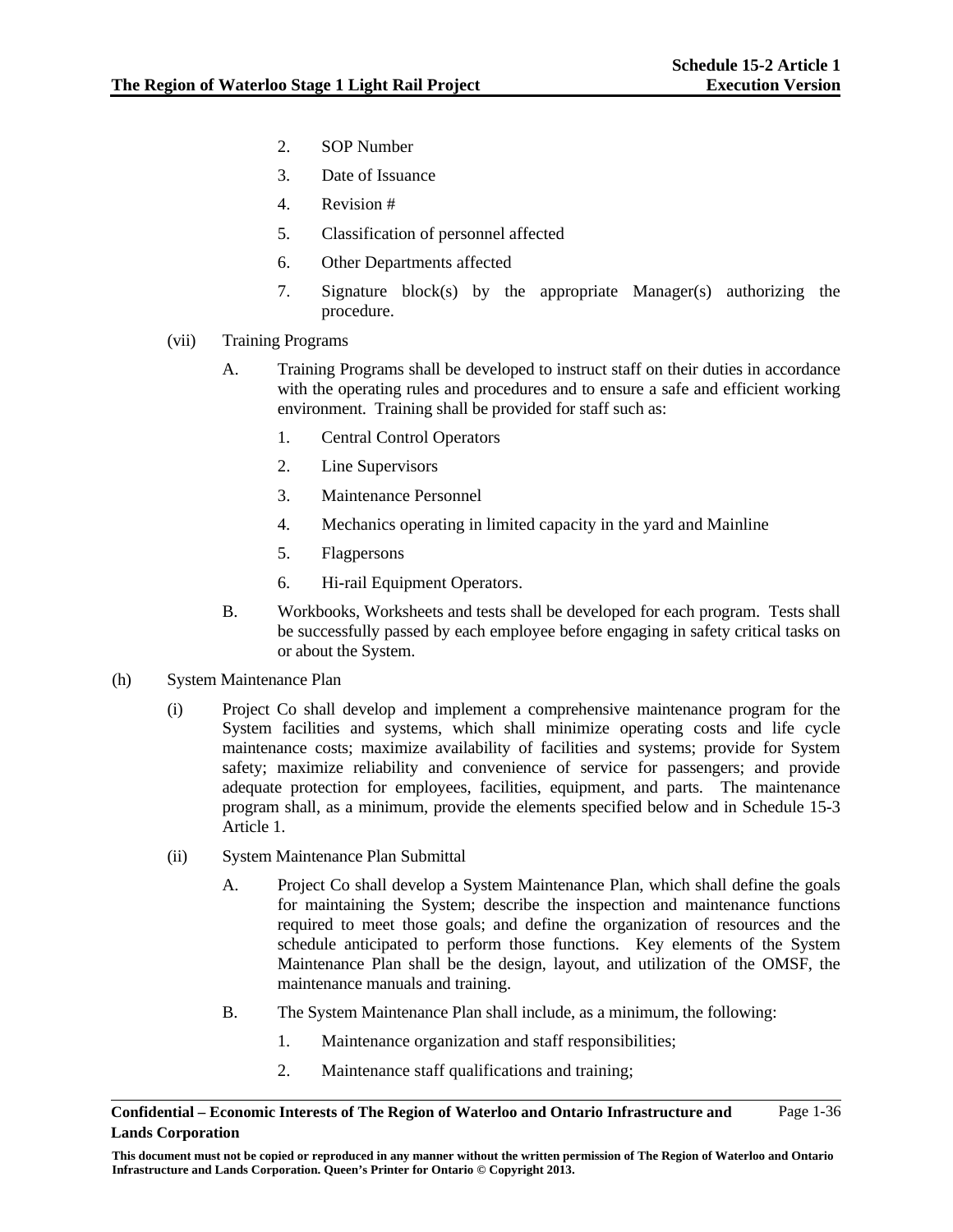- 3. Quality assurance program to achieve the service quality standards established in the System Operations Plan;
- 4. Description of maintenance manuals;
- 5. Description of maintenance service to be subcontracted to outside entities
- 6. Description of Maintenance Management Information System;
- 7. Approach to scheduling of Preventive Maintenance work;
- 8. Approach to Corrective Maintenance (scheduled and non-scheduled)
- 9. Approach to diagnostic analysis of failures;
- 10. Configuration control after start-up of System operations, as part of the Configuration Management Plan.
- C. The System Maintenance Plan shall describe the preventive maintenance program, as well as the process of responding to reports of non-functioning systems, subsystems, and equipment, and the corrective maintenance criteria for restoring these to fully functional status.
- D. Corrective maintenance programs shall be based on the principle of exchanging the lowest line-replaceable unit (LLRU) in the field, in order to minimize the mean time to repair. Insofar as possible, the use of external test equipment shall be minimized by the use of buffered, built-in annunciation of an LLRU fault condition. The System Maintenance Plan shall define the time to restore full function, for individual systems and subsystems, as follows:
	- 1. Immediate response and restoration;
	- 2. Response and restoration during the current shift;
	- 3. Response and restoration by the end of the following shift;
	- 4. Response and restoration within 24 hours;
	- 5. Response and restoration requiring longer than within 24 hours.
- E. The System Maintenance Plan shall describe staff maintenance coverage, by category, as follows:
	- 1. Continuous coverage 24 hours per day, 7 days per week;
	- 2. Coverage 7 days per week, but less than 24 hours per day;
	- 3. Coverage less than 7 days per week.
- (iii) Routine Cleaning, Inspection and Servicing
	- A. The System Maintenance Plan shall require a program of routine periodic cleaning and servicing of System vehicles, facilities, and equipment. The cleaning shall be performed regularly and frequently, so that the System exhibits a neat and attractive appearance to passengers at all times and passengers and employees are not exposed to potential hazards due to unclean conditions. The objective of cleaning is to maintain all elements of the System as close as possible to new condition.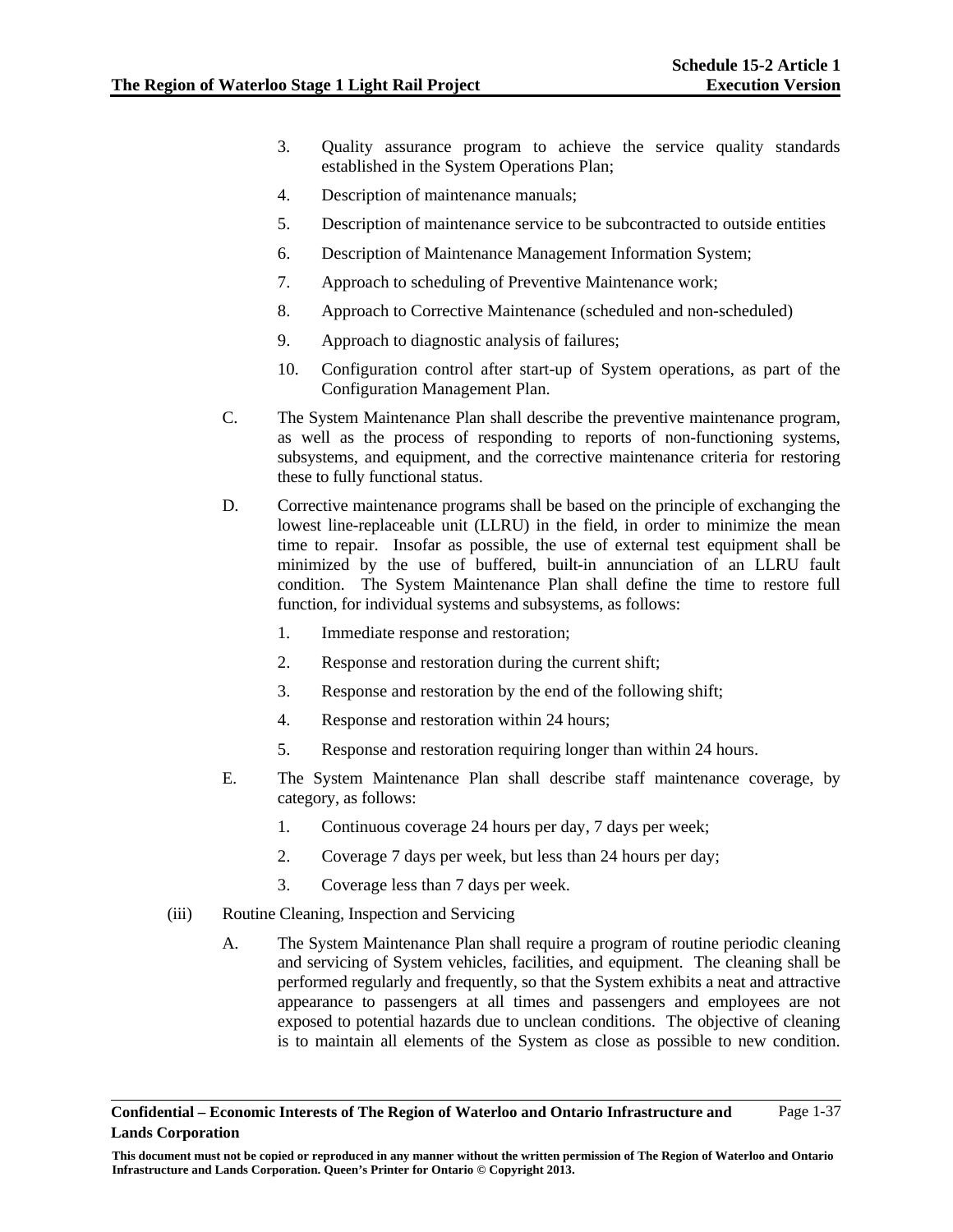This is a particular requirement when removing graffiti, in that care must be exercised so that no damage results from the cleaning process.

- B. The System Maintenance Plan shall require a program of routine periodic inspections and servicing, including replacement of consumable items, lubrication, and calibration, with the objective of maximizing the probability that all System vehicles, facilities, and equipment are fully functional and operate correctly.
- C. In the Proposal, Project Co shall describe in some detail, Project Co's program for performing rail car fleet, LRT stop, and trackway inspections as required to support the System Service Availability requirements as per Schedule 15-3 Article 3. The type and frequency of the inspection program shall be advanced to a prefinal level as part of the Phase 1 submission and the final program shall be provided to the Region no later than 365 days prior to revenue service
- (iv) Scheduled Preventive Maintenance
	- A. Preventive maintenance shall be performed to keep all System elements in a state of good repair, to maximize reliability and equipment life, and to identify incipient failures, especially those that may affect revenue service.
	- B. The System Maintenance Plan shall require Project Co to implement a program of scheduled preventive maintenance for every element of the System. The program may be based on time, distance, condition, reliability trends, or a combination thereof. Regardless of the basis, preventive maintenance shall be performed on a regular routine. The cycle of preventive maintenance shall be documented in the maintenance manuals and shall be consistent with equipment specifications.
- (v) Unscheduled Corrective Maintenance
	- A. The System Maintenance Plan shall include a program for unscheduled corrective maintenance for every element of the System. Project Co shall adopt a maintenance strategy that minimizes System downtime and maximizes System Availability. The requirements of corrective maintenance shall be considered during the design phase, so that the reliability of every System element contributes to high reliability and low operating costs.
	- B. Project Co shall prioritize correcting failures on the basis of safety first, then on System Availability. Essential corrective maintenance shall not be deferred beyond the next scheduled preventive maintenance examination.
	- C. Under no circumstances shall equipment that has failed in a manner that could render it unsafe be used in service.
- (vi) Spare Parts Procurement, Cataloging and Inventory Control
	- A. The System Maintenance Plan shall require implementation of an integrated materials procurement and inventory control program, which shall comprise the specification, purchase, inspection, storage, issuance, and use of spare replacement parts. All spare parts, whether new or remanufactured, shall be equal to or better than the original equipment parts.
- (vii) Replenishment of Consumables

**This document must not be copied or reproduced in any manner without the written permission of The Region of Waterloo and Ontario Infrastructure and Lands Corporation. Queen's Printer for Ontario © Copyright 2013.**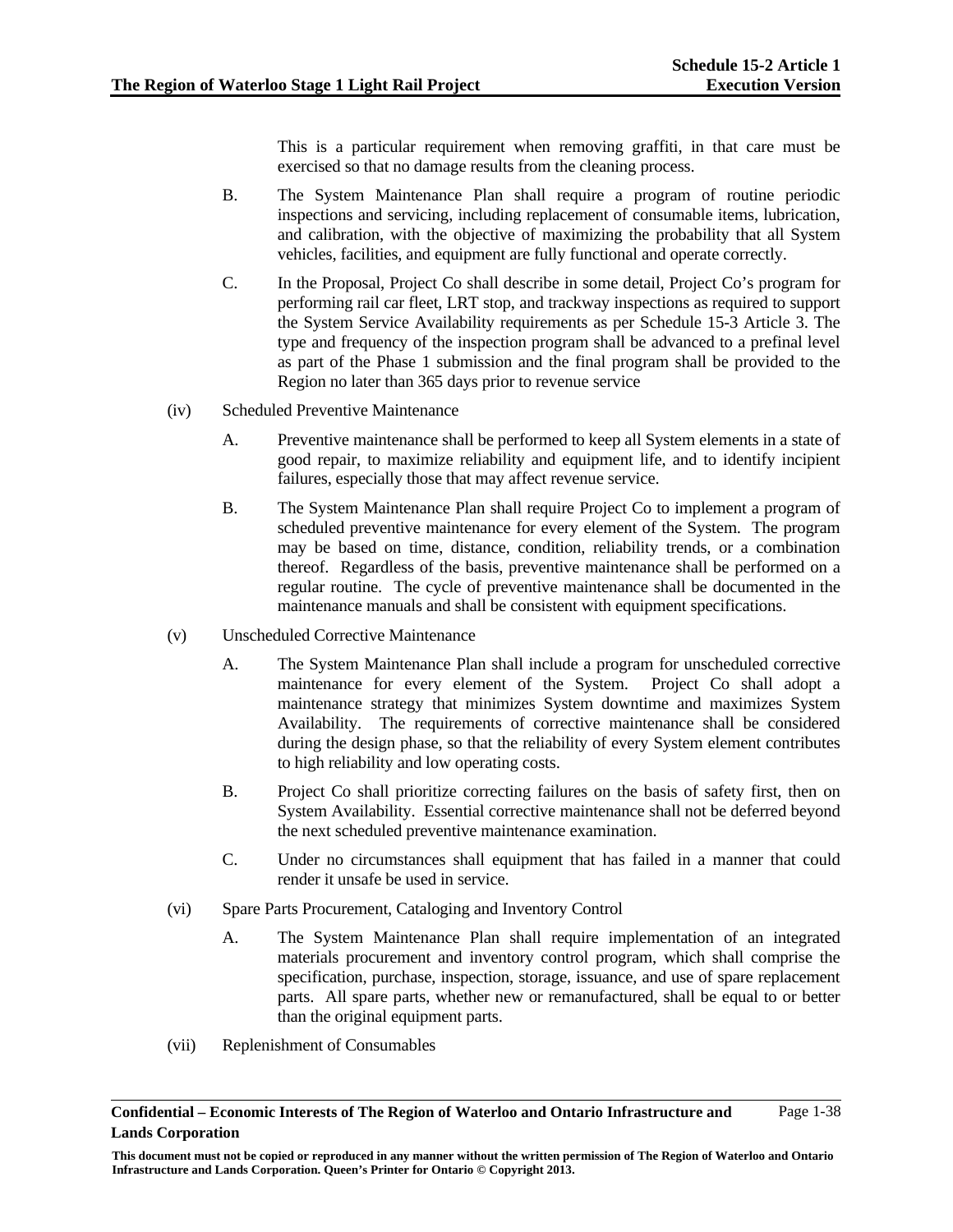- A. The System Maintenance Plan shall require Project Co to monitor the use of spare parts and consumable items in conjunction with its reliability and maintainability programs, and to maintain an adequate supply of replacements on hand at all times. Project Co shall manage the inventory on a first-in-first-out basis, such that the oldest items in inventory are used first, and shall further provide that no items are retained in inventory that have exceeded their specified shelf life.
- B. Spare parts and consumables shall be kept only at the OMSF or other location approved by the Region.
- C. Project Co shall adjust the required inventory of spare parts and consumables, based on the experience gained during System operation and maintenance under the Project Agreement, to maintain required System Service Availability.
- D. Project Co shall provide to the Region a complete List of Inventory Items which shall be updated annually. The List of Inventory Items shall encompass all spare parts and consumables in inventory, categorized by subsystem, assembly or component, and listed with the product or part name, model or part number, source, manufacturer, current price, and quantity on hand. The list shall be arranged by assemblies and subassemblies corresponding to the expanded assembly drawings, pictorials, and assembly instructions in the maintenance manuals.
- E. Project Co shall maintain an inventory of spare parts and consumables at the level specified for initial provisioning and shall, upon completion of the Project Agreement, furnish to the Region a complete inventory of spare parts and consumables at the initial provisioning level or such revised provisioning level as may be approved by the Region. All spares shall have the same configuration or modification status as the comparable items in active service.
- (viii) Maintenance Requirements
	- A. As a supplement to preventive maintenance requirements which should be established by Project Co to meet the requirements cited elsewhere in the Project Agreement including Schedule 15-3 Article 1 and the requirements for asset preservation, summary of specific minimum maintenance requirements for selected System elements are provided below:
		- 1. LRT Stops, Parking Lots and Other Areas Accessible to the Public Project Co shall schedule litter pick up at least daily. Graffiti shall be removed or painted over before the start of the following day's operations or at a maximum within 24 hours of discovery or notification. LRT Stops shall be thoroughly cleaned weekly. LRT Stop equipment shall be operational at all times and shall be functionally checked on a daily basis. Defective lights shall be replaced within 24 hours of discovery or notification. Holes in fences and defective security lighting shall be repaired without delay.
		- 2. Track Track shall be maintained to the most restrictive requirements of the standards of CTA class 4, requirements to meet the ride, noise, vibration, or rail car requirements, or safety criteria. All running rails, ties, ballast, mounting pads, and special track work shall be visually inspected at least weekly, and shall be maintained according to best industry practices.